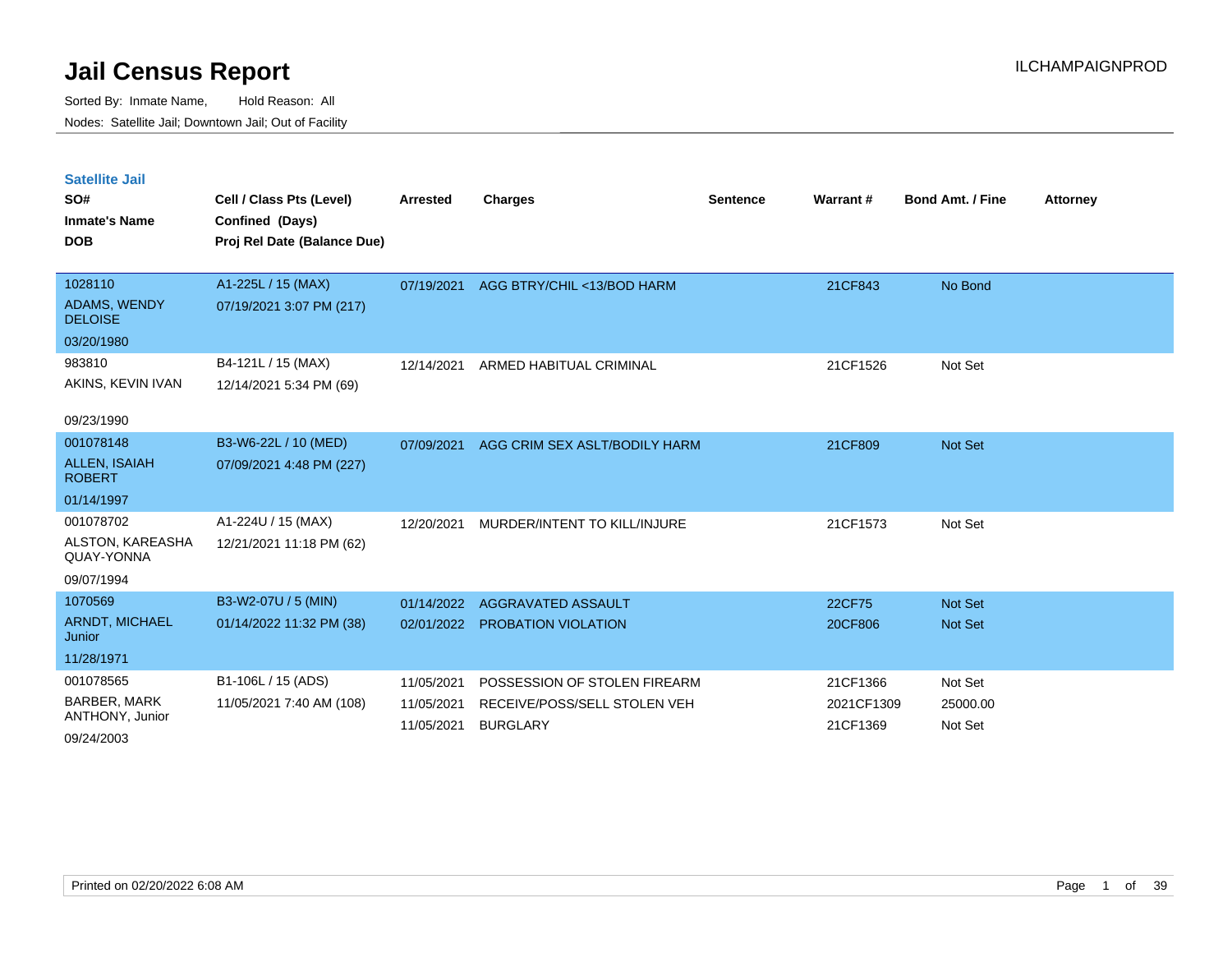| SO#                                       | Cell / Class Pts (Level)                   | <b>Arrested</b> | <b>Charges</b>                            | <b>Sentence</b> | Warrant#    | <b>Bond Amt. / Fine</b> | <b>Attorney</b> |
|-------------------------------------------|--------------------------------------------|-----------------|-------------------------------------------|-----------------|-------------|-------------------------|-----------------|
| <b>Inmate's Name</b>                      | Confined (Days)                            |                 |                                           |                 |             |                         |                 |
| <b>DOB</b>                                | Proj Rel Date (Balance Due)                |                 |                                           |                 |             |                         |                 |
|                                           |                                            |                 |                                           |                 |             |                         |                 |
| 518851                                    | B1-105U / 10 (MED)                         | 01/11/2022      | DRIVING ON REVOKED LICENSE                |                 | 2020TR16539 | 1500.00                 |                 |
| <b>MASSIE</b>                             | BARKER, ALEXANDER  01/11/2022 2:37 PM (41) |                 | 01/11/2022 OBSTRUCTING IDENTIFICATION     |                 | 2020CM222   | 1500.00                 |                 |
|                                           |                                            | 01/11/2022      | <b>FELON POSS/USE WEAPON/FIREARM</b>      |                 | 20CF361     | 15000.00                |                 |
| 09/24/1986                                |                                            | 01/11/2022      | POSS AMT CON SUB EXCEPT(A)/(D)            |                 | 2020CF863   | 15000.00                |                 |
|                                           |                                            | 01/11/2022      | <b>BAD CHK/OBTAIN CON PROP/&gt;150</b>    |                 | 20CF192     | 15000.00                |                 |
|                                           |                                            | 01/11/2022      | <b>BAD CHK/OBTAIN CON PROP/&gt;150</b>    |                 | 19CF1686    | 15000.00                |                 |
|                                           |                                            | 01/11/2022      | METH DELIVERY/15<100 GRAMS                |                 | 20CF1383    | No Bond                 |                 |
| 1073281                                   | A2-222U / 5 (MIN)                          | 11/15/2021      | DOM BTRY/CONTACT/1-2 PRECONV              |                 | 2021CF206   | 5000.00                 |                 |
| <b>BASLER, MONET</b><br>MARISA            | 11/15/2021 11:08 PM (98)                   |                 |                                           |                 |             |                         |                 |
| 08/17/1994                                |                                            |                 |                                           |                 |             |                         |                 |
| 1065492                                   | A3-113U / 10 (ADS)                         | 02/16/2022      | <b>PAROLE REVOCATION</b>                  |                 | SG2106785   | No Bond                 |                 |
| <b>BODIES, CHARLES</b><br><b>DEANGELO</b> | 02/16/2022 11:42 AM (5)                    |                 |                                           |                 |             |                         |                 |
| 09/30/1981                                |                                            |                 |                                           |                 |             |                         |                 |
| 517915                                    | B3-W1-01U / 5 (MIN)                        | 08/03/2021      | FORGERY/ISSUE/DELIVER DOCUMENT            |                 |             | No Bond                 |                 |
| <b>BOXLEY, CHARLES</b>                    | 08/03/2021 2:18 PM (202)                   | 08/03/2021      | <b>BURGLARY</b>                           |                 | 21CF289     | 20000.00                |                 |
| <b>OMAR</b>                               |                                            | 08/03/2021      | <b>BURGLARY</b>                           |                 | 21CF679     | 20000.00                |                 |
| 01/10/1985                                |                                            |                 |                                           |                 |             |                         |                 |
| 923208                                    | B3-W3-12L / 10 (MED)                       | 01/22/2022      | <b>CRIM TRES TO RES/PERS PRESENT</b>      |                 | 22CF92      | Not Set                 |                 |
| <b>BREADY, ANDREW</b><br><b>NICHOLAS</b>  | 01/22/2022 7:43 PM (30)                    |                 |                                           |                 |             |                         |                 |
| 06/08/1988                                |                                            |                 |                                           |                 |             |                         |                 |
| 990633                                    | A3-112L / 5 (MIN)                          | 02/15/2022      | POSS AMT CON SUB EXCEPT(A)/(D)            | 5y (DOC)        | 2017CF598   | No Bond                 |                 |
| <b>BRIFFORD, WILLIE</b><br>Junior         | 02/15/2022 8:56 AM (6)                     |                 | 02/15/2022 CIVIL FTA WARRANT              |                 | 019F154     | 2500.00                 |                 |
| 09/13/1987                                |                                            |                 |                                           |                 |             |                         |                 |
| 61675                                     | A3-217L / 10 (ADS)                         |                 | 02/10/2022 AGG DISCHARGE FIREARM/OCC BLDG |                 | 20CF374     | 100000.00               |                 |
| <b>BROWN, ANTONIO</b><br><b>BURNETT</b>   | 02/10/2022 3:28 PM (11)                    |                 |                                           |                 |             |                         |                 |
| 03/04/1983                                |                                            |                 |                                           |                 |             |                         |                 |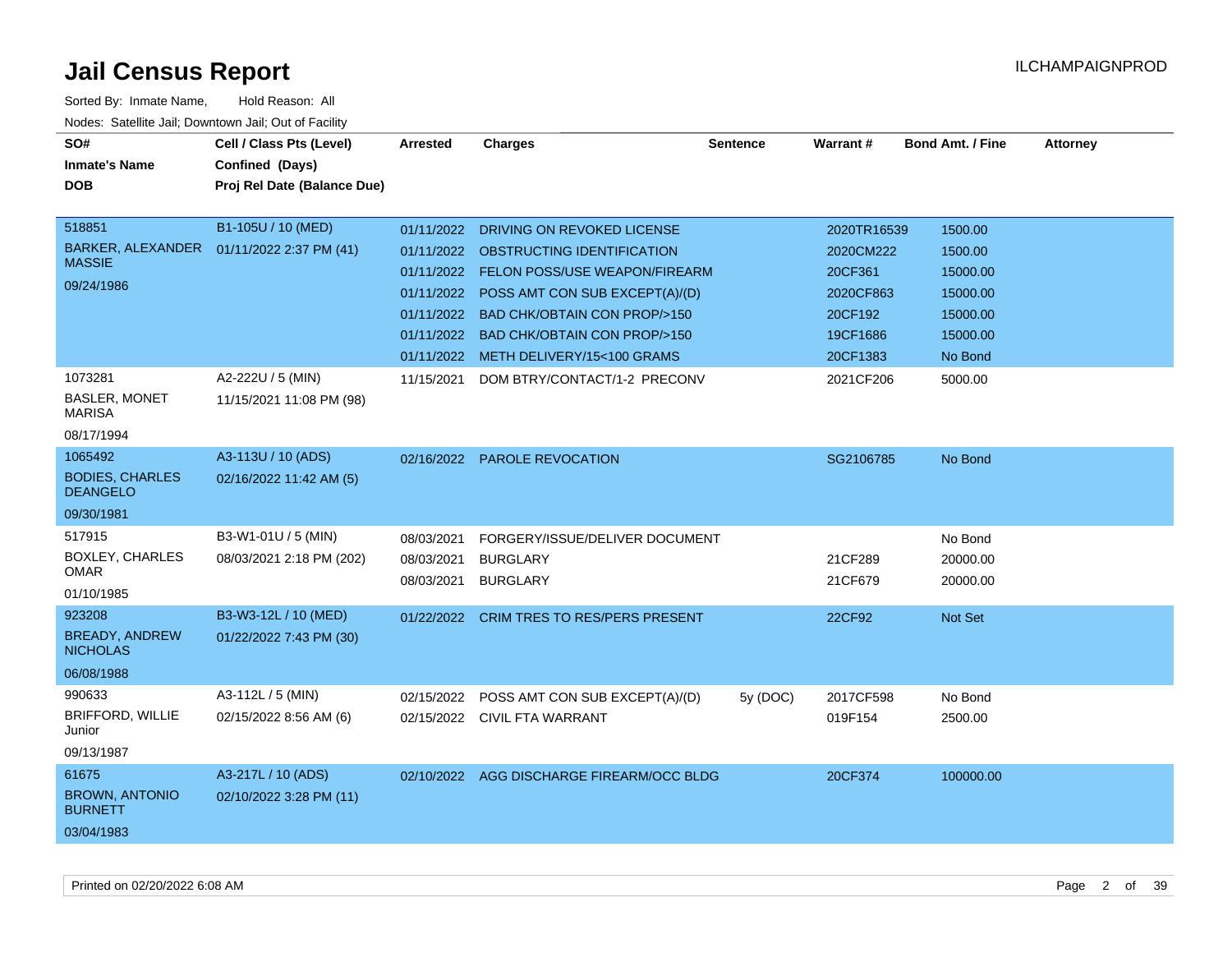| ivouss. Satellite Jall, Downtown Jall, Out of Facility |                             |                   |                                          |                 |            |                         |                 |
|--------------------------------------------------------|-----------------------------|-------------------|------------------------------------------|-----------------|------------|-------------------------|-----------------|
| SO#                                                    | Cell / Class Pts (Level)    | <b>Arrested</b>   | <b>Charges</b>                           | <b>Sentence</b> | Warrant#   | <b>Bond Amt. / Fine</b> | <b>Attorney</b> |
| <b>Inmate's Name</b>                                   | Confined (Days)             |                   |                                          |                 |            |                         |                 |
| <b>DOB</b>                                             | Proj Rel Date (Balance Due) |                   |                                          |                 |            |                         |                 |
| 001078008                                              | A3-112U / 15 (MAX)          |                   | 02/15/2022 AGG BATTERY/DISCHARGE FIREARM |                 | 21CF1090   | 500000.00               |                 |
| <b>BROWN, CODY</b><br><b>RUSSELL</b>                   | 02/15/2022 9:17 AM (6)      |                   |                                          |                 |            |                         |                 |
| 02/15/2004                                             |                             |                   |                                          |                 |            |                         |                 |
| 51247                                                  | B1-202U / 10 (MED)          | 04/15/2021        | FELON POSS/USE WEAPON/FIREARM            |                 | 21CF411    | Not Set                 |                 |
| <b>BROWN, DANTE</b><br><b>MAURICE</b>                  | 04/15/2021 6:24 PM (312)    |                   |                                          |                 |            |                         |                 |
| 04/19/1979                                             |                             |                   |                                          |                 |            |                         |                 |
| 990921                                                 | B4-122L / 15 (MAX)          | 01/20/2022        | MFG/DEL 1<15 GR COCAINE/ANLG             |                 | 19CF369    | 25000.00                |                 |
| <b>BROWN, QUINTIN</b><br><b>MARSHAUN</b>               | 01/20/2022 7:19 PM (32)     |                   | 01/20/2022 ARMED HABITUAL CRIMINAL       |                 | 21CF935    | 750000.00               |                 |
| 09/26/1991                                             |                             |                   |                                          |                 |            |                         |                 |
| 29957                                                  | B4-222L / 15 (MAX)          | 11/13/2021        | FELON POSS/USE WEAPON/FIREARM            |                 | 21CF1390   | Not Set                 |                 |
| <b>BROWN, RODNEY</b><br>LOUIS                          | 11/13/2021 8:57 PM (100)    | 11/13/2021        | AGG CRIM SX AB/>5 YR OLDER VIC           |                 | 2019CF0718 | 250000.00               |                 |
| 01/07/1968                                             |                             |                   |                                          |                 |            |                         |                 |
| 981645                                                 | B4-224L / 15 (MAX)          | 01/27/2022 MURDER |                                          |                 | 22CF114    | 1000000.00              |                 |
| <b>BRUMFIELD,</b><br><b>JONATHAN EZEKEIL</b>           | 01/27/2022 8:15 PM (25)     |                   |                                          |                 |            |                         |                 |
| 08/03/1989                                             |                             |                   |                                          |                 |            |                         |                 |
| 001078739                                              | A2-122L / 5 (ADS)           | 01/05/2022        | CRIMINAL TRESPASS BUILDING               |                 | 2020CM392  | 1000.00                 |                 |
| BRYANT, JUDITH ANN                                     | 01/05/2022 6:36 PM (47)     |                   |                                          |                 |            |                         |                 |
| 10/22/1957                                             |                             |                   |                                          |                 |            |                         |                 |
| 001077954                                              | B3-W7-28L / 10 (MED)        | 12/21/2021        | <b>RESIDENTIAL BURGLARY</b>              |                 | 21CF1570   | Not Set                 |                 |
| CALKINS, STEVEN RAY 12/21/2021 6:35 AM (62)            |                             |                   |                                          |                 |            |                         |                 |
| 01/01/1992                                             |                             |                   |                                          |                 |            |                         |                 |
| 39474                                                  | B1-101U / 10 (ADS)          | 07/06/2021        | MFG/DEL 15<100 GR HEROIN/ANLG            |                 | 21CF792    | Not Set                 |                 |
| CAMPBELL, AARON<br>JACOB                               | 07/06/2021 11:56 PM (230)   |                   |                                          |                 |            |                         |                 |
| 07/18/1974                                             |                             |                   |                                          |                 |            |                         |                 |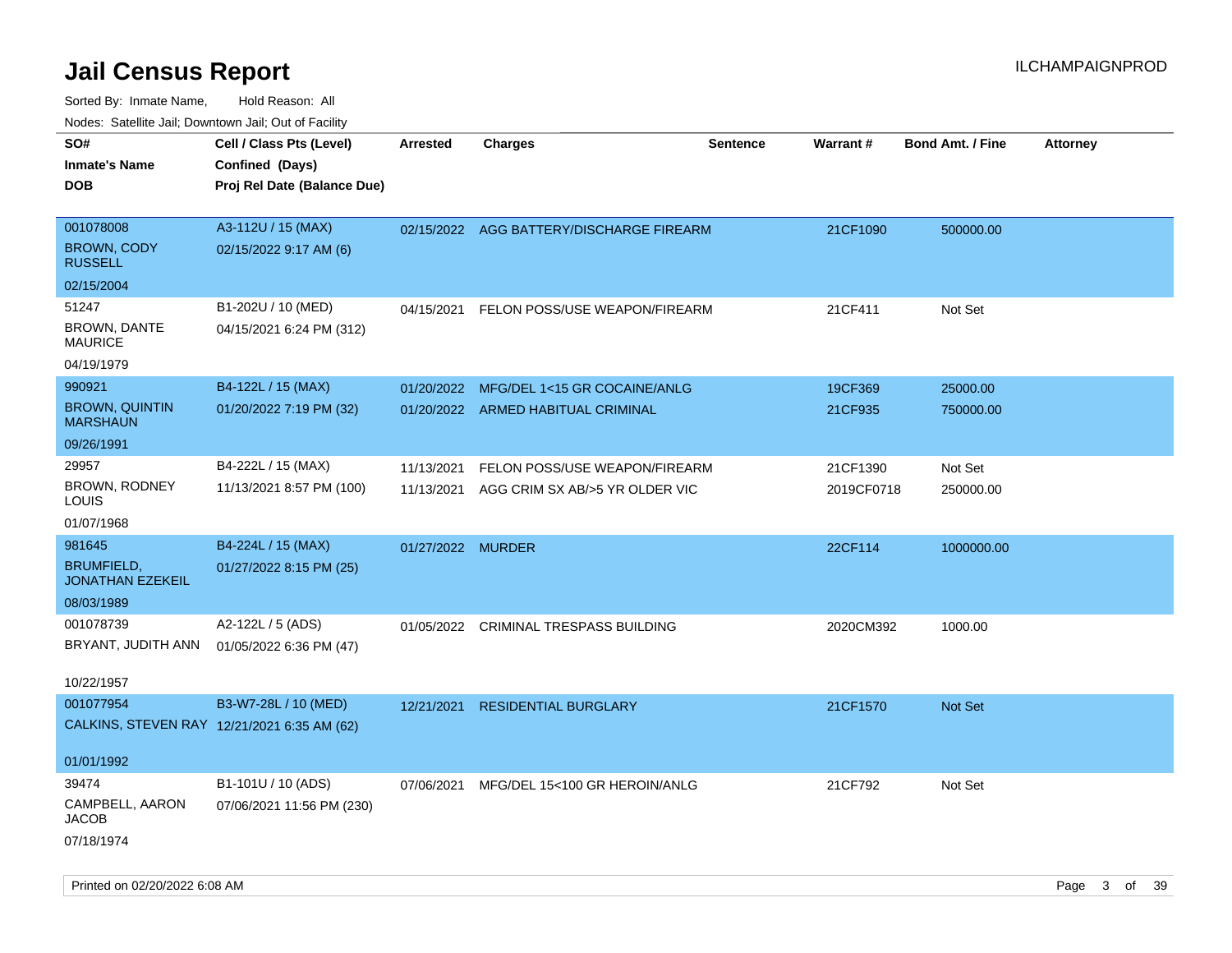| SO#                                    | Cell / Class Pts (Level)    | Arrested   | <b>Charges</b>                           | Sentence | Warrant#     | <b>Bond Amt. / Fine</b> | <b>Attorney</b> |
|----------------------------------------|-----------------------------|------------|------------------------------------------|----------|--------------|-------------------------|-----------------|
| <b>Inmate's Name</b>                   | Confined (Days)             |            |                                          |          |              |                         |                 |
| <b>DOB</b>                             | Proj Rel Date (Balance Due) |            |                                          |          |              |                         |                 |
|                                        |                             |            |                                          |          |              |                         |                 |
| 001078211                              | A3-117L / 5 (MIN)           |            | 02/16/2022 AGGRAVATED DOMESTIC BATTERY   |          | 22CF196      | <b>Not Set</b>          |                 |
| CARR, HENRY JAMEN,<br><b>Third</b>     | 02/16/2022 3:16 PM (5)      |            |                                          |          |              |                         |                 |
| 07/03/1999                             |                             |            |                                          |          |              |                         |                 |
| 1060436                                | B1-106U / 10 (MED)          | 01/06/2022 | AGGRAVATED UNLAWFUL RESTRAINT            |          | 22CF29       | Not Set                 |                 |
| CARTER, DERESHEO<br><b>DEWAYNE</b>     | 01/06/2022 8:43 PM (46)     |            | 01/06/2022 FELON ESCAPE/PEACE OFFICER    |          | 22CF28       | Not Set                 |                 |
| 09/10/1991                             |                             |            |                                          |          |              |                         |                 |
| 001077353                              | A3-211L / 15 (MAX)          | 02/12/2022 | FELON POSS/USE WEAPON/FIREARM            |          | 22CF173      | No Bond                 |                 |
| CARTER, JAMES<br><b>IVORY</b>          | 02/13/2022 1:19 AM (8)      |            | 02/12/2022 ALCOHOL SALES - MINOR 19-20   |          | 2020OV127    | 1000.00                 |                 |
| 08/12/2000                             |                             |            |                                          |          |              |                         |                 |
| 958898                                 | BOOKH-4 / 15 (ADS)          | 02/08/2022 | AGGRAVATED DOMESTIC BATTERY              |          | 2021 CF 1409 | Not Set                 |                 |
| CHAMBERS, GARY<br>DANTE                | 02/08/2022 2:27 PM (13)     |            |                                          |          |              |                         |                 |
| 05/24/1973                             | 3/2/2022 (0.00)             |            |                                          |          |              |                         |                 |
| 1029088                                | B1-201U / 10 (MED)          | 12/21/2021 | FELON POSS/USE FIREARM PRIOR             |          | 21CF1338     | 250000.00               |                 |
| CHAPPLE, MALIK<br><b>BIANCO</b>        | 12/22/2021 10:02 AM (61)    |            |                                          |          |              |                         |                 |
| 10/25/1994                             |                             |            |                                          |          |              |                         |                 |
| 001078838                              | A3-116L / 15 (MAX)          | 02/12/2022 | PRED CRIM SEX ASLT/BODILY HARM           |          | 21CF30       | 150000.00               |                 |
| CLAYTON, KAREEM<br>JAMAL               | 02/12/2022 8:55 AM (9)      |            |                                          |          |              |                         |                 |
| 02/03/1974                             |                             |            |                                          |          |              |                         |                 |
| 001078812                              | B1-206U / 15 (MAX)          |            | 02/01/2022 ARMED ROBBERY/ARMED W/FIREARM |          | 22CF145      | <b>Not Set</b>          |                 |
| <b>COBB, SINTRAE</b><br><b>SANCHEZ</b> | 02/01/2022 8:33 PM (20)     |            |                                          |          |              |                         |                 |
| 07/05/2002                             |                             |            |                                          |          |              |                         |                 |
| 001077485                              | A2-222L / 15 (MAX)          | 12/21/2021 | MURDER/INTENT TO KILL/INJURE             |          | 2021CF1282   | 1000000.00              |                 |
| COLBERT, ARIEANA<br><b>FELICIA</b>     | 12/21/2021 2:08 PM (62)     |            |                                          |          |              |                         |                 |
| 12/13/2000                             |                             |            |                                          |          |              |                         |                 |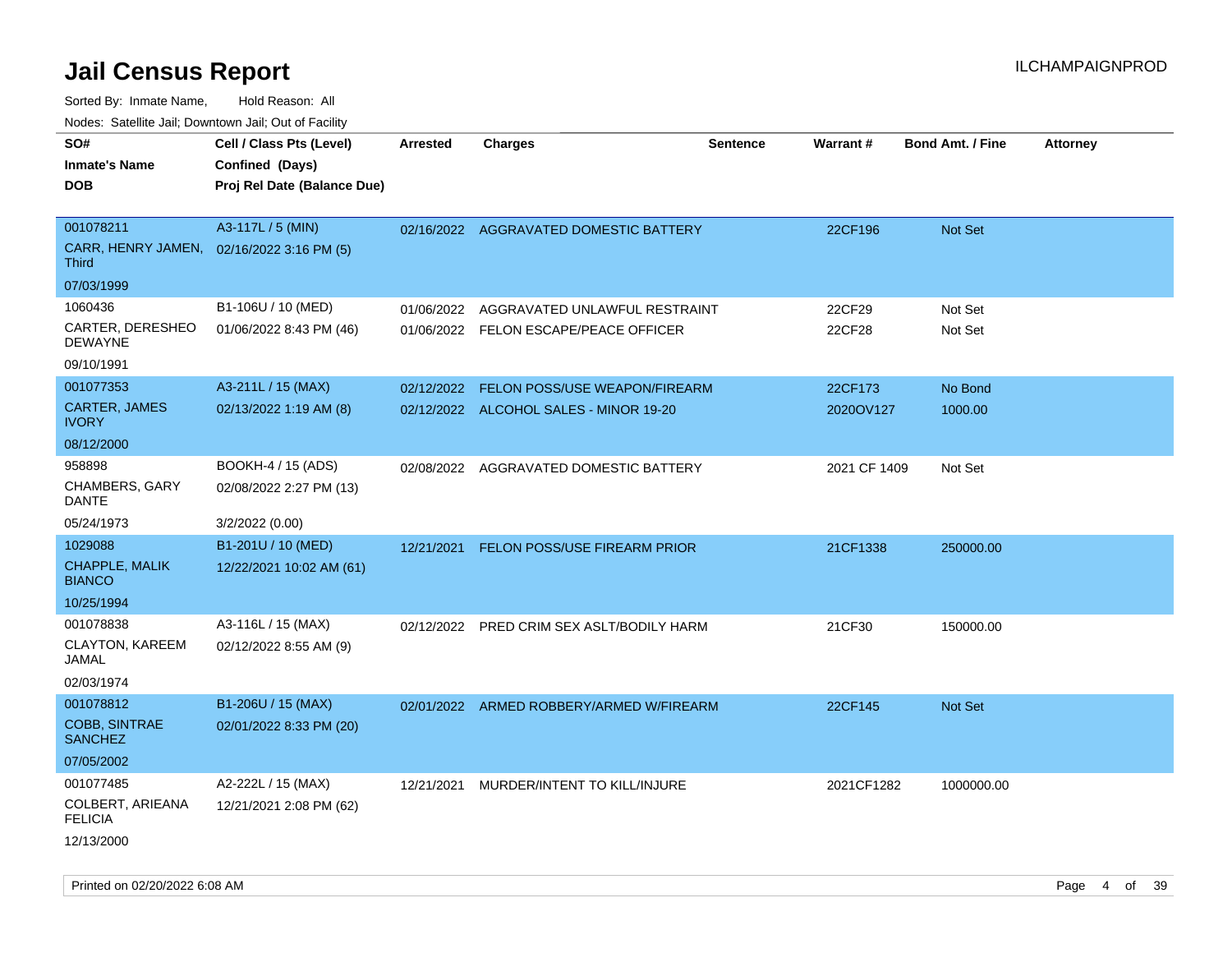Sorted By: Inmate Name, Hold Reason: All Nodes: Satellite Jail; Downtown Jail; Out of Facility

| SO#<br><b>Inmate's Name</b><br><b>DOB</b>                       | Cell / Class Pts (Level)<br>Confined (Days)<br>Proj Rel Date (Balance Due) | Arrested                               | <b>Charges</b>                                                                              | <b>Sentence</b> | Warrant#                         | <b>Bond Amt. / Fine</b>                     | <b>Attorney</b> |
|-----------------------------------------------------------------|----------------------------------------------------------------------------|----------------------------------------|---------------------------------------------------------------------------------------------|-----------------|----------------------------------|---------------------------------------------|-----------------|
| 34805<br>11/16/1971                                             | B4-227U / 15 (MAX)<br>CONERLY, KIN JOSEPH 10/01/2021 1:53 AM (143)         | 10/01/2021<br>10/01/2021<br>10/06/2021 | <b>DOMESTIC BATTERY</b><br><b>ARMED HABITUAL CRIMINAL</b><br>POSS STOLEN VEHICLE > \$25,000 |                 | 21CF1183<br>21CF1184<br>19CF1786 | Not Set<br><b>Not Set</b><br><b>Not Set</b> |                 |
| 1074319<br>CRAIG, DAVUCCI<br><b>DAVION</b><br>08/02/2001        | B1-104L / 15 (MAX)<br>10/12/2021 11:36 AM (132)                            | 10/12/2021<br>10/14/2021               | AGGRAVATED CRUELTY TO ANIMALS<br><b>MURDER</b>                                              |                 | 21CF1238<br>21CF1239             | Not Set<br>Not Set                          |                 |
| 001078832<br>CRAWFORD,<br><b>LAMARKUS LAVELL</b><br>07/04/1989  | A3-217U / 10 (ADS)<br>02/10/2022 2:32 PM (11)                              | 02/10/2022                             | FELON POSS/USE WEAPON/FIREARM                                                               | 3y (DOC)        | 21CF350                          | No Bond                                     |                 |
| 001077549<br>CRISTOBAL-MATEO,<br><b>CRISTOBAL</b><br>12/02/1988 | B2-T3-10L / 10 (SPH)<br>12/22/2020 1:17 PM (426)                           | 12/22/2020                             | <b>PRED CRIM SEX ASLT/VICTIM &lt;13</b>                                                     |                 | 2020CF1469                       | Not Set                                     |                 |
| 25022<br><b>CRUMP, ROBERT</b><br><b>ANTHONY</b><br>02/06/1966   | <b>BOOKH-8 / 10 (MED)</b><br>02/17/2022 11:48 AM (4)<br>3/3/2022 (0.00)    |                                        | 02/17/2022 AGG DUI/2/PASS<16                                                                |                 | 2021CF560                        | No Bond                                     |                 |
| 988538<br>DAVIDSON, HARLEY<br><b>KYLE SCOTT</b><br>08/05/1990   | A4-202L / 10 (MED)<br>12/21/2021 5:45 AM (62)<br>4/18/2022 (0.00)          | 12/21/2021                             | AGGRAVATED DOMESTIC BATTERY                                                                 |                 | 21CF1564                         | Not Set                                     |                 |
| 001078538<br>DAWKINS, LEN<br>03/23/1987                         | B1-205L / 10 (MED)<br>10/26/2021 8:18 PM (118)                             | 10/26/2021                             | <b>CRIM SEX ASSAULT/FORCE</b>                                                               |                 | 21CF1301                         | Not Set                                     |                 |
| 56972<br>DAY, DANIEL JOSEPH                                     | B3-W8-32L / 10 (MED)<br>08/30/2021 3:07 PM (175)                           | 08/30/2021<br>09/04/2021               | POSS STOLEN VEHICLE > \$25,000<br><b>BURGLARY</b>                                           |                 | 21CF1044<br>21CF1054             | Not Set<br>Not Set                          |                 |

10/16/1982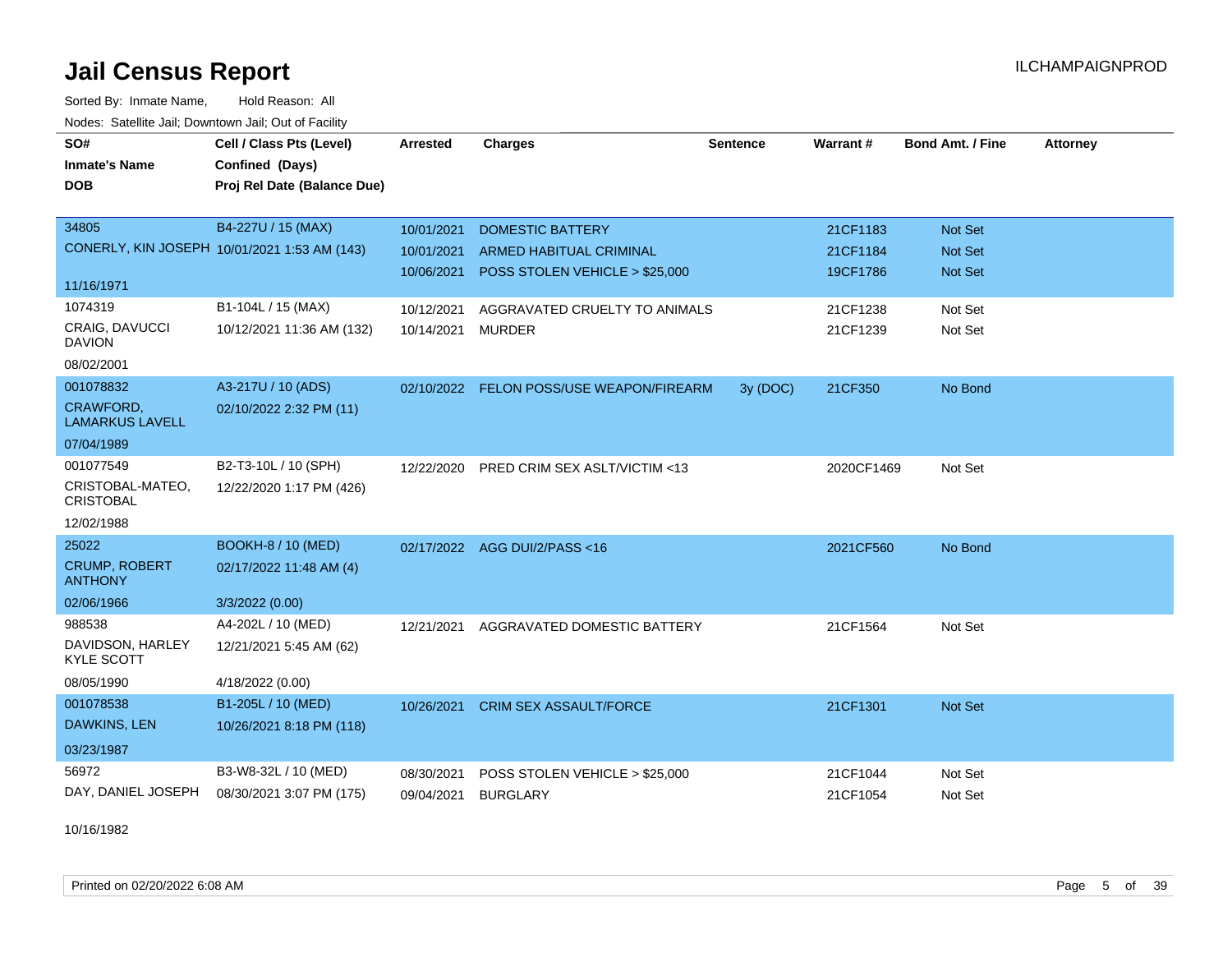| SO#                                   | Cell / Class Pts (Level)    | <b>Arrested</b> | <b>Charges</b>                            | <b>Sentence</b> | Warrant#   | <b>Bond Amt. / Fine</b> | <b>Attorney</b> |
|---------------------------------------|-----------------------------|-----------------|-------------------------------------------|-----------------|------------|-------------------------|-----------------|
| <b>Inmate's Name</b>                  | Confined (Days)             |                 |                                           |                 |            |                         |                 |
| <b>DOB</b>                            | Proj Rel Date (Balance Due) |                 |                                           |                 |            |                         |                 |
|                                       |                             |                 |                                           |                 |            |                         |                 |
| 64070                                 | BOOKF-3 / 10 (MED)          | 02/18/2022      | <b>BURGLARY</b>                           |                 | 2021CF1176 | 20000.00                |                 |
| DECKER, ANTHONY V                     | 02/18/2022 6:52 PM (3)      | 02/18/2022      | <b>POSSESSION OF METH&lt;5 GRAMS</b>      |                 | 2021CF1205 | 15000.00                |                 |
|                                       |                             |                 | 02/18/2022 DRIVING ON SUSPENDED LICENSE   |                 | 2021TR8418 | 3000.00                 |                 |
| 11/27/1982                            |                             |                 |                                           |                 |            |                         |                 |
| 64463                                 | A4-106U / 15 (ADS)          | 02/11/2022      | AGG DUI/3/BAC 0.16+                       | 14m (DOC)       | 21CF676    | No Bond                 |                 |
| DOOLEY, CALVIN<br><b>DARWOOD</b>      | 02/11/2022 11:24 AM (10)    |                 | 02/11/2022 AGG DUI/3/BAC 0.16+            | 18m (DOC)       | 20CF1326   | No Bond                 |                 |
| 05/13/1982                            |                             |                 |                                           |                 |            |                         |                 |
| 25659                                 | B4-125L / 15 (MAX)          | 06/15/2021      | <b>BURGLARY</b>                           |                 | 21CF689    | Not Set                 |                 |
| DORRIS, LORENZO                       | 06/15/2021 6:17 AM (251)    | 06/15/2021      | <b>RESIDENTIAL BURGLARY</b>               |                 | 2020CF1218 | 50000.00                |                 |
| 07/19/1966                            |                             |                 |                                           |                 |            |                         |                 |
| 1024895                               | B1-203U / 10 (MED)          | 12/15/2021      | MFG/DEL 100<400 GR COCA/ANLG              |                 | 21CF1535   | Not Set                 |                 |
| EDWARDS, GEORGE<br><b>CORTEZ</b>      | 12/15/2021 12:26 PM (68)    | 12/15/2021      | AGGRAVATED BATTERY                        |                 | 21CF1536   | Not Set                 |                 |
| 06/19/1994                            |                             |                 |                                           |                 |            |                         |                 |
| 1074720                               | B2-T4-13U / 15 (SPH)        |                 | 01/19/2022 PRED CRIM SEX ASLT/VICTIM <13  |                 | 21CF1414   | 500000.00               |                 |
| ELVIR-REYES, JORGE<br><b>LEONARDO</b> | 01/19/2022 1:43 PM (33)     |                 |                                           |                 |            |                         |                 |
| 06/03/1988                            |                             |                 |                                           |                 |            |                         |                 |
| 43977                                 | B2-T1-02L / 5 (SPH)         | 12/20/2021      | AGG FLEEING POLICE/21 MPH OVER            |                 | 21CF1566   | Not Set                 |                 |
| <b>EMKES, DOUGLAS</b><br>ALAN         | 12/20/2021 9:59 AM (63)     | 12/20/2021      | PAROLE REVOCATION                         |                 |            | No Bond                 |                 |
| 06/08/1959                            |                             |                 |                                           |                 |            |                         |                 |
| 987328                                | A2-121L / 10 (MED)          | 12/11/2021      | AGG ASLT PEACE OFF/FIRE/ER WRK            |                 | 21CF1515   | Not Set                 |                 |
| ERVIN, DEIDRA ANN<br><b>RUTH</b>      | 12/11/2021 8:48 PM (72)     |                 |                                           |                 |            |                         |                 |
| 04/15/1991                            |                             |                 |                                           |                 |            |                         |                 |
| 1026175                               | B4-127U / 10 (MED)          |                 | 02/06/2022 FELON FAIL/RETURN FRM FURLOUGH |                 | 21CF1554   | No Bond                 |                 |
| FALCONER, AVERY                       | 02/06/2022 4:49 AM (15)     |                 | 02/06/2022 CITY OV ARREST                 |                 | 2021-OV-65 | 1000.00                 |                 |
| <b>FOX</b>                            |                             |                 | 02/07/2022 MFG/DEL 1<15 GR COCAINE/ANLG   | 6y (DOC)        | 2019CF1617 | No Bond                 |                 |
| 04/07/1989                            |                             |                 |                                           |                 |            |                         |                 |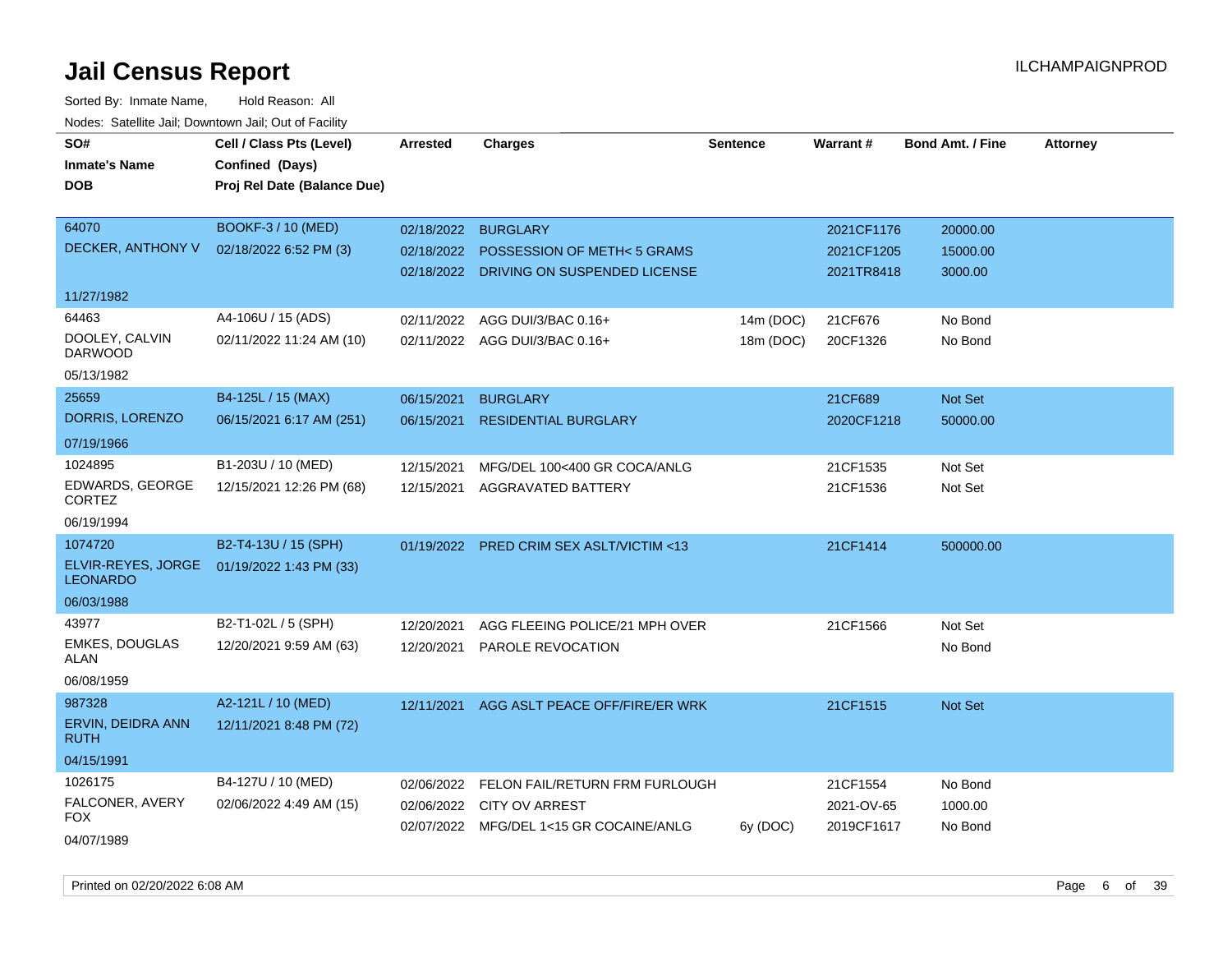| roaco. Catolino dall, Downtown dall, Out of Fability |                                             |                 |                                |                 |                 |                         |                 |
|------------------------------------------------------|---------------------------------------------|-----------------|--------------------------------|-----------------|-----------------|-------------------------|-----------------|
| SO#                                                  | Cell / Class Pts (Level)                    | <b>Arrested</b> | <b>Charges</b>                 | <b>Sentence</b> | <b>Warrant#</b> | <b>Bond Amt. / Fine</b> | <b>Attorney</b> |
| <b>Inmate's Name</b>                                 | Confined (Days)                             |                 |                                |                 |                 |                         |                 |
| <b>DOB</b>                                           | Proj Rel Date (Balance Due)                 |                 |                                |                 |                 |                         |                 |
|                                                      |                                             |                 |                                |                 |                 |                         |                 |
| 527081                                               | B3-W5-20L / 10 (MED)                        | 09/06/2021      | ARSON/REAL/PERSONAL PROP>\$150 |                 | 2021 CF 797     | 25000.00                |                 |
| <b>FERGUSON,</b><br><b>CHRISTOPHER</b>               | 09/06/2021 1:18 PM (168)                    |                 |                                |                 |                 |                         |                 |
| 12/21/1981                                           |                                             |                 |                                |                 |                 |                         |                 |
| 1039744                                              | B4-122U / 15 (MAX)                          | 12/06/2021      | <b>MURDER</b>                  |                 | 20CF959         | 1000000.00              |                 |
| FONVILLE, TREVOY<br>JERMAINE                         | 12/06/2021 10:52 AM (77)                    |                 |                                |                 |                 |                         |                 |
| 01/13/1996                                           |                                             |                 |                                |                 |                 |                         |                 |
| 001078863                                            | <b>BOOKH-7 / 15 (MAX)</b>                   | 02/19/2022      | FELON POSS/USE WEAPON/FIREARM  |                 | 2022-CF-AWOW    | Not Set                 |                 |
| FOSTER, JOHN<br><b>CARELL</b>                        | 02/19/2022 6:01 AM (2)                      | 02/19/2022      | POSSESSION OF STOLEN FIREARM   |                 | 2022-CF-AWOW    | <b>Not Set</b>          |                 |
| 03/13/1981                                           |                                             |                 |                                |                 |                 |                         |                 |
| 518395                                               | B2-T3-12L / 15 (SPH)                        | 07/07/2020      | CRIMINAL SEXUAL ASSAULT        |                 | 2020-CF735      | 250000.00               |                 |
|                                                      | FRANDLE, MARK RYAN 07/07/2020 3:42 PM (594) |                 |                                |                 |                 |                         |                 |
|                                                      |                                             |                 |                                |                 |                 |                         |                 |
| 09/10/1985                                           |                                             |                 |                                |                 |                 |                         |                 |
| 001077934                                            | A1-125L / 10 (MED)                          | 08/22/2021      | AGG DUI/ACCIDENT/DEATH         |                 | 21CF1024        | <b>Not Set</b>          |                 |
| <b>FREED, LOGAN</b><br><b>SUZANNE</b>                | 08/22/2021 11:45 PM (183)                   | 08/22/2021      | <b>DOMESTIC BATTERY</b>        |                 | 21 CM 172       | 10000.00                |                 |
| 08/18/1996                                           |                                             |                 |                                |                 |                 |                         |                 |
| 001078290                                            | A1-125U / 10 (ADS)                          | 08/19/2021      | MACHINE GUN/AUTO WEAPON/VEH    |                 | 21CF1012        | Not Set                 |                 |
| FREEMAN, ANGEL<br><b>JANILA KAY</b>                  | 08/19/2021 1:26 AM (186)                    |                 |                                |                 |                 |                         |                 |
| 12/25/1995                                           |                                             |                 |                                |                 |                 |                         |                 |
| 1068917                                              | <b>BOOKH-1 / 5 (MIN)</b>                    | 08/11/2021      | VIO ORDER/PRIOR VIO OF ORDER   |                 | 21CF965         | <b>Not Set</b>          |                 |
| <b>GARCIA, JUAN</b><br><b>CARLOS</b>                 | 08/11/2021 9:24 PM (194)                    |                 |                                |                 |                 |                         |                 |
| 10/21/1997                                           |                                             |                 |                                |                 |                 |                         |                 |
| 001078154                                            | B4-121U / 10 (MED)                          | 01/09/2022      | DRVG UNDER INFLU OF ALCOHOL    |                 | 2021 DT 182     | 5000.00                 |                 |
| <b>GENTRY, DAMON</b><br>LIONEL                       | 01/09/2022 4:41 PM (43)                     | 01/09/2022      | AGG DOMESTIC BATTERY/STRANGLE  |                 | 2021 CF 1396    | 50000.00                |                 |
| 12/25/1971                                           |                                             |                 |                                |                 |                 |                         |                 |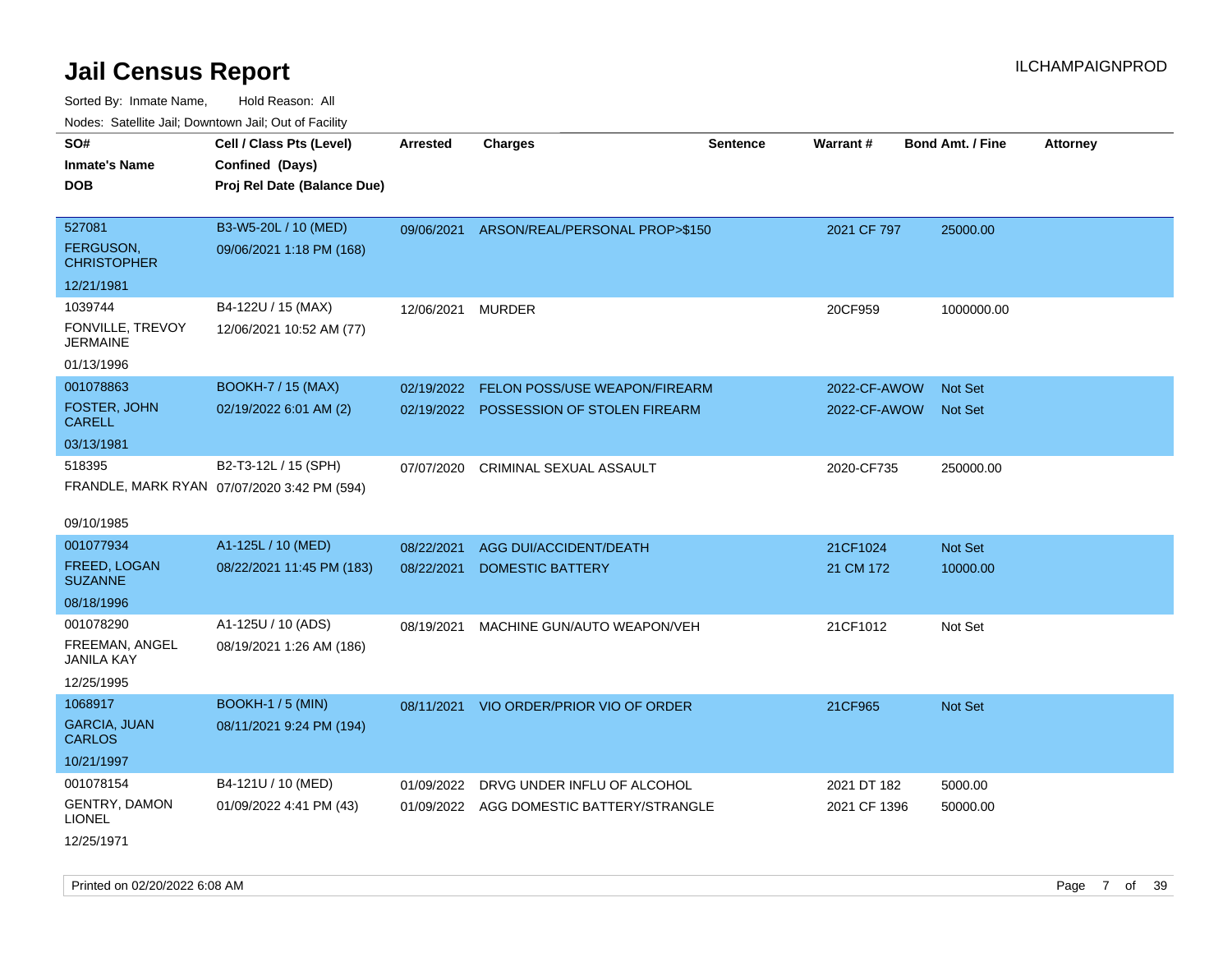| SO#<br><b>Inmate's Name</b><br><b>DOB</b>                        | Cell / Class Pts (Level)<br>Confined (Days)<br>Proj Rel Date (Balance Due) | <b>Arrested</b>                                                    | <b>Charges</b>                                                                                                                    | <b>Sentence</b> | Warrant#                                                 | <b>Bond Amt. / Fine</b>                             | <b>Attorney</b> |
|------------------------------------------------------------------|----------------------------------------------------------------------------|--------------------------------------------------------------------|-----------------------------------------------------------------------------------------------------------------------------------|-----------------|----------------------------------------------------------|-----------------------------------------------------|-----------------|
| 001078633<br>GONZALEZ-GUILLEN,<br><b>EDWARD</b>                  | B2-T4-15U / 25 (SPH)<br>12/01/2021 12:08 PM (82)                           | 12/01/2021                                                         | <b>PRED CRIM SEX ASLT/VICTIM &lt;13</b>                                                                                           |                 | 21CF1416                                                 | 250000.00                                           |                 |
| 08/25/2002<br>001078607<br>GRAY, WILLIAM<br>DA'VON<br>04/18/1984 | B4-221L / 15 (MAX)<br>11/22/2021 2:57 PM (91)                              | 11/22/2021<br>11/22/2021                                           | FELON POSS/USE FIREARM/PAROLE<br>ATTEMPT (FIRST DEGREE MURDER)                                                                    |                 | 21CF1437<br>21CF1435                                     | Not Set<br>Not Set                                  |                 |
| 56342<br><b>GRIFFIN, NATHAN</b><br><b>EUGENE</b><br>02/24/1969   | B1-206L / 10 (MED)<br>10/21/2021 4:20 PM (123)                             | 10/21/2021<br>10/21/2021<br>10/21/2021                             | THEFT CONTROL INTENT <\$500<br>DRIVING ON REVOKED LICENSE<br><b>ARMED HABITUAL CRIMINAL</b>                                       |                 | 17CF1451<br>20TR1979<br>21CF1279                         | 10000.00<br>3000.00<br><b>Not Set</b>               |                 |
| 66742<br><b>HEAD, CLARISSA</b><br><b>EUGENE</b><br>09/20/1982    | BOOKF-2<br>02/19/2022 2:29 PM (2)                                          | 02/19/2022                                                         | <b>DOMESTIC BATTERY</b><br>02/19/2022 CITY OV ARREST                                                                              |                 | 2022CMAWOW<br>2017-OV-0077                               | Not Set<br>1000.00                                  |                 |
| 001078488<br>HERNANDEZ-LOPEZ,<br><b>ERNESTO</b><br>11/28/1975    | B2-T3-09U / 15 (SPH)<br>10/14/2021 3:15 PM (130)                           | 10/14/2021<br>10/14/2021                                           | PRED CRIM SEX ASLT/VICTIM <13<br><b>FUGITIVE FROM JUSTICE</b>                                                                     |                 | 21CF1232<br>21CF1246                                     | 500000.00<br><b>Not Set</b>                         |                 |
| 975293<br>HILL, JACOB MILES<br>02/06/1988                        | B2-T4-14L / 10 (SPH)<br>07/21/2021 8:43 PM (215)                           | 07/21/2021<br>07/21/2021<br>07/25/2021<br>08/18/2021<br>09/09/2021 | VIO ORDER/PRIOR VIO OF ORDER<br><b>STALKING</b><br>PAROLE REVOCATION<br>HARASS WITNESS/FAMILY MBR/REP<br>AGG STALKING/BODILY HARM |                 | 21CF914<br>2021CF863<br>CH2104646<br>21CF992<br>21CF1073 | No Bond<br>Not Set<br>Not Set<br>Not Set<br>Not Set |                 |
| 48471<br><b>HILL, RAMESH</b><br><b>JERMAINE</b><br>12/11/1978    | B1-207L / 15 (MAX)<br>08/08/2021 4:45 AM (197)                             | 08/08/2021                                                         | AGG BATTERY/DISCHARGE FIREARM                                                                                                     |                 | 21CF946                                                  | Not Set                                             |                 |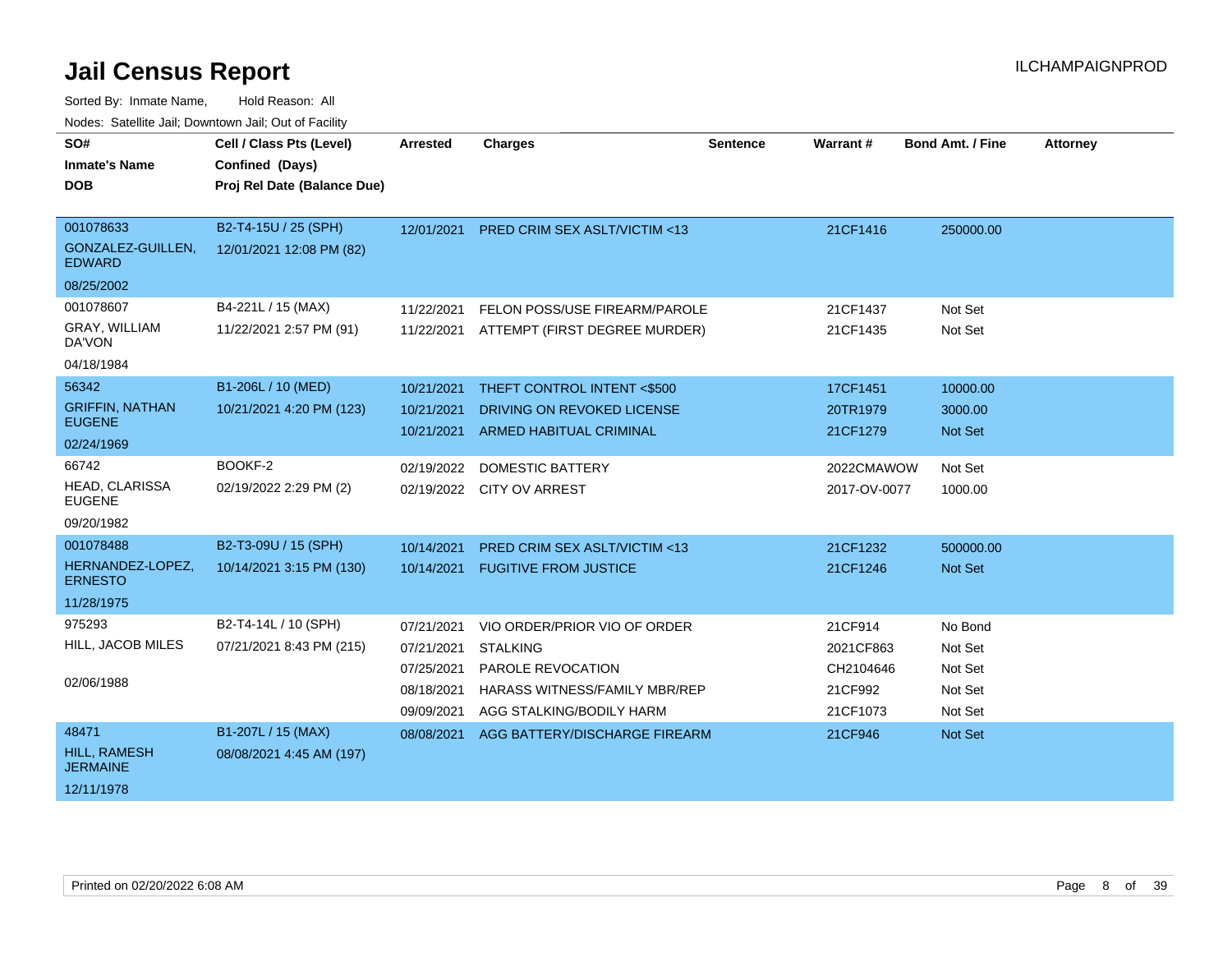Sorted By: Inmate Name, Hold Reason: All

| Nodes: Satellite Jail; Downtown Jail; Out of Facility |                                            |                 |                                     |                 |                 |                         |                 |
|-------------------------------------------------------|--------------------------------------------|-----------------|-------------------------------------|-----------------|-----------------|-------------------------|-----------------|
| SO#                                                   | Cell / Class Pts (Level)                   | <b>Arrested</b> | <b>Charges</b>                      | <b>Sentence</b> | <b>Warrant#</b> | <b>Bond Amt. / Fine</b> | <b>Attorney</b> |
| <b>Inmate's Name</b>                                  | Confined (Days)                            |                 |                                     |                 |                 |                         |                 |
| <b>DOB</b>                                            | Proj Rel Date (Balance Due)                |                 |                                     |                 |                 |                         |                 |
|                                                       |                                            |                 |                                     |                 |                 |                         |                 |
| 1072876                                               | A2-220U / 5 (ADS)                          |                 | 02/10/2022 METH DELIVERY/5<15 GRAMS | 4y (DOC)        | 21CF143         | No Bond                 |                 |
| <b>BELL</b>                                           | HOUTCHINS, SAVANNA 02/10/2022 5:10 PM (11) |                 |                                     |                 |                 |                         |                 |
| 07/10/1996                                            | 2/17/2022 (0.00)                           |                 |                                     |                 |                 |                         |                 |
| 999198                                                | B4-226L / 15 (MAX)                         | 11/30/2021      | FELON POSS/USE FIREARM PRIOR        |                 | 21CF1377        | 500000.00               |                 |
| HOWARD, BRION LIN                                     | 11/30/2021 10:41 AM (83)                   |                 |                                     |                 |                 |                         |                 |
| 06/10/1992                                            |                                            |                 |                                     |                 |                 |                         |                 |
| 38993                                                 | B4-126L / 15 (MAX)                         | 02/13/2021      | ATTEMPT (FIRST DEGREE MURDER)       |                 | 21CF181         | Not Set                 |                 |
| JACKSON, LAMONT<br><b>JEREMIE</b>                     | 02/13/2021 7:45 AM (373)                   |                 |                                     |                 |                 |                         |                 |
| 07/31/1973                                            |                                            |                 |                                     |                 |                 |                         |                 |
| 001078689                                             | B1-201L / 15 (MAX)                         | 12/17/2021      | FIREARM/FOID INVALID/NOT ELIG       |                 | 21CF1551        | No Bond                 |                 |
| <b>JACKSON, PRENTISS</b><br><b>MANSION DEWAYNE</b>    | 12/18/2021 12:39 AM (65)                   |                 |                                     |                 |                 |                         |                 |
| 09/02/2003                                            | 1/30/2022 (0.00)                           |                 |                                     |                 |                 |                         |                 |
| 001077487                                             | B3-W8-30L / 10 (MED)                       | 12/03/2020      | FELON POSS/USE WEAPON/FIREARM       |                 | 20CF1377        | Not Set                 |                 |
| <b>JACKSON, TERRELL</b><br><b>DANDRE</b>              | 12/03/2020 10:18 AM (445)                  | 11/09/2021      | AGG DISCHARGE FIREARM/OCC VEH       |                 | 21CR0331401     | No Bond                 |                 |
| 08/11/1990                                            |                                            |                 |                                     |                 |                 |                         |                 |
| 001077864                                             | B1-103L / 15 (MAX)                         | 04/18/2021      | FELON POSS/USE WEAPON/FIREARM       |                 | 21CF428         | Not Set                 |                 |
| D                                                     | JAMERSON, ANTHONY 04/18/2021 7:21 PM (309) |                 |                                     |                 |                 |                         |                 |
| 01/26/1990                                            |                                            |                 |                                     |                 |                 |                         |                 |
| 63110                                                 | A3-113L / 10 (ADS)                         | 02/16/2022      | CRIM DAMAGE TO PROPERTY <\$500      | 2y (DOC)        | 21CF1548        | No Bond                 |                 |
| JAMES, DOMINIQUE<br><b>JULIUS</b>                     | 02/16/2022 5:24 PM (5)                     |                 |                                     |                 |                 |                         |                 |
| 03/04/1983                                            |                                            |                 |                                     |                 |                 |                         |                 |
| 1076684                                               | BOOKH-7                                    | 02/19/2022      | <b>BURGLARY</b>                     |                 | 2022CF159       | 10000.00                |                 |
| JENKINS, KORON<br>SAMUEL                              | 02/19/2022 6:20 PM (2)                     |                 |                                     |                 |                 |                         |                 |
| 04/28/2002                                            |                                            |                 |                                     |                 |                 |                         |                 |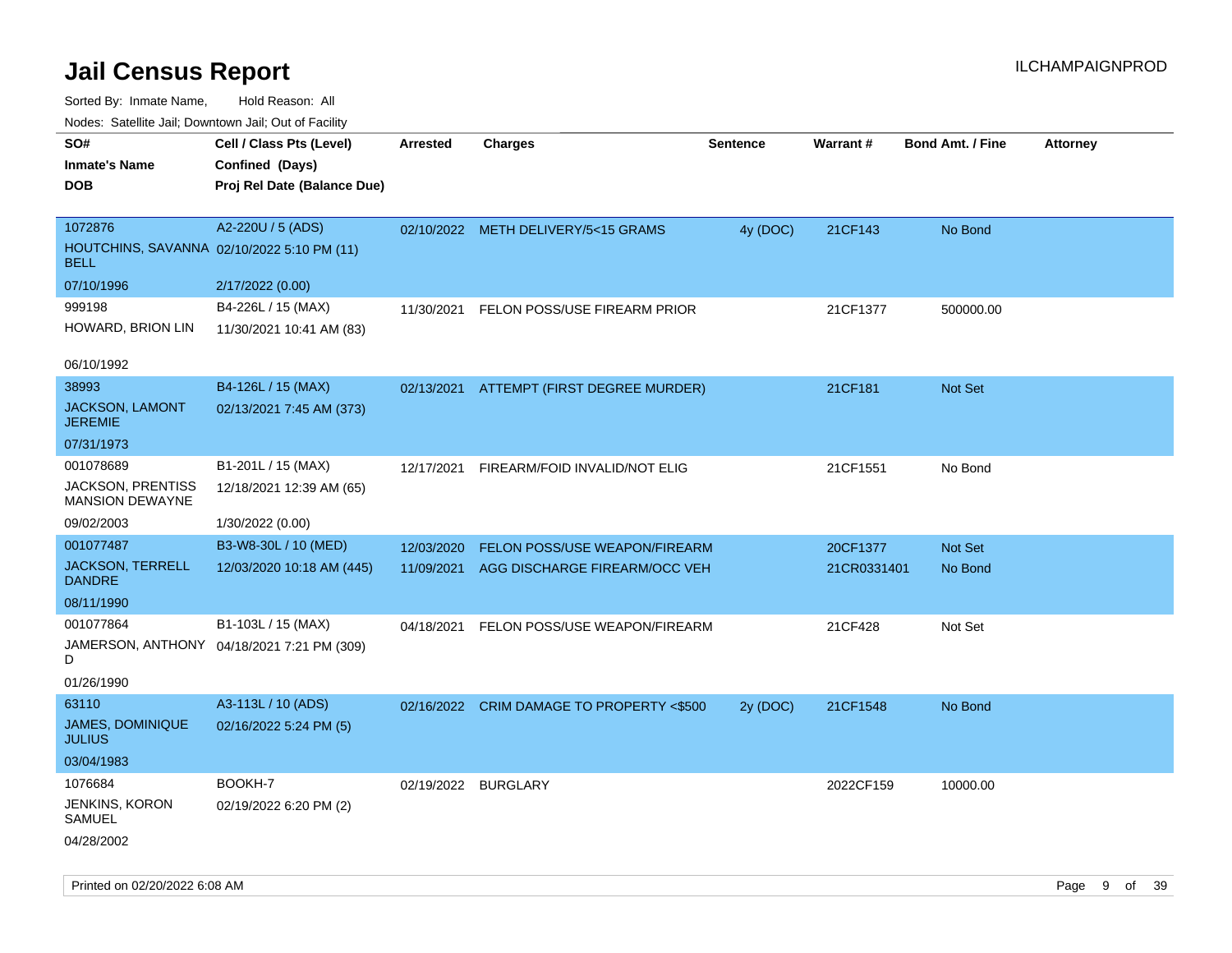| ivodes. Satellite Jali, Downtown Jali, Out of Facility |                                            |                     |                                         |                 |            |                         |                 |
|--------------------------------------------------------|--------------------------------------------|---------------------|-----------------------------------------|-----------------|------------|-------------------------|-----------------|
| SO#                                                    | Cell / Class Pts (Level)                   | Arrested            | <b>Charges</b>                          | <b>Sentence</b> | Warrant#   | <b>Bond Amt. / Fine</b> | <b>Attorney</b> |
| <b>Inmate's Name</b>                                   | Confined (Days)                            |                     |                                         |                 |            |                         |                 |
| <b>DOB</b>                                             | Proj Rel Date (Balance Due)                |                     |                                         |                 |            |                         |                 |
|                                                        |                                            |                     |                                         |                 |            |                         |                 |
| 001078703                                              | A1-224L / 15 (ADS)                         |                     | 12/20/2021 MURDER/INTENT TO KILL/INJURE |                 | 21CF1574   | Not Set                 |                 |
| <b>JOHNS, SHANIQUH</b><br><b>THERESA</b>               | 12/22/2021 6:41 AM (61)                    |                     |                                         |                 |            |                         |                 |
| 04/03/1992                                             |                                            |                     |                                         |                 |            |                         |                 |
| 001078788                                              | A4-207U / 5 (ADS)                          |                     | 01/21/2022 AGGRAVATED BATTERY           |                 | 22CF93     | Not Set                 |                 |
|                                                        | JOHNSON, BRENTON Z 01/21/2022 8:33 PM (31) |                     |                                         |                 |            |                         |                 |
|                                                        |                                            |                     |                                         |                 |            |                         |                 |
| 08/07/1987                                             |                                            |                     |                                         |                 |            |                         |                 |
| 001078766                                              | A3-215L / 5 (ADS)                          | 02/08/2022          | <b>AGGRAVATED BATTERY</b>               |                 | 22CF160    | Not Set                 |                 |
| <b>JOHNSON, IYONZI</b>                                 | 02/08/2022 11:56 AM (13)                   | 02/08/2022 BURGLARY |                                         |                 | 22CF63     | 3000.00                 |                 |
| 07/16/1994                                             |                                            |                     |                                         |                 |            |                         |                 |
| 001078645                                              | B4-222U / 10 (MED)                         | 12/02/2021          | AGG DISCHARGE FIREARM                   |                 | 21CF1478   | No Bond                 |                 |
| JONES, KELVIN<br><b>KHYRIC</b>                         | 12/02/2021 6:56 PM (81)                    |                     |                                         |                 |            |                         |                 |
| 02/27/2001                                             |                                            |                     |                                         |                 |            |                         |                 |
| 956822                                                 | B1-205U / 15 (MAX)                         | 11/25/2021          | AGGRAVATED DOMESTIC BATTERY             |                 | 21CF1442   | Not Set                 |                 |
| <b>JONES, MARIO</b>                                    | 11/25/2021 10:37 AM (88)                   | 11/25/2021          | <b>PAROLE REVOCATION</b>                |                 | CH2106361  | No Bond                 |                 |
| <b>NATHANIEL</b>                                       |                                            | 11/25/2021          | UNLAWFUL RESTRAINT                      |                 | 21CF1443   | Not Set                 |                 |
| 10/27/1987                                             |                                            |                     |                                         |                 |            |                         |                 |
| 59668                                                  | A4-201L / 15 (ADS)                         | 02/11/2022          | FAIL TO RPT CHNG ADDRESS/EMPL           |                 | 20 CF 1241 | 75000.00                |                 |
| JONES, MARTELL<br><b>DEANGELO</b>                      | 02/11/2022 3:19 PM (10)                    |                     | 02/11/2022 AGGRAVATED ARSON/BODILY HARM |                 | 22 CF 169  | 75000.00                |                 |
| 07/11/1983                                             |                                            |                     |                                         |                 |            |                         |                 |
| 1008468                                                | B4-226U / 10 (MED)                         | 12/01/2021          | FELON POSS/USE WEAPON/FIREARM           |                 | 21CF1472   | <b>Not Set</b>          |                 |
| JONES, MARTEZ<br><b>LAMONTE</b>                        | 12/01/2021 1:28 PM (82)                    | 12/02/2021          | PROBATION VIOLATION                     |                 | 20CF1151   | Not Set                 |                 |
| 06/22/1993                                             |                                            |                     |                                         |                 |            |                         |                 |
| 001078848                                              | A3-115L / 10 (ADS)                         |                     | 02/14/2022 AGG DUI/NO VALID DL          |                 | 22CF176    | Not Set                 |                 |
| JORDAN, BRIAN<br><b>RASHEED</b>                        | 02/14/2022 2:29 AM (7)                     |                     |                                         |                 |            |                         |                 |
| 10/21/1990                                             |                                            |                     |                                         |                 |            |                         |                 |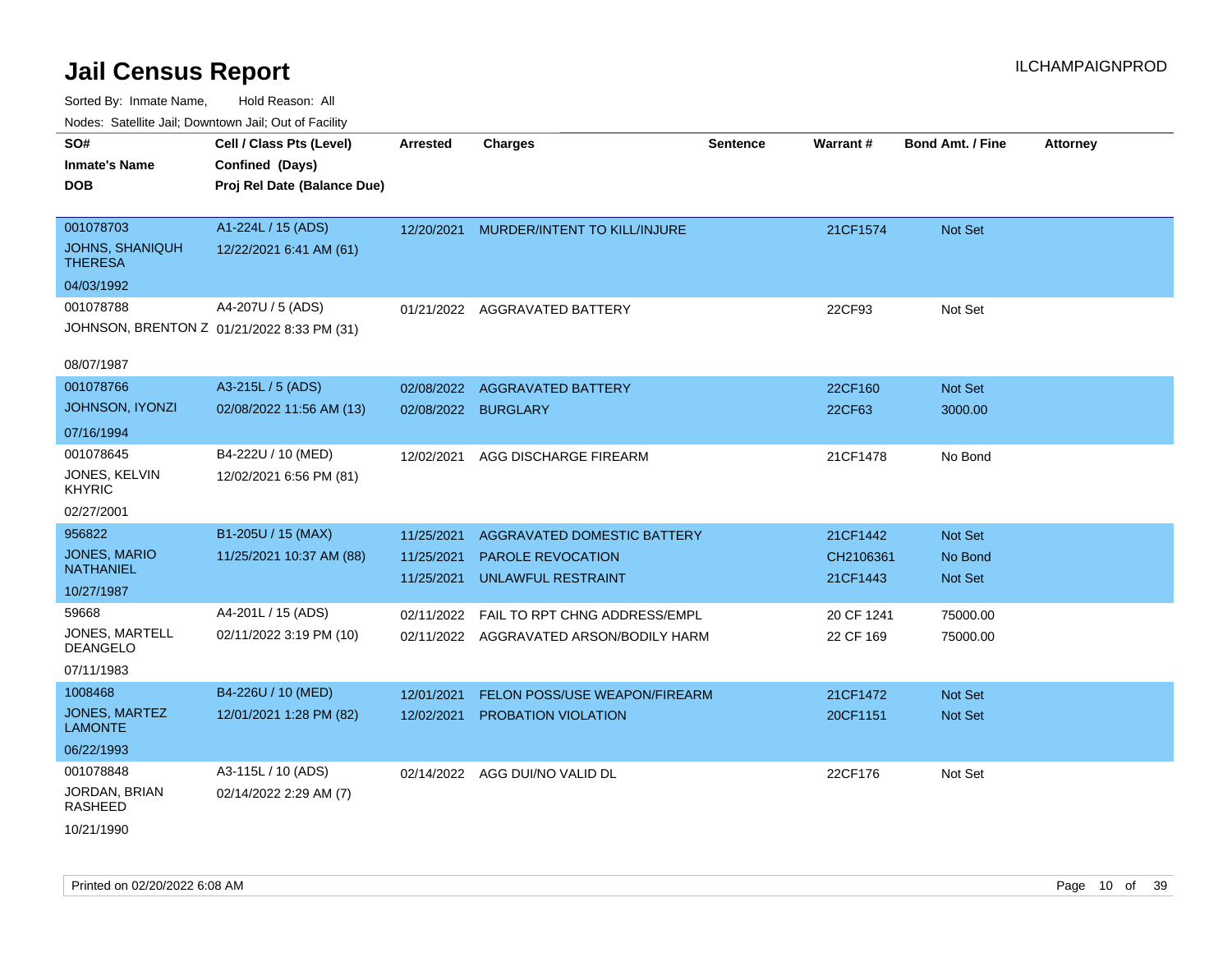| Noues. Salemie Jan, Downtown Jan, Out of Facility |                                            |            |                                           |                 |                        |                         |                 |
|---------------------------------------------------|--------------------------------------------|------------|-------------------------------------------|-----------------|------------------------|-------------------------|-----------------|
| SO#                                               | Cell / Class Pts (Level)                   | Arrested   | <b>Charges</b>                            | <b>Sentence</b> | <b>Warrant#</b>        | <b>Bond Amt. / Fine</b> | <b>Attorney</b> |
| <b>Inmate's Name</b>                              | Confined (Days)                            |            |                                           |                 |                        |                         |                 |
| <b>DOB</b>                                        | Proj Rel Date (Balance Due)                |            |                                           |                 |                        |                         |                 |
|                                                   |                                            |            |                                           |                 |                        |                         |                 |
| 506244                                            | B1-204L / 15 (MAX)                         | 07/15/2021 | ARMED ROBBERY/ARMED W/FIREARM             |                 | 19y/6m (DOC) 2021CF791 | 250000.00               |                 |
| JOSLIN, JASON LEE                                 | 07/15/2021 4:38 AM (221)                   |            |                                           |                 |                        |                         |                 |
|                                                   |                                            |            |                                           |                 |                        |                         |                 |
| 12/22/1985                                        |                                            |            |                                           |                 |                        |                         |                 |
| 1068501                                           | A4-106L / 5 (ADS)                          |            | 02/07/2022 VIO ORDER/NOTICE/PRIOR VIO O/P |                 | 22CF156                | No Bond                 |                 |
| KING, JULIUS<br><b>EMANUEL</b>                    | 02/07/2022 7:06 PM (14)                    |            |                                           |                 |                        |                         |                 |
| 04/08/1985                                        |                                            |            |                                           |                 |                        |                         |                 |
| 001078818                                         | A4-107U / 10 (MED)                         |            | 02/04/2022 DOMESTIC BATTERY/OTHER PRIOR   |                 | 22CF148                | Not Set                 |                 |
| KINSEL, EVERAL<br><b>MICHAEL WILLIAM</b>          | 02/04/2022 7:37 PM (17)                    |            |                                           |                 |                        |                         |                 |
| 10/16/1985                                        |                                            |            |                                           |                 |                        |                         |                 |
| 001078693                                         | B3-W4-16L / 5 (MIN)                        | 12/19/2021 | <b>RETAIL THEFT</b>                       |                 | 2021CM216              | 5000.00                 |                 |
|                                                   | LARGE, JOSHUA DALE 12/19/2021 4:54 AM (64) | 12/19/2021 | <b>RETAIL THEFT</b>                       |                 | 20CF422                | 20000.00                |                 |
|                                                   |                                            | 12/19/2021 | RECEIVE/POSS/SELL STOLEN VEH              |                 | 21CF1555               | Not Set                 |                 |
| 10/27/1985                                        |                                            |            |                                           |                 |                        |                         |                 |
| 1070011                                           | B4-124U / 15 (MAX)                         | 08/03/2021 | AGG DISCH FIREARM/1ST AID PERS            |                 | 21CF929                | <b>Not Set</b>          |                 |
| LAWS, WILLIAM<br>ZARAK, Third                     | 08/03/2021 3:53 PM (202)                   |            |                                           |                 |                        |                         |                 |
| 07/06/1999                                        |                                            |            |                                           |                 |                        |                         |                 |
| 001078797                                         | BOOKH-6 / 5 (ADS)                          |            | 01/26/2022 VIO STALKING NO CONTACT ORDER  |                 | 22CM31                 | Not Set                 |                 |
| LEVIN, DANIEL DAVID                               | 01/26/2022 3:00 PM (26)                    |            |                                           |                 |                        |                         |                 |
|                                                   |                                            |            |                                           |                 |                        |                         |                 |
| 08/08/1984                                        |                                            |            |                                           |                 |                        |                         |                 |
| 548089                                            | B1-204U / 15 (MAX)                         | 12/04/2020 | METH DELIVERY/100<400 GRAMS               |                 | 20CF1481               | Not Set                 |                 |
| LEWIS, LAWRENCE                                   | 12/04/2020 4:42 AM (444)                   | 12/04/2020 | AGG DOMESTIC BATTERY/STRANGLE             |                 | 18CF1507               | 10000.00                |                 |
| PAUL, Third                                       |                                            |            | 12/04/2020 ATTEMPT (FIRST DEGREE MURDER)  |                 | 20CF1378               | Not Set                 |                 |
| 02/08/1993                                        |                                            |            |                                           |                 |                        |                         |                 |
| 63639                                             | A4-205L / 5 (ADS)                          |            | 01/31/2022 FELON POSS/USE WEAPON/FIREARM  | 5y (DOC)        | 22CF110                | No Bond                 |                 |
| LINDSEY, ANTHONY<br>MARTEZ                        | 01/28/2022 10:06 PM (24)                   |            |                                           |                 |                        |                         |                 |
| 03/18/1985                                        |                                            |            |                                           |                 |                        |                         |                 |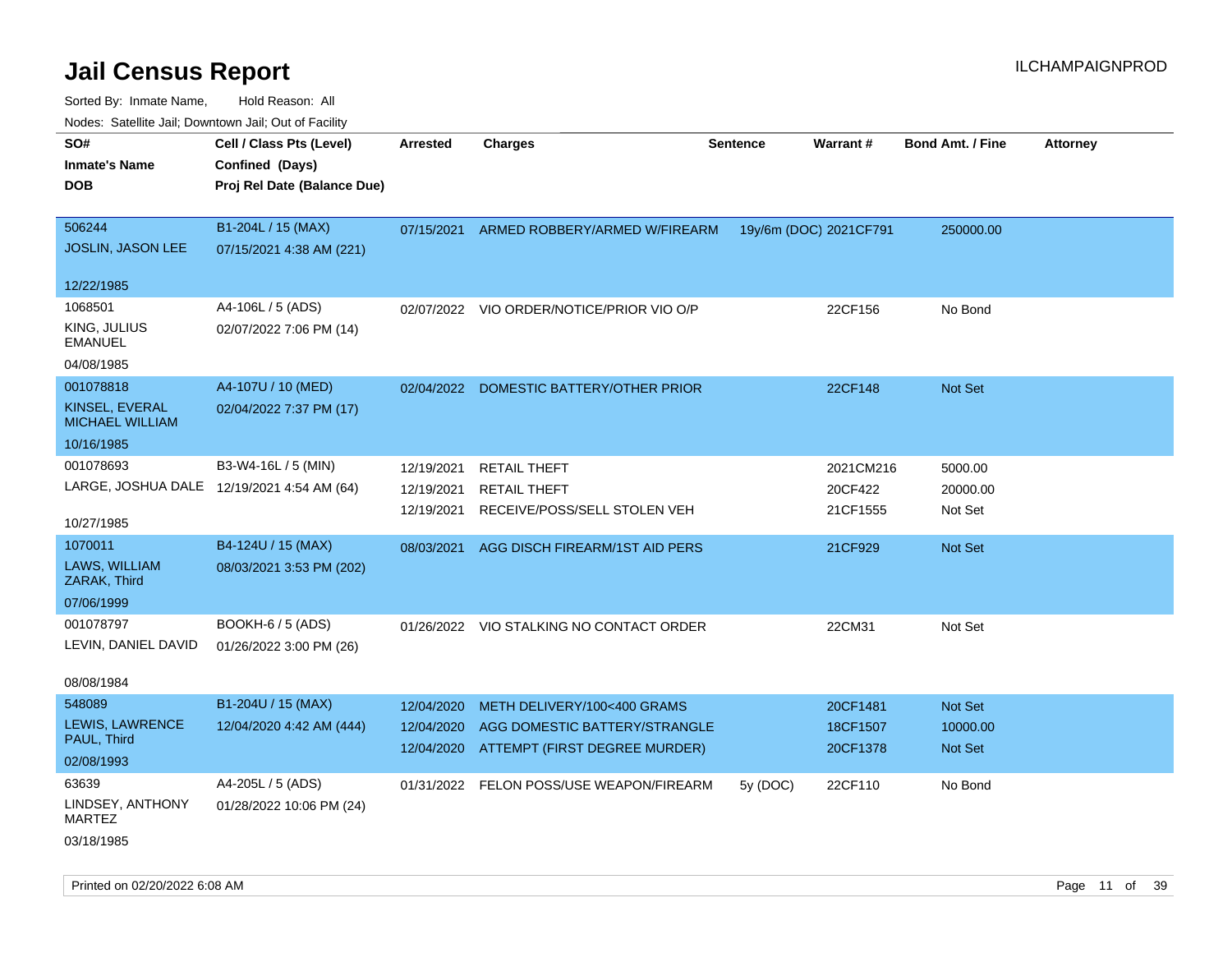| Nodes: Satellite Jail; Downtown Jail; Out of Facility |                             |                 |                                         |                 |                 |                         |                 |
|-------------------------------------------------------|-----------------------------|-----------------|-----------------------------------------|-----------------|-----------------|-------------------------|-----------------|
| SO#                                                   | Cell / Class Pts (Level)    | <b>Arrested</b> | <b>Charges</b>                          | <b>Sentence</b> | <b>Warrant#</b> | <b>Bond Amt. / Fine</b> | <b>Attorney</b> |
| <b>Inmate's Name</b>                                  | Confined (Days)             |                 |                                         |                 |                 |                         |                 |
| <b>DOB</b>                                            | Proj Rel Date (Balance Due) |                 |                                         |                 |                 |                         |                 |
|                                                       |                             |                 |                                         |                 |                 |                         |                 |
| 001078817                                             | B1-207U / 10 (MED)          | 02/03/2022      | AGG UUW/PERSON/PREV CONVICTION          |                 | 22CF143         | Not Set                 |                 |
| LIPSCOMB, LADAROL<br><b>ANTHONY</b>                   | 02/03/2022 11:33 PM (18)    |                 |                                         |                 |                 |                         |                 |
| 10/01/2000                                            |                             |                 |                                         |                 |                 |                         |                 |
| 1065002                                               | B3-W7-26L / 10 (MED)        | 11/16/2021      | DOMESTIC BTRY/CONTACT/VIO O/P           |                 | 2019CF001781    | 25000.00                |                 |
| LOVELESS, DUSTIN<br><b>DEE</b>                        | 11/16/2021 11:41 AM (97)    |                 |                                         |                 |                 |                         |                 |
| 06/17/1982                                            |                             |                 |                                         |                 |                 |                         |                 |
| 001078320                                             | A4-104L / 10 (ADS)          | 02/14/2022      | <b>CRIMINAL TRESPASS BUILDING</b>       |                 | 22CM42          | Not Set                 |                 |
| <b>MARSH, PAUL</b><br><b>OLUFUNMILAYO</b>             | 02/14/2022 6:56 PM (7)      |                 |                                         |                 |                 |                         |                 |
| 07/13/1994                                            |                             |                 |                                         |                 |                 |                         |                 |
| 1038892                                               | BOOKH-8 / 10 (MED)          | 02/16/2022      | PRED CRIM SEX ASLT/BODILY HARM          |                 | 22CF199         | No Bond                 |                 |
| MCCAULEY, TIMOTHY<br><b>WILLIAM</b>                   | 02/16/2022 8:49 PM (5)      |                 |                                         |                 |                 |                         |                 |
| 03/05/1989                                            |                             |                 |                                         |                 |                 |                         |                 |
| 48792                                                 | B4-127L / 10 (MED)          | 11/19/2021      | AGG BATTERY/DISCHARGE FIREARM           |                 | 21CF1425        | Not Set                 |                 |
| <b>MCCLAIN, HURCHEL</b><br><b>JOSEPH</b>              | 11/20/2021 4:11 AM (93)     |                 |                                         |                 |                 |                         |                 |
| 05/01/1979                                            |                             |                 |                                         |                 |                 |                         |                 |
| 1004137                                               | A3-111U / 15 (ADS)          |                 | 02/14/2022 AGG CRIM SEX ABUSE/VIC 13-17 |                 | 22CF165         | 250000.00               |                 |
| MCDONALD, DAVON D                                     | 02/14/2022 4:21 PM (7)      |                 |                                         |                 |                 |                         |                 |
|                                                       |                             |                 |                                         |                 |                 |                         |                 |
| 11/08/1992                                            |                             |                 |                                         |                 |                 |                         |                 |
| 001077938                                             | <b>BOOKH-2 / 15 (ADS)</b>   | 05/10/2021      | AGG KIDNAPING DISCH FIR/HARM            |                 | 21CF532         | Not Set                 |                 |
| MCGAHA,                                               | 05/10/2021 7:02 PM (287)    | 05/11/2021      | <b>MURDER</b>                           |                 | 2021-CF-215     | No Bond                 |                 |
| <b>CHRISTOPHER D</b>                                  |                             | 05/27/2021      | ESCAPE FROM DEPT OF CORRECTION          |                 | 21CF600         | Not Set                 |                 |
| 07/27/1991                                            |                             |                 |                                         |                 |                 |                         |                 |
| 66710                                                 | A4-101L / 15 (ADS)          | 01/19/2022      | ARMED VIOLENCE/CATEGORY I               |                 | 22CF88          | Not Set                 |                 |
| <b>MEEKS, CASSARIOUS</b><br><b>MONTE</b>              | 01/20/2022 11:40 AM (32)    |                 |                                         |                 |                 |                         |                 |
| 06/22/1984                                            |                             |                 |                                         |                 |                 |                         |                 |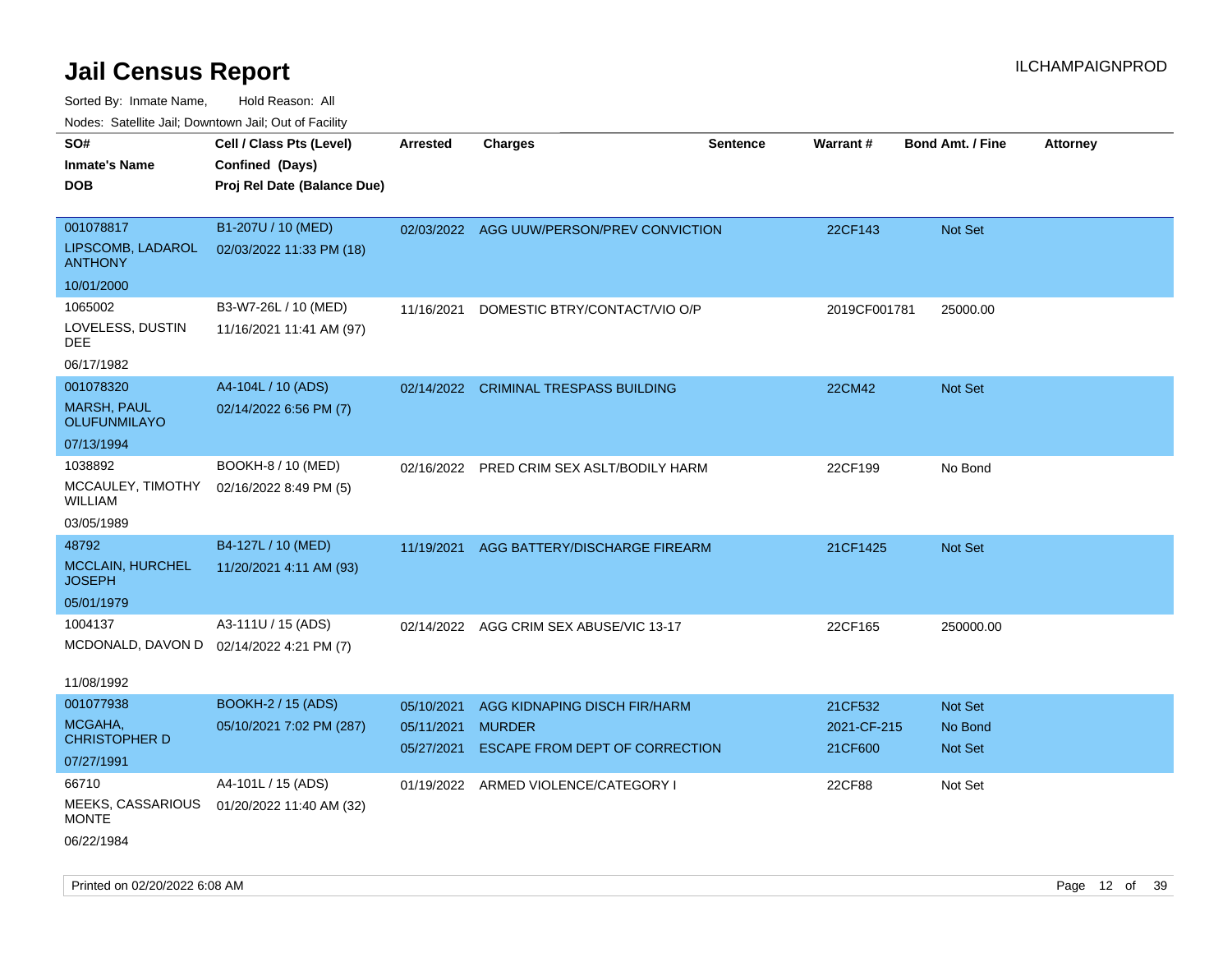| Nodes. Salenne Jan, Downtown Jan, Out of Facility |                                             |                 |                              |                 |            |                         |                 |
|---------------------------------------------------|---------------------------------------------|-----------------|------------------------------|-----------------|------------|-------------------------|-----------------|
| SO#                                               | Cell / Class Pts (Level)                    | <b>Arrested</b> | Charges                      | <b>Sentence</b> | Warrant#   | <b>Bond Amt. / Fine</b> | <b>Attorney</b> |
| <b>Inmate's Name</b>                              | Confined (Days)                             |                 |                              |                 |            |                         |                 |
| <b>DOB</b>                                        | Proj Rel Date (Balance Due)                 |                 |                              |                 |            |                         |                 |
|                                                   |                                             |                 |                              |                 |            |                         |                 |
| 1043071                                           | A2-120L / 10 (MED)                          | 11/08/2021      | CRIM DMG/GOVT PROP/<\$500    |                 | 21CF1378   | <b>Not Set</b>          |                 |
| <b>MERRELL-</b><br>SUTHERLAND, ALICIA             | 11/08/2021 2:22 AM (105)                    |                 |                              |                 |            |                         |                 |
| 11/26/1972                                        |                                             |                 |                              |                 |            |                         |                 |
| 41584                                             | B4-227L / 15 (MAX)                          | 12/01/2021      | ARMED HABITUAL CRIMINAL      |                 | 21CF1467   | Not Set                 |                 |
|                                                   | MILLER, JOSE LOVELL 12/02/2021 1:04 AM (81) |                 |                              |                 |            |                         |                 |
| 10/07/1975                                        |                                             |                 |                              |                 |            |                         |                 |
| 001078867                                         | BOOKF-2                                     | 02/20/2022      | DOMESTIC BATTERY             |                 | 2022CMAWOW | No Bond                 |                 |
| MILLS, EMILY JANE                                 | 02/20/2022 2:52 AM (1)                      |                 |                              |                 |            |                         |                 |
|                                                   |                                             |                 |                              |                 |            |                         |                 |
| 04/23/1986                                        |                                             |                 |                              |                 |            |                         |                 |
| 001077902                                         | A2-123L / 5 (ADS)                           | 11/23/2021      | BATTERY/CAUSE BODILY HARM    |                 | 21CM187    | Not Set                 |                 |
| MOFFETT, CAROLYN<br>REENE                         | 11/21/2021 10:31 AM (92)                    |                 |                              |                 |            |                         |                 |
| 10/23/1988                                        |                                             |                 |                              |                 |            |                         |                 |
| 39106                                             | B3-W3-10L / 10 (MED)                        | 10/12/2021      | DOMESTIC BATTERY/OTHER PRIOR |                 | 21CF1217   | Not Set                 |                 |
| Junior                                            | MOORE, ANDREW LEE, 10/12/2021 1:02 AM (132) |                 |                              |                 |            |                         |                 |
| 04/12/1973                                        | 4/10/2022 (0.00)                            |                 |                              |                 |            |                         |                 |
| 1007239                                           | B4-225U / 10 (MED)                          | 12/29/2021      | DOMESTIC BATTERY             | 3y(DOC)         | 21CF1607   | Not Set                 |                 |
| MOORE, ANDREW<br><b>VIRGIL</b>                    | 12/29/2021 8:40 PM (54)                     |                 |                              |                 |            |                         |                 |
| 08/20/1972                                        |                                             |                 |                              |                 |            |                         |                 |
| 539294                                            | B1-105L / 10 (MED)                          | 01/11/2022      | AGG DUI/NO VALID DL          |                 | 22CF49     | <b>Not Set</b>          |                 |
| MOSLEY, JAMES<br><b>CALVIN</b>                    | 01/11/2022 9:43 PM (41)                     |                 | 01/11/2022 PAROLE REVOCATION |                 | CH2200227  | No Bond                 |                 |
| 12/11/1985                                        |                                             |                 |                              |                 |            |                         |                 |
| 522328                                            | A3-216U / 10 (ADS)                          | 02/10/2022      | FELON POSS/USE FIREARM PRIOR |                 | 22CF170    | No Bond                 |                 |
| MOSLEY, VINCENT<br><b>DONZEL</b>                  | 02/10/2022 11:27 AM (11)                    |                 |                              |                 |            |                         |                 |
| 09/27/1985                                        |                                             |                 |                              |                 |            |                         |                 |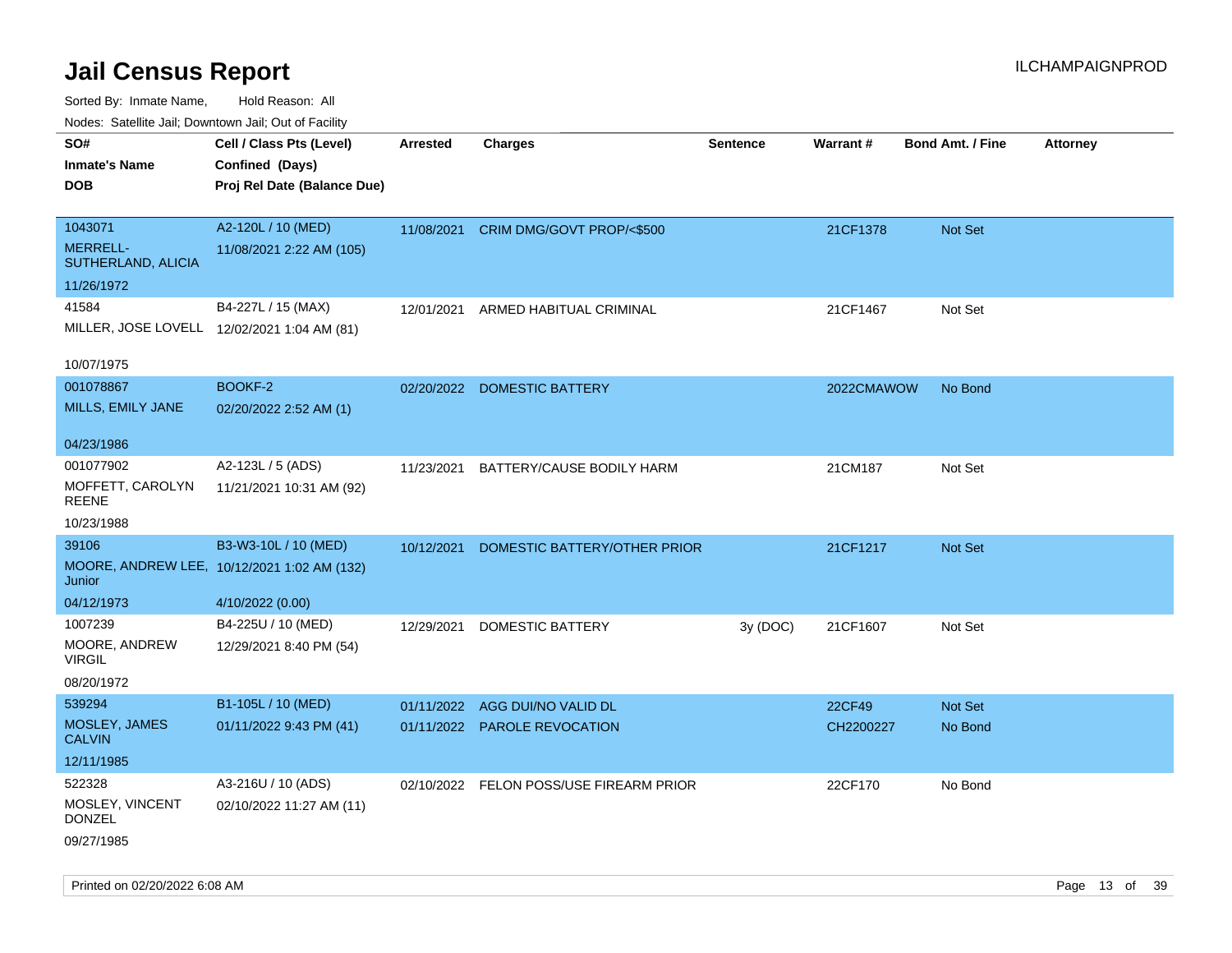| roaco. Catolino dall, Downtown dall, Out of Fability |                                                                            |                    |                                                                      |                 |                   |                         |                 |
|------------------------------------------------------|----------------------------------------------------------------------------|--------------------|----------------------------------------------------------------------|-----------------|-------------------|-------------------------|-----------------|
| SO#<br><b>Inmate's Name</b><br><b>DOB</b>            | Cell / Class Pts (Level)<br>Confined (Days)<br>Proj Rel Date (Balance Due) | <b>Arrested</b>    | <b>Charges</b>                                                       | <b>Sentence</b> | Warrant#          | <b>Bond Amt. / Fine</b> | <b>Attorney</b> |
| 001078517<br><b>NELSON, RORY</b><br><b>DEMOND</b>    | B1-102L / 15 (MAX)<br>10/19/2021 3:55 AM (125)                             |                    | 10/19/2021 ATTEMPT (FIRST DEGREE MURDER)                             |                 | 21CF1267          | Not Set                 |                 |
| 08/14/1984                                           |                                                                            |                    |                                                                      |                 |                   |                         |                 |
| 1073913<br>OSBORNE, NICHOLE<br><b>MARIE</b>          | A1-124L / 10 (ADS)<br>02/12/2022 12:50 PM (9)                              |                    | 02/12/2022 AGGRAVATED BATTERY                                        |                 | 22CF175           | Not Set                 |                 |
| 06/22/1979                                           |                                                                            |                    |                                                                      |                 |                   |                         |                 |
| 001078854<br>PATNAUDE, MARTY<br>WW                   | A3-114L / 15 (ADS)<br>02/15/2022 5:12 PM (6)                               |                    | 02/15/2022 ARMED VIOLENCE/CATEGORY I                                 |                 | 22CF190           | <b>Not Set</b>          |                 |
| 08/26/2003                                           |                                                                            |                    |                                                                      |                 |                   |                         |                 |
| 1030954<br>PETTIGREW,<br>MALCOME JAMIESON            | B4-223U / 15 (MAX)<br>01/15/2022 4:35 AM (37)                              | 01/14/2022         | ARMED VIOLENCE/CATEGORY I<br>01/14/2022 MFG/DEL CANNABIS/10-30 GRAMS |                 | 22CF76<br>2020CF9 | Not Set<br>15000.00     |                 |
| 02/20/1995                                           |                                                                            |                    |                                                                      |                 |                   |                         |                 |
| 1008308                                              | A4-105L / 10 (ADS)                                                         | 01/30/2022         | AGG BTRY/GREAT BOD HARM/60+                                          |                 | 22CF131           | No Bond                 |                 |
| PETTIGREW, MARIO<br><b>TRAVINIO</b>                  | 01/30/2022 6:15 AM (22)                                                    | 01/30/2022 ASSAULT |                                                                      |                 | 19CM364           | 4000.00                 |                 |
| 08/11/1992                                           |                                                                            |                    |                                                                      |                 |                   |                         |                 |
| 1059394<br>PHILLIPS, ISAAC<br>TERRELL                | BOOKH-8 / 5 (ADS)<br>02/16/2022 9:00 AM (5)                                |                    | 02/16/2022 AGG DUI/NO VALID DL                                       |                 | 2020CF1396        | No Bond                 |                 |
| 12/27/1996                                           | 5/15/2022 (0.00)                                                           |                    |                                                                      |                 |                   |                         |                 |
| 001078841                                            | A3-211U / 10 (ADS)<br>PIERRE, JALEN JAMES 02/13/2022 12:47 AM (8)          |                    | 02/13/2022 DEFACE FIREARM ID MARKINGS                                |                 | 22CF174           | Not Set                 |                 |
| 06/07/2002                                           |                                                                            |                    |                                                                      |                 |                   |                         |                 |
| 001078799                                            | A4-105U / 10 (MED)                                                         |                    | 01/27/2022 FIREARM/FOID INVALID/NOT ELIG                             |                 | 22CF116           | Not Set                 |                 |
| PURNELL, MARKISE<br><b>MONROE</b>                    | 01/27/2022 9:50 AM (25)                                                    |                    |                                                                      |                 |                   |                         |                 |
| 07/13/2002                                           |                                                                            |                    |                                                                      |                 |                   |                         |                 |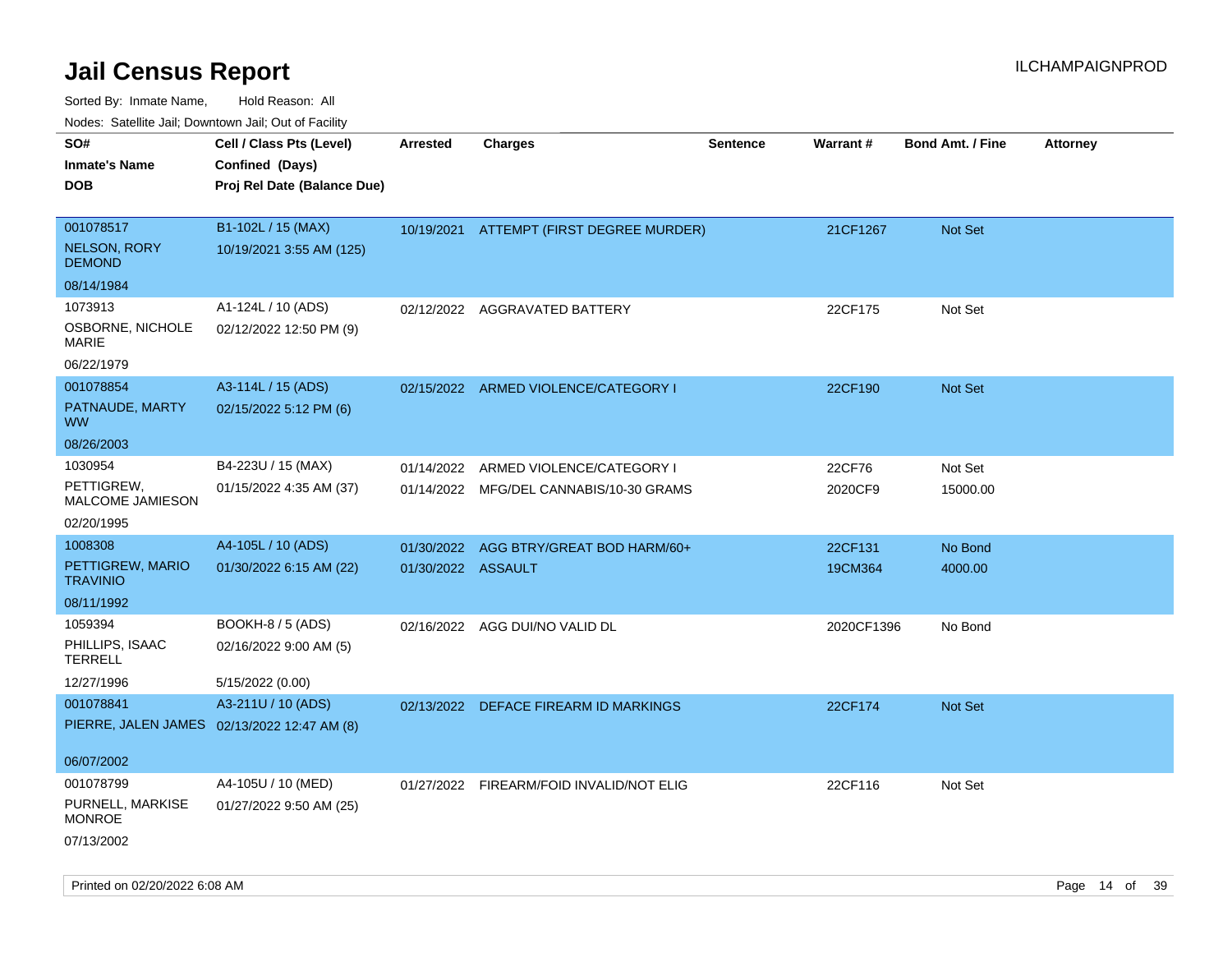| SO#<br><b>Inmate's Name</b><br>DOB        | Cell / Class Pts (Level)<br>Confined (Days)<br>Proj Rel Date (Balance Due) | <b>Arrested</b> | <b>Charges</b>                            | <b>Sentence</b> | Warrant#   | <b>Bond Amt. / Fine</b> | <b>Attorney</b> |
|-------------------------------------------|----------------------------------------------------------------------------|-----------------|-------------------------------------------|-----------------|------------|-------------------------|-----------------|
| 001078669                                 | B3-W6-24L / 10 (MED)                                                       | 12/10/2021      | AGG DISCHARGE FIREARM/BLDG/SCH            |                 | 21CF1507   | Not Set                 |                 |
| RANGEL, ADRIAN                            | 12/10/2021 12:53 AM (73)                                                   |                 |                                           |                 |            |                         |                 |
| 11/25/2000                                |                                                                            |                 |                                           |                 |            |                         |                 |
| 1066937                                   | BOOKH-3                                                                    | 02/19/2022      | AGG DOMESTIC BATTERY/STRANGLE             |                 | 2021CF1100 | 50000.00                |                 |
| RAUP, CODY DANIEL<br>DRAYTON              | 02/19/2022 11:09 PM (2)                                                    |                 | 02/19/2022 VIO CIVIL NO CONTACT ORDER     |                 | 2022CMAWOW | 100.00                  |                 |
| 05/19/1989                                |                                                                            |                 |                                           |                 |            |                         |                 |
| 1069524                                   | B3-W5-18L / 10 (MED)                                                       | 08/08/2021      | MFG/DEL CANNABIS/30-500 GRAMS             |                 | 21CF953    | <b>Not Set</b>          |                 |
| RAY-DAVIS, KAMARI<br><b>DAYVON</b>        | 08/09/2021 2:44 AM (196)                                                   |                 |                                           |                 |            |                         |                 |
| 03/30/2000                                |                                                                            |                 |                                           |                 |            |                         |                 |
| 45473                                     | B2-T1-03U / 15 (SPH)                                                       | 11/23/2021      | CHIL SEX OFFEN/RESIDE DAY CARE            |                 | 21CF1275   | 10000.00                |                 |
| REXROAD, CALVIN<br>ALLEN                  | 11/23/2021 6:27 PM (90)                                                    |                 | 11/23/2021 VIOLATE SEX OFFENDER REGIS     |                 | 21CF546    | 50000.00                |                 |
| 10/04/1970                                |                                                                            |                 |                                           |                 |            |                         |                 |
| 979485                                    | B2-T4-16L / 15 (SPH)                                                       | 03/12/2021      | PRED CRIM SEX ASLT/VICTIM <13             |                 | 21CF282    | Not Set                 |                 |
| RODRIGUEZ, JOSHUA<br><b>ANTHONY</b>       | 03/12/2021 1:57 PM (346)                                                   |                 |                                           |                 |            |                         |                 |
| 04/06/1990                                |                                                                            |                 |                                           |                 |            |                         |                 |
| 61330                                     | B4-123L / 15 (MAX)                                                         | 12/01/2021      | ARMED HABITUAL CRIMINAL                   |                 | 21CF1473   | Not Set                 |                 |
| RUFFIN, JONATHON<br>CECIL                 | 12/01/2021 5:34 AM (82)                                                    | 12/01/2021      | PAROLE REVOCATION                         |                 | CH2107545  | No Bond                 |                 |
| 05/10/1984                                |                                                                            |                 |                                           |                 |            |                         |                 |
| 1071161                                   | B4-124L / 15 (MAX)                                                         | 08/18/2021      | DELIVERY OF OR POSSESSION OF W/ INT       |                 | 21CF1008   | No Bond                 |                 |
| SANDERS, MARKELL<br>LAMAR                 | 08/18/2021 6:18 PM (187)                                                   |                 |                                           |                 |            |                         |                 |
| 02/02/2000                                |                                                                            |                 |                                           |                 |            |                         |                 |
| 1068313                                   | <b>BOOKH-7 / 5 (MIN)</b>                                                   |                 | 02/18/2022 POSS AMT CON SUB EXCEPT(A)/(D) |                 | 22CF201    | Not Set                 |                 |
| SANDOVAL-PEREZ,<br><b>CARLOS MAURICIO</b> | 02/18/2022 5:30 AM (3)                                                     |                 |                                           |                 |            |                         |                 |
| 10/16/1999                                |                                                                            |                 |                                           |                 |            |                         |                 |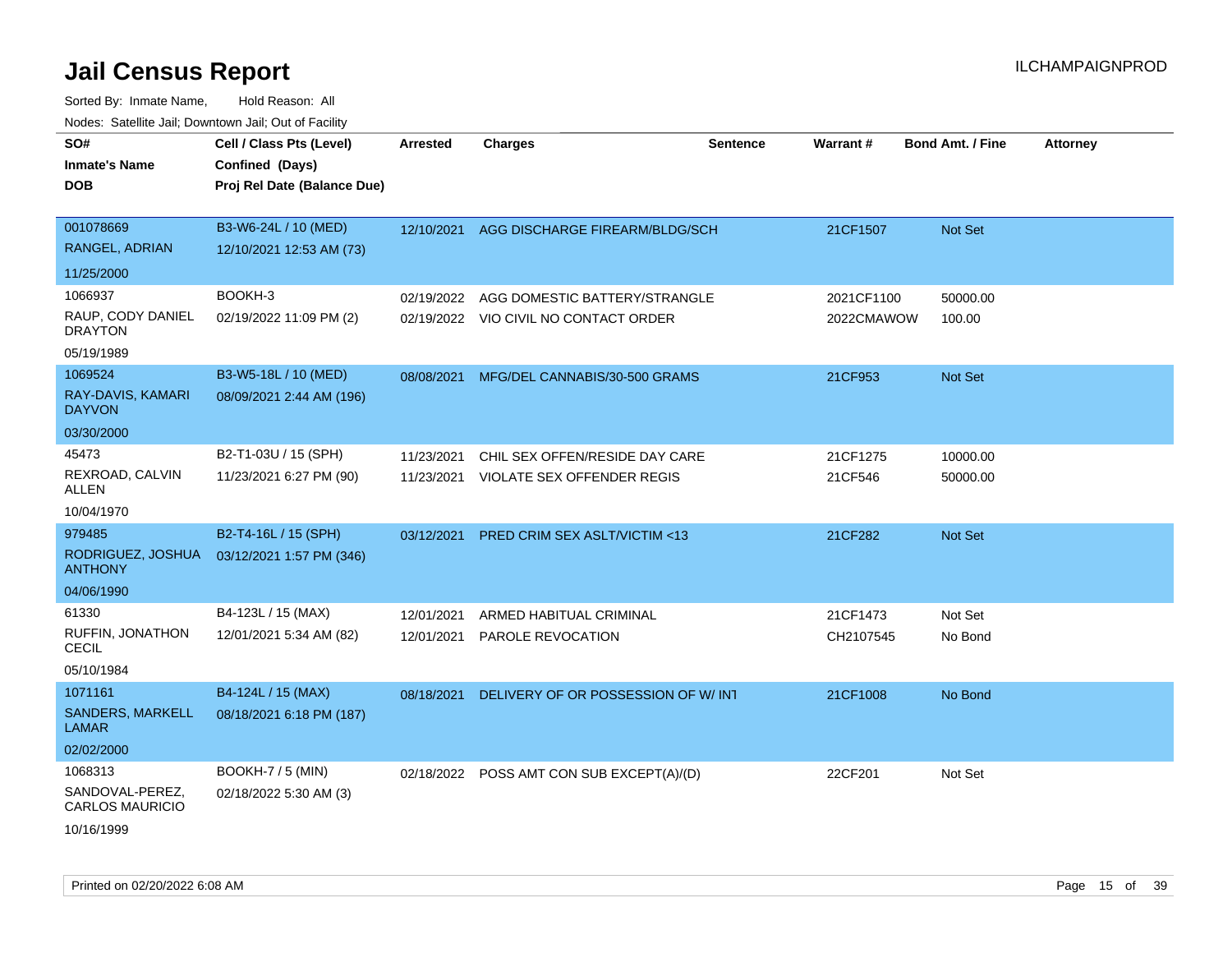| SO#<br><b>Inmate's Name</b><br><b>DOB</b>                  | Cell / Class Pts (Level)<br>Confined (Days)<br>Proj Rel Date (Balance Due) | <b>Arrested</b> | <b>Charges</b>                               | <b>Sentence</b> | <b>Warrant#</b> | <b>Bond Amt. / Fine</b> | <b>Attorney</b> |
|------------------------------------------------------------|----------------------------------------------------------------------------|-----------------|----------------------------------------------|-----------------|-----------------|-------------------------|-----------------|
| 001078866                                                  | BOOKF-2                                                                    |                 | 02/19/2022 AGGRAVATED BATTERY                |                 | 2022-CF-AWOW    | <b>Not Set</b>          |                 |
| SANTANA, MARIELA K                                         | 02/19/2022 10:11 PM (2)                                                    | 02/19/2022      | <b>DISORDERLY CONDUCT</b>                    |                 | 2022-CF-AWOW    | <b>Not Set</b>          |                 |
|                                                            |                                                                            |                 | 02/19/2022 CRIM DAMAGE TO PROPERTY <\$500    |                 | 2022-CF-AWOW    | <b>Not Set</b>          |                 |
| 08/09/1986                                                 |                                                                            |                 |                                              |                 |                 |                         |                 |
| 1000820                                                    | A4-206L / 15 (ADS)                                                         | 01/24/2022      | FELON POSS/USE WEAPON/FIREARM                |                 | 22CF105         | Not Set                 |                 |
| SCHNEIDER, SONGAN<br><b>MICHAEL</b>                        | 01/24/2022 8:20 AM (28)                                                    |                 | 01/24/2022 AGGRAVATED DOMESTIC BATTERY       |                 | 21CF1433        | 25000.00                |                 |
| 08/18/1992                                                 |                                                                            |                 |                                              |                 |                 |                         |                 |
| 001078748                                                  | B3-W4-14L / 10 (MED)                                                       |                 | 01/10/2022 AGGRAVATED BATTERY                |                 | 21CF151         | No Bond                 |                 |
| SCHROEDER, JOSHUA 01/10/2022 9:34 AM (42)<br><b>CURTIS</b> |                                                                            |                 |                                              |                 |                 |                         |                 |
| 09/04/1980                                                 | 3/8/2022 (0.00)                                                            |                 |                                              |                 |                 |                         |                 |
| 001078698                                                  | B3-W1-04L / 5 (ADS)                                                        | 12/20/2021      | DIRECT CRIMINAL CONTEMPT                     |                 | 2019F44         | No Bond                 |                 |
| SIDES, BRIAN KEITH                                         | 12/20/2021 4:23 PM (63)                                                    |                 |                                              |                 |                 |                         |                 |
| 12/08/1969                                                 |                                                                            |                 |                                              |                 |                 |                         |                 |
| 001078441                                                  | <b>BOOKF-1 / 15 (ADS)</b>                                                  | 10/01/2021      | <b>ARMED HABITUAL CRIMINAL</b>               |                 | 21CF1182        | Not Set                 |                 |
| SINGLETON, CORRIE<br><b>DERRELL</b>                        | 10/01/2021 12:36 PM (143)                                                  | 12/20/2021      | SPEEDING 26-34 MPH OVER LIMIT                |                 | 2021TR2701      | 1000.00                 |                 |
| 05/07/1983                                                 |                                                                            |                 |                                              |                 |                 |                         |                 |
| 001078765                                                  | B4-223L / 10 (MED)                                                         | 01/13/2022      | FELON POSS/USE WEAPON/FIREARM                |                 | 22CF66          | Not Set                 |                 |
| SMITH, COREY ADRIAN 01/13/2022 7:32 PM (39)                |                                                                            |                 |                                              |                 |                 |                         |                 |
| 09/01/1987                                                 |                                                                            |                 |                                              |                 |                 |                         |                 |
| 1038158                                                    | A4-103L / 10 (MED)                                                         |                 | 02/04/2022 CRIMINAL SEX ASSAULT/CONSENT      |                 | 22CF146         | <b>Not Set</b>          |                 |
| SMITH, RASHAD<br><b>JARECE</b>                             | 02/04/2022 11:42 PM (17)                                                   |                 |                                              |                 |                 |                         |                 |
| 09/16/1995                                                 |                                                                            |                 |                                              |                 |                 |                         |                 |
| 968471                                                     | BOOKH-3                                                                    | 02/20/2022      | AGG BATTERY/PEACE OFFICER                    |                 | 2022CFAWOW      | Not Set                 |                 |
| SPENCE, EDWIN<br><b>DEVON</b>                              | 02/20/2022 4:14 AM (1)                                                     |                 | 02/20/2022 RESIST/OBSTRUCTING A PEACE OFFICE |                 | 22CMAWOW        | Not Set                 |                 |
| 06/18/1986                                                 |                                                                            |                 |                                              |                 |                 |                         |                 |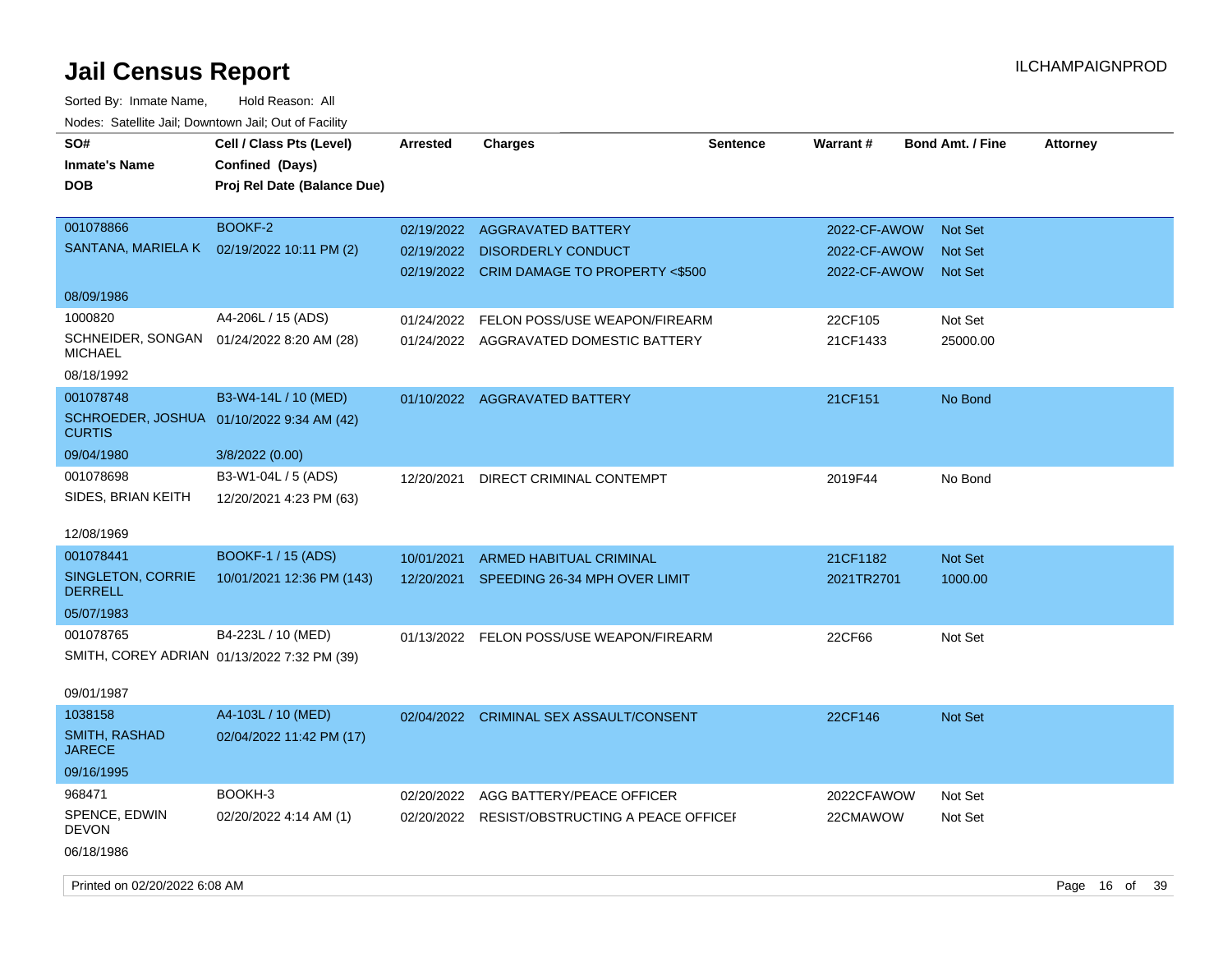Sorted By: Inmate Name, Hold Reason: All Nodes: Satellite Jail; Downtown Jail; Out of Facility

| roaco. Odichile Jan, Downtown Jan, Out of Facility |                             |                 |                                             |                 |              |                         |                 |
|----------------------------------------------------|-----------------------------|-----------------|---------------------------------------------|-----------------|--------------|-------------------------|-----------------|
| SO#                                                | Cell / Class Pts (Level)    | <b>Arrested</b> | <b>Charges</b>                              | <b>Sentence</b> | Warrant#     | <b>Bond Amt. / Fine</b> | <b>Attorney</b> |
| Inmate's Name                                      | Confined (Days)             |                 |                                             |                 |              |                         |                 |
| DOB                                                | Proj Rel Date (Balance Due) |                 |                                             |                 |              |                         |                 |
|                                                    |                             |                 |                                             |                 |              |                         |                 |
| 001078864                                          | BOOKH-3                     |                 | 02/19/2022 POSSESSING A CONTROLLED SUBSTANC |                 | 2022-CF-AWOW | <b>Not Set</b>          |                 |
| <b>STACY, SANFORD</b><br>IRVIN, Junior             | 02/19/2022 7:41 PM (2)      |                 |                                             |                 |              |                         |                 |
| 09/09/1973                                         |                             |                 |                                             |                 |              |                         |                 |
| 001077770                                          | A1-226L / 5 (MIN)           | 01/06/2022      | RESIDENTIAL BURGLARY                        |                 | 21CF319      | Not Set                 |                 |
| STOFFLE, KELLY ANNE 01/06/2022 3:14 PM (46)        |                             |                 |                                             |                 |              |                         |                 |
| 04/12/1989                                         |                             |                 |                                             |                 |              |                         |                 |
| 38305                                              | B2-T2-06L / 10 (SPH)        | 03/18/2020      | <b>CRIMINAL SEXUAL ABUSE</b>                |                 | 20CF-343     | 500000.00               |                 |
| STOVER, JOSH<br><b>ANDREW</b>                      | 03/18/2020 10:24 AM (705)   |                 |                                             |                 |              |                         |                 |
| 08/18/1973                                         |                             |                 |                                             |                 |              |                         |                 |
| 001078182                                          | B3-W2-06L / 5 (MIN)         | 12/20/2021      | DRIVING ON REVOKED LICENSE                  |                 | 2021CF800    | No Bond                 |                 |
| STRONG, KEVIN<br><b>GARDNER</b>                    | 12/20/2021 4:34 PM (63)     |                 |                                             |                 |              |                         |                 |
| 02/12/1963                                         | 3/19/2022 (0.00)            |                 |                                             |                 |              |                         |                 |
| 1062701                                            | B1-107L / 15 (MAX)          |                 | 01/20/2022 UNLAWFUL USE OF A WEAPON         | 10y (DOC)       | 2021CF114    | No Bond                 |                 |
| TAYLOR, CODY EARL                                  | 01/20/2022 11:31 AM (32)    |                 |                                             |                 |              |                         |                 |
| 10/22/1997                                         |                             |                 |                                             |                 |              |                         |                 |
| 1036650                                            | A3-111L / 10 (MED)          |                 | 02/16/2022 ARMED VIOLENCE/CATEGORY I        |                 | 21CF845      | 250000.00               |                 |
| TAYLOR, KORRION<br><b>VELEZ</b>                    | 02/16/2022 4:33 PM (5)      |                 |                                             |                 |              |                         |                 |
| 03/18/1997                                         |                             |                 |                                             |                 |              |                         |                 |
| 001078471                                          | B4-221U / 10 (MED)          | 10/11/2021      | AGG UUW/VEHICLE/<21                         |                 | 21CF1210     | 100.00                  |                 |
| THATCH, OMARION<br><b>DIAMONTE</b>                 | 10/11/2021 1:26 AM (133)    |                 |                                             |                 |              |                         |                 |
| 09/05/2003                                         |                             |                 |                                             |                 |              |                         |                 |
| 32058                                              | B4-123U / 15 (MAX)          | 06/14/2021      | AGG DISCH FIREARM                           |                 | 21CF690      | Not Set                 |                 |
| THOMPSON, STEVEN<br><b>ONEAL</b>                   | 06/14/2021 6:44 AM (252)    |                 |                                             |                 |              |                         |                 |
| 03/14/1969                                         |                             |                 |                                             |                 |              |                         |                 |

Printed on 02/20/2022 6:08 AM Page 17 of 39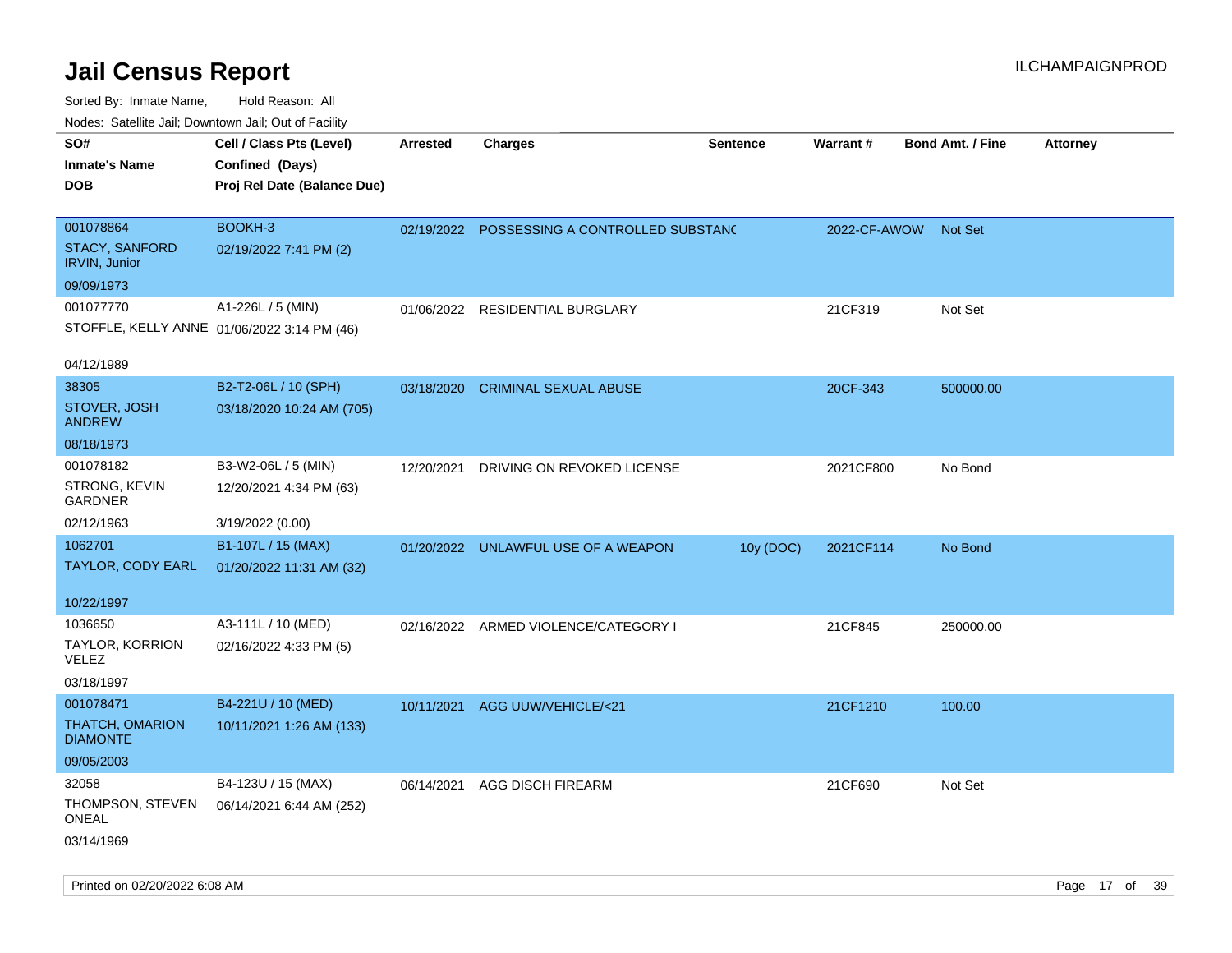| SO#<br><b>Inmate's Name</b><br>DOB                                         | Cell / Class Pts (Level)<br>Confined (Days)<br>Proj Rel Date (Balance Due) | <b>Arrested</b>          | <b>Charges</b>                                                                                           | <b>Sentence</b> | Warrant#                      | <b>Bond Amt. / Fine</b>                | <b>Attorney</b> |
|----------------------------------------------------------------------------|----------------------------------------------------------------------------|--------------------------|----------------------------------------------------------------------------------------------------------|-----------------|-------------------------------|----------------------------------------|-----------------|
| 001078792<br>TRAMBLE, TOM<br><b>MARCUS</b>                                 | A4-203L / 15 (ADS)<br>01/24/2022 10:24 AM (28)                             | 01/24/2022<br>01/24/2022 | <b>FUGITIVE FROM JUSTICE</b><br>ARMED VIOLENCE/CATEGORY I<br>01/24/2022 FUGITIVE FROM JUSTICE            |                 | 22CF99<br>22CF101<br>22CF100  | Not Set<br>Not Set<br>Not Set          |                 |
| 02/28/1985<br>32910<br>TULL, CHRISTOPHER<br><b>MICHAEL</b><br>04/02/1971   | B3-W1-02L / 10 (MED)<br>10/04/2021 10:53 PM (140)                          | 10/04/2021               | DOM BTRY/HARM/1-2 PRECONV                                                                                |                 | 21CF1189                      | Not Set                                |                 |
| 961786<br><b>WARREN, DESIE</b><br><b>ARNEZ</b>                             | A4-206U / 15 (ADS)<br>01/24/2022 7:23 AM (28)                              |                          | 01/24/2022 ARMED HABITUAL CRIMINAL                                                                       |                 | 22CF104                       | Not Set                                |                 |
| 04/28/1988<br>976631<br>WASHENFELDT,<br><b>CALVIN RYNE</b><br>05/19/1990   | BOOKH-7 / 15 (MAX)<br>02/19/2022 1:51 AM (2)                               | 02/19/2022               | POSSESSION OF METH< 5 GRAMS                                                                              |                 | 2018CF39                      | 50000.00                               |                 |
| 1070737<br><b>WASHINGTON,</b><br><b>JASTINA VIRGINIA</b><br>04/11/2000     | A1-126L / 15 (MAX)<br>10/14/2021 12:02 PM (130)                            | 10/14/2021               | AGG KIDNAPG/<13/INTEL DISABL                                                                             | (DHS)           | 2020CF418                     | 250000.00                              |                 |
| 977140<br>WEBSTER, DERRIAL<br><b>DEVON</b><br>01/14/1990                   | B1-203L / 10 (MED)<br>10/24/2021 2:46 AM (120)                             | 10/24/2021               | ARMED HABITUAL CRIMINAL                                                                                  |                 | 21CF1289                      | Not Set                                |                 |
| 1075313<br><b>WILLIAMS, EARDIS</b><br><b>ANTONIO, Junior</b><br>01/21/1999 | A4-205U / 15 (ADS)<br>01/29/2022 1:23 AM (23)                              | 01/29/2022<br>01/29/2022 | POSSESSION OF STOLEN FIREARM<br>MFG/DEL CANNABIS/30-500 GRAMS<br>01/29/2022 POSSESSION OF STOLEN FIREARM |                 | 22CF132<br>20CF51<br>20CF1048 | <b>Not Set</b><br>5000.00<br>500000.00 |                 |
| 1049234<br><b>WILLIAMS, KHAMRON</b><br><b>MARCELL</b><br>08/15/1995        | A4-102L / 10 (MED)<br>01/22/2022 9:30 AM (30)                              |                          | 01/22/2022 AGGRAVATED DOMESTIC BATTERY                                                                   |                 | 22CF94                        | Not Set                                |                 |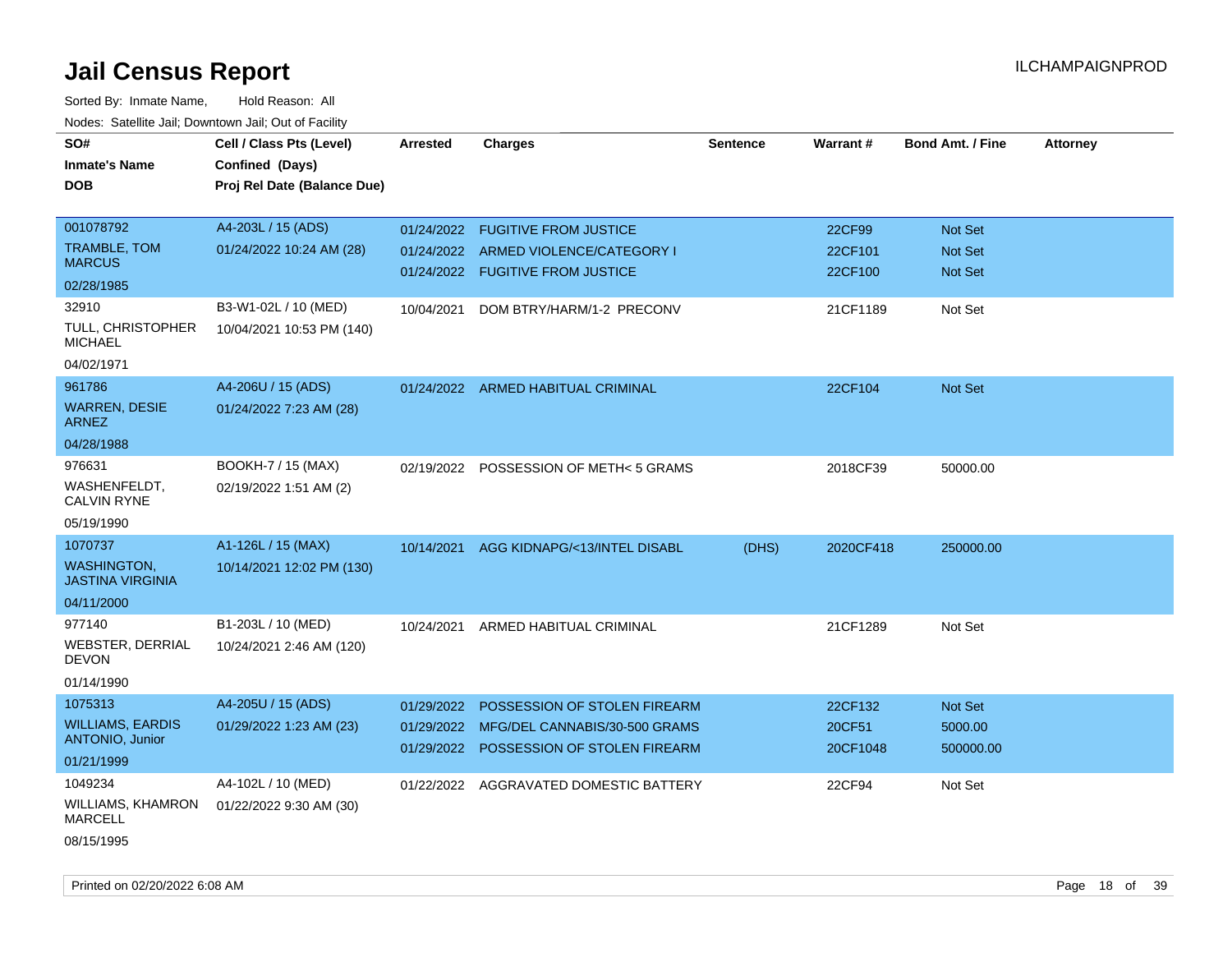| SO#                                      | Cell / Class Pts (Level)                   | <b>Arrested</b>   | Charges                          | <b>Sentence</b> | Warrant#    | <b>Bond Amt. / Fine</b> | <b>Attorney</b> |
|------------------------------------------|--------------------------------------------|-------------------|----------------------------------|-----------------|-------------|-------------------------|-----------------|
| <b>Inmate's Name</b>                     | Confined (Days)                            |                   |                                  |                 |             |                         |                 |
| <b>DOB</b>                               | Proj Rel Date (Balance Due)                |                   |                                  |                 |             |                         |                 |
|                                          |                                            |                   |                                  |                 |             |                         |                 |
| 638552                                   | B2-T2-08L / 5 (SPH)                        | 10/07/2021        | CHILD PORNOGRAPHY/PHOTOGRAPH     |                 | 2021CF1207  | No Bond                 |                 |
| <b>WILLIAMS, MICHAEL</b><br><b>JAMES</b> | 10/07/2021 12:20 PM (137)                  |                   |                                  |                 |             |                         |                 |
| 03/29/1964                               |                                            |                   |                                  |                 |             |                         |                 |
| 1066370                                  | B1-101L / 15 (MAX)                         | 07/28/2021        | ARMED VIOLENCE/CATEGORY III      |                 | 2021 CF 882 | Not Set                 |                 |
| <b>WILLIAMS, REONTE</b><br><b>REMIR</b>  | 07/28/2021 5:40 AM (208)                   |                   |                                  |                 |             |                         |                 |
| 05/14/1999                               |                                            |                   |                                  |                 |             |                         |                 |
| 967413                                   | A3-117U / 10 (MED)                         | 02/18/2022        | POSSESSING A CONTROLLED SUBSTANC |                 | 22CF200     | Not Set                 |                 |
| <b>DARNELL</b>                           | WINFREY, DEMETRIUS 02/18/2022 12:49 AM (3) |                   |                                  |                 |             |                         |                 |
| 08/27/1986                               |                                            |                   |                                  |                 |             |                         |                 |
| 1051953                                  | A2-221L / 10 (ADS)                         | 02/02/2022        | DOMESTIC BATTERY/OTHER PRIOR     |                 | 22CF144     | Not Set                 |                 |
| WINSTON, ALYSSIA<br><b>LETEECE</b>       | 02/02/2022 4:29 AM (19)                    |                   |                                  |                 |             |                         |                 |
| 03/17/1996                               |                                            |                   |                                  |                 |             |                         |                 |
| <b>Total Satellite Jail: 144</b>         |                                            | <b>Males: 125</b> | Females: 19<br>Unknown: 0        |                 |             |                         |                 |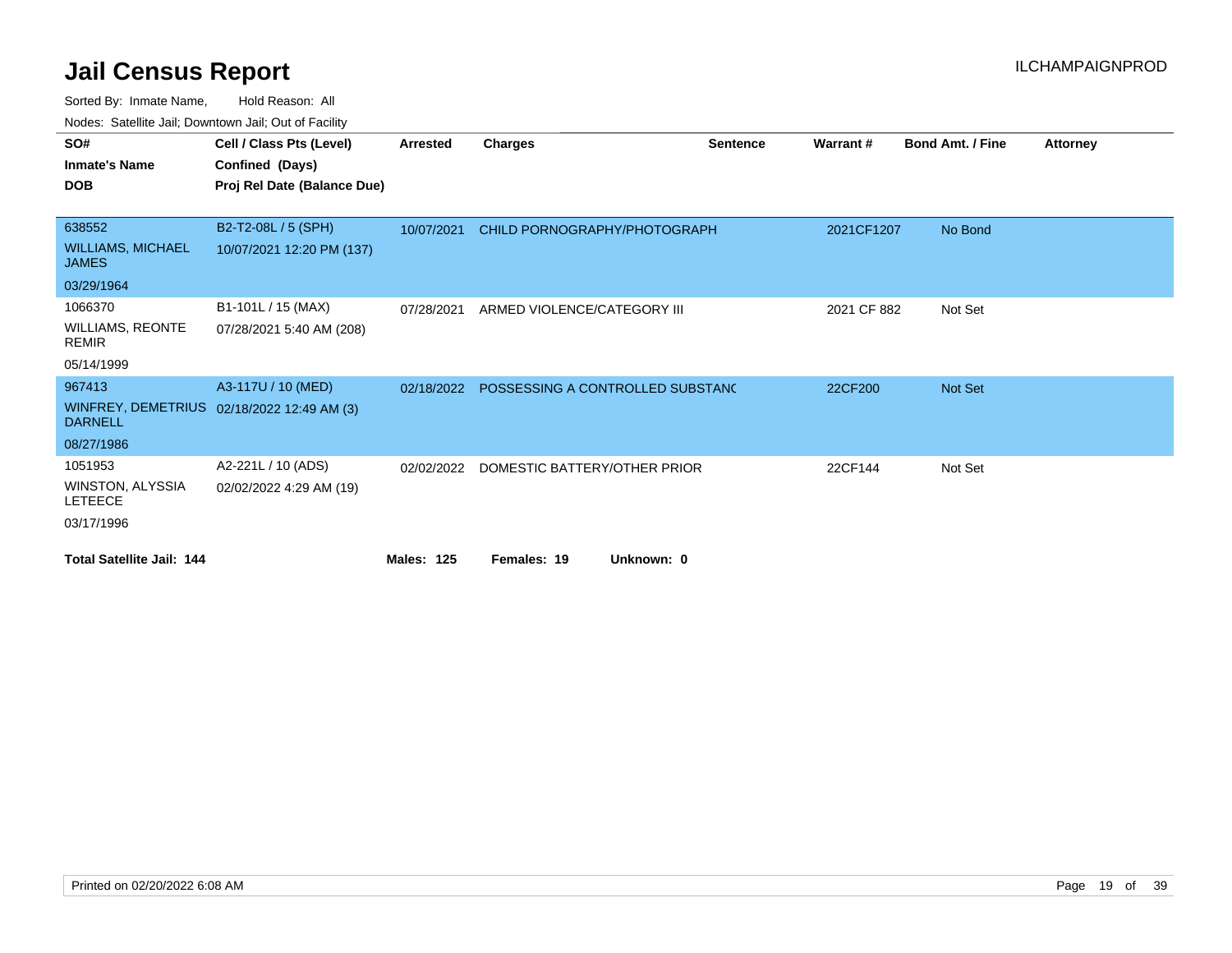| <b>Downtown Jail</b> |  |
|----------------------|--|
|                      |  |

| SO#<br><b>Inmate's Name</b><br><b>DOB</b>                                       | Cell / Class Pts (Level)<br>Confined (Days)<br>Proj Rel Date (Balance Due)                                  | <b>Arrested</b>                                                    | <b>Charges</b>                                                                                                                            | <b>Sentence</b> | Warrant#                                                | <b>Bond Amt. / Fine</b>                                             | <b>Attorney</b> |
|---------------------------------------------------------------------------------|-------------------------------------------------------------------------------------------------------------|--------------------------------------------------------------------|-------------------------------------------------------------------------------------------------------------------------------------------|-----------------|---------------------------------------------------------|---------------------------------------------------------------------|-----------------|
| 1073165<br><b>ACKERMAN, CODY</b><br><b>JAMES</b><br>02/01/1989<br>001078621     | G4L / 5 (MIN)<br>04/30/2021 4:48 PM (297)<br>F9U / 10 (MED)<br>BAILEY, DANIEL SCOTT 12/23/2021 9:44 AM (60) | 04/30/2021<br>04/30/2021<br>05/03/2021<br>12/23/2021<br>01/14/2022 | FORGERY/ISSUE/DELIVER DOCUMENT<br><b>BURGLARY</b><br>FORGERY/ISSUE/DELIVER DOCUMENT<br><b>RESIDENTIAL BURGLARY</b><br>PROBATION VIOLATION |                 | 19CF143<br>21CF516<br>2018CF689<br>21CF1582<br>21CF1445 | 75000.00<br><b>Not Set</b><br>2500.00 / 75.00<br>Not Set<br>Not Set |                 |
| 05/09/1999<br>969121<br><b>BECKLEY, ANTHONY</b><br><b>PATRICK</b><br>06/30/1989 | I3 / 15 (SPH)<br>11/25/2021 7:16 PM (88)                                                                    | 11/25/2021                                                         | <b>CRIM TRESPASS TO RESIDENCE</b>                                                                                                         |                 | 21CF1444                                                | <b>Not Set</b>                                                      |                 |
| 47897<br>BRANAMAN.<br><b>CLIFFORD EARL</b><br>03/09/1975                        | J5L / 15 (ADS)<br>01/19/2022 9:21 PM (33)                                                                   | 01/19/2022<br>01/19/2022<br>02/08/2022<br>02/08/2022               | VIOLATE ORDER PROTECTION<br>DRVG REVOKED/2+/PERS INJ/DEATH<br>DRIVE REVOKED/RECK HOMIC/3<br>DRIVING ON REVOKED LICENSE                    |                 | 22CF85<br>22CF84<br>21CF1280<br>21TR8305                | Not Set<br>Not Set<br>Not Set<br>Not Set                            |                 |
| 1027929<br><b>BROUGHTON, MARK</b><br>ANTHONY, Junior<br>02/15/1990              | F6L / 15 (MAX)<br>12/18/2021 2:55 AM (65)                                                                   | 12/18/2021                                                         | <b>HOME INVASION/CAUSE INJURY</b>                                                                                                         |                 | 21CF1560                                                | No Bond                                                             |                 |
| 1067476<br><b>BROWN, JAMES</b><br><b>BRONELL</b><br>01/08/1996                  | F5L / 10 (MED)<br>11/13/2021 2:35 AM (100)                                                                  | 11/13/2021<br>11/13/2021                                           | AGG DOMESTIC BATTERY/STRANGLE<br>RESIDENTIAL BURGLARY                                                                                     |                 | 20CF575<br>21CF385                                      | 5000.00<br>25000.00                                                 |                 |
| 995432<br>BROWN, JAVON<br><b>SHANTEZ</b><br>10/14/1991                          | <b>H5L / 10 (ADS)</b><br>12/20/2021 2:06 AM (63)                                                            | 12/20/2021                                                         | FAIL TO RPT WKLY/NO FIXED ADDR                                                                                                            |                 | 21CF1559                                                | Not Set                                                             |                 |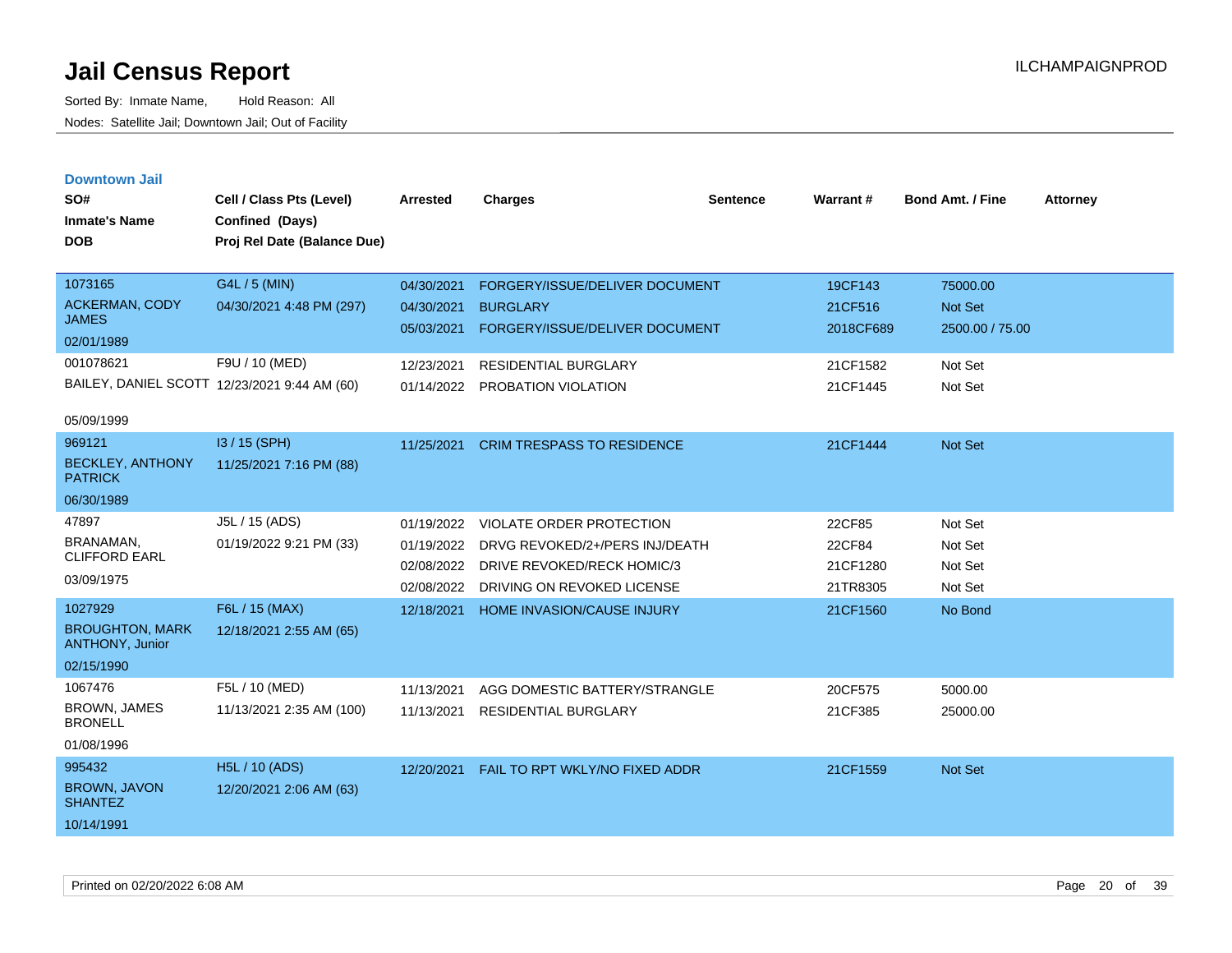Sorted By: Inmate Name, Hold Reason: All Nodes: Satellite Jail; Downtown Jail; Out of Facility

| SO#                                              | Cell / Class Pts (Level)                   | <b>Arrested</b> | <b>Charges</b>                          | <b>Sentence</b> | Warrant#   | <b>Bond Amt. / Fine</b> | <b>Attorney</b> |
|--------------------------------------------------|--------------------------------------------|-----------------|-----------------------------------------|-----------------|------------|-------------------------|-----------------|
| <b>Inmate's Name</b>                             | Confined (Days)                            |                 |                                         |                 |            |                         |                 |
| <b>DOB</b>                                       | Proj Rel Date (Balance Due)                |                 |                                         |                 |            |                         |                 |
|                                                  |                                            |                 |                                         |                 |            |                         |                 |
| 1075941                                          | G2L / 5 (MIN)                              | 10/08/2021      | AGG UNLAWFUL USE OF WEAPON/VEH          | 2v(DOC)         | 20CF360    | No Bond                 |                 |
| <b>BROWN, LIONEL</b><br><b>TERRELL</b>           | 10/08/2021 5:16 PM (136)                   |                 |                                         |                 |            |                         |                 |
| 10/19/1981                                       |                                            |                 |                                         |                 |            |                         |                 |
| 1068812                                          | F1L / 15 (MAX)                             | 12/21/2021      | FELON POSS/USE FIREARM PRIOR            |                 | 21CF1568   | Not Set                 |                 |
| BRYANT, DANNY<br><b>EUGENE</b>                   | 12/21/2021 1:50 PM (62)                    | 12/21/2021      | AGG DISCHARGE FIREARM/OCC VEH           |                 | 21CF741    | Not Set                 |                 |
| 11/22/1989                                       |                                            |                 |                                         |                 |            |                         |                 |
| 001078092                                        | H2U / 10 (ADS)                             | 12/27/2021      | AGG BATTERY/PUBLIC PLACE                |                 | 2021CF1042 | 5000.00                 |                 |
| <b>WILLIAM</b>                                   | CHOUNARD, STANLEY 12/27/2021 10:47 PM (56) |                 |                                         |                 |            |                         |                 |
| 06/25/1986                                       |                                            |                 |                                         |                 |            |                         |                 |
| 56241                                            | E1L / 5 (MIN)                              |                 | 01/13/2022 VIOLATE ORDER/PRIOR DOM BTRY |                 | 22CF59     | Not Set                 |                 |
| CLARK, DAMON<br><b>GILLMORE</b>                  | 01/13/2022 4:36 AM (39)                    |                 |                                         |                 |            |                         |                 |
| 12/21/1976                                       |                                            |                 |                                         |                 |            |                         |                 |
| 1075361                                          | J6L / 5 (ADS)                              | 04/16/2021      | <b>BURGLARY</b>                         |                 | 21CF414    | <b>Not Set</b>          |                 |
| <b>COWART, TORREY</b><br><b>BENJAMEN, Junior</b> | 04/16/2021 9:17 PM (311)                   |                 |                                         |                 |            |                         |                 |
| 11/22/1987                                       |                                            |                 |                                         |                 |            |                         |                 |
| 1067370                                          | E6L / 15 (ADS)                             | 11/05/2021      | FIREARM/FOID INVALID/NOT ELIG           |                 | 21CF1370   | Not Set                 |                 |
| DAVIS, AUSTIN<br><b>CHRISTOPHER</b>              | 11/06/2021 12:23 AM (107)                  |                 |                                         |                 |            |                         |                 |
| 08/11/1997                                       |                                            |                 |                                         |                 |            |                         |                 |
| 1023587                                          | C1L / 15 (MAX)                             | 09/24/2021      | MFG/DEL CANNABIS/2.5-10 GRAMS           |                 | 21CF1155   | Not Set                 |                 |
| <b>DAVIS, MARTIN</b><br><b>DENNIS</b>            | 09/24/2021 9:38 PM (150)                   | 09/24/2021      | <b>ARMED HABITUAL CRIMINAL</b>          |                 | 2021-CF681 | 500000.00               |                 |
| 12/02/1994                                       |                                            |                 |                                         |                 |            |                         |                 |
| 001077214                                        | $15/15$ (ADS)                              | 12/20/2021      | <b>MURDER</b>                           |                 | 21CF1572   | Not Set                 |                 |
| DAVIS-MURDOCK,<br><b>ERION VASSHAD</b>           | 12/21/2021 10:13 AM (62)                   | 12/22/2021      | PAROLE REVOCATION                       |                 | CH2107977  | Not Set                 |                 |

06/22/1998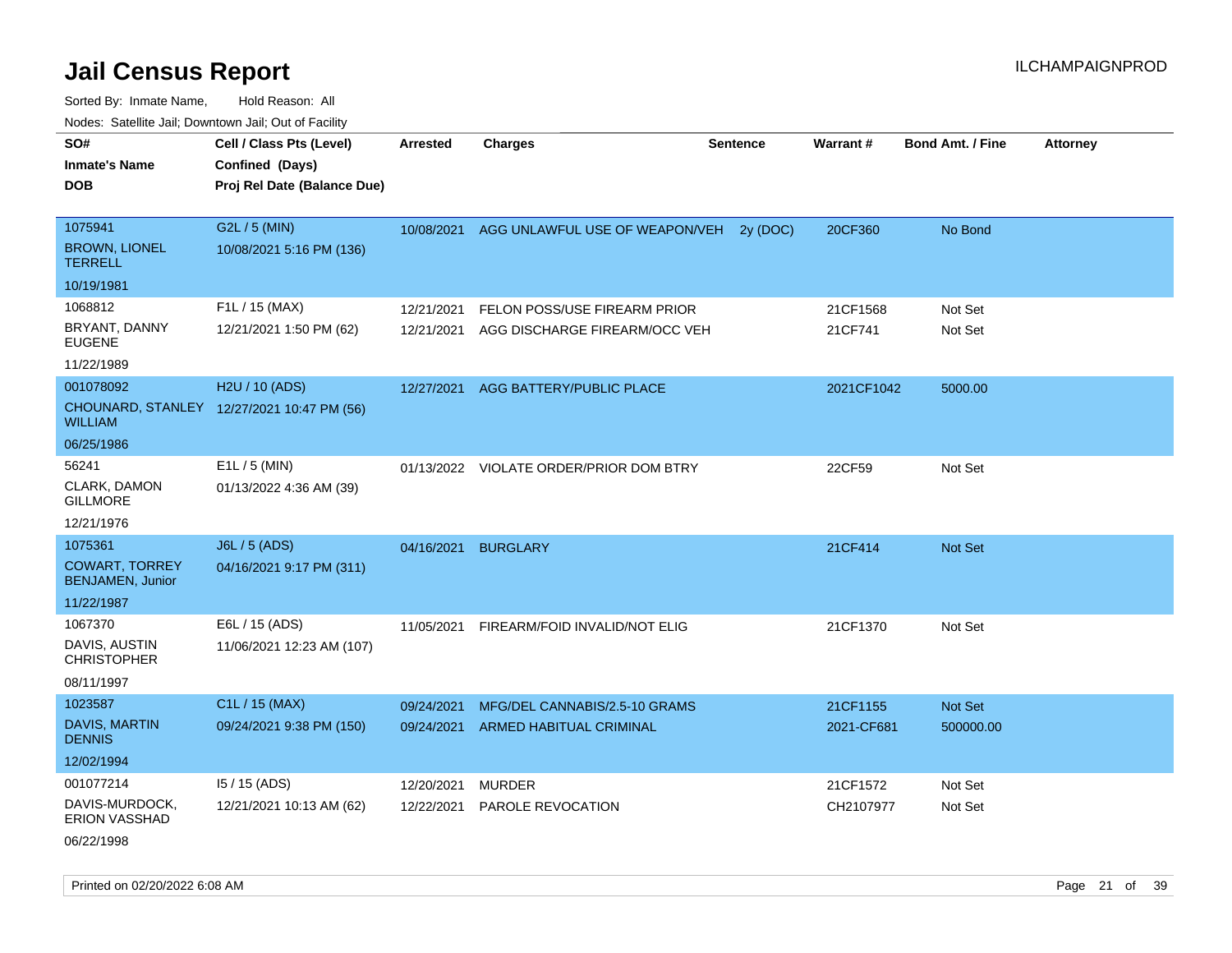Sorted By: Inmate Name, Hold Reason: All Nodes: Satellite Jail; Downtown Jail; Out of Facility

| SO#                                    | Cell / Class Pts (Level)                     | Arrested   | <b>Charges</b>                      | <b>Sentence</b> | Warrant#   | <b>Bond Amt. / Fine</b> | <b>Attorney</b> |
|----------------------------------------|----------------------------------------------|------------|-------------------------------------|-----------------|------------|-------------------------|-----------------|
| <b>Inmate's Name</b>                   | Confined (Days)                              |            |                                     |                 |            |                         |                 |
| <b>DOB</b>                             | Proj Rel Date (Balance Due)                  |            |                                     |                 |            |                         |                 |
|                                        |                                              |            |                                     |                 |            |                         |                 |
| 001078223                              | G6L / 5 (MIN)                                |            | 11/09/2021 AGG DUI/NO VALID DL      |                 | 21CF1382   | Not Set                 |                 |
| DIEGO-MATEO,<br><b>JOAQUIN</b>         | 11/09/2021 10:52 PM (104)                    |            |                                     |                 |            |                         |                 |
| 01/23/2002                             |                                              |            |                                     |                 |            |                         |                 |
| 571307                                 | J3L / 15 (ADS)                               | 09/14/2020 | CRIM SEXUAL ABUSE/CONSENT           |                 | 2020CF1026 | Not Set                 |                 |
| DOMINGO-<br>CASTANEDA,                 | 09/14/2020 11:19 PM (525)                    | 09/14/2020 | PRED CRIM SEX ASLT/VICTIM <13       |                 | 2020CF1025 | Not Set                 |                 |
| 09/29/1989                             |                                              |            |                                     |                 |            |                         |                 |
| 527379                                 | D6 / 15 (ADS)                                | 10/25/2021 | <b>ARMED HABITUAL CRIMINAL</b>      |                 | 21CF1297   | Not Set                 |                 |
| DRAKE, MARCELL<br><b>DEON</b>          | 10/25/2021 5:05 PM (119)                     | 10/27/2021 | AGG DOMESTIC BATTERY/STRANGLE       |                 | 21CF1245   | Not Set                 |                 |
| 04/20/1987                             |                                              |            |                                     |                 |            |                         |                 |
| 959292                                 | K1 / 15 (ADS)                                | 04/01/2021 | ATTEMPT (FIRST DEGREE MURDER)       |                 | 2020CF565  | 2000000.00              |                 |
| DUNCAN, COREYON<br><b>ANTHONY</b>      | 04/01/2021 8:46 PM (326)                     | 12/17/2021 | <b>MURDER</b>                       |                 | 21CF1542   | Not Set                 |                 |
| 01/17/1989                             |                                              |            |                                     |                 |            |                         |                 |
| 1053207                                | K3 / 15 (SPH)                                | 06/06/2019 | MURDER/INTENT TO KILL/INJURE        |                 | 2019-CF849 | 2000000.00              |                 |
| FAUST, JAQUAVEON<br><b>LAVELL</b>      | 06/06/2019 2:24 PM (991)                     |            |                                     |                 |            |                         |                 |
| 07/25/1996                             |                                              |            |                                     |                 |            |                         |                 |
| 962759                                 | J1L / 5 (ADS)                                | 07/16/2021 | <b>METH DELIVERY&lt;5 GRAMS</b>     |                 | 21CF833    | Not Set                 |                 |
|                                        | FINLEY, KEVIN DANTE 07/16/2021 9:44 PM (220) | 07/29/2021 | AGG CRIM SEX ASSAULT/FELONY         |                 | 21CF891    | No Bond                 |                 |
| 12/28/1988                             |                                              |            |                                     |                 |            |                         |                 |
| 524764                                 | G3L / 5 (MIN)                                | 09/18/2021 | METH DELIVERY/15<100 GRAMS          |                 | 21CF627    | 50000.00                |                 |
| <b>FISCUS, ROBERT</b><br><b>LOWELL</b> | 09/18/2021 10:50 AM (156)                    |            |                                     |                 |            |                         |                 |
| 02/17/1986                             |                                              |            |                                     |                 |            |                         |                 |
| 1063104                                | $G1U / 5$ (MIN)                              |            | 01/10/2022 VIOLATE ORDER PROTECTION |                 | 21CF1258   | 25000.00                |                 |
| <b>FUSON, KEITH</b><br>EDWARD          | 01/10/2022 9:14 PM (42)                      |            | 01/10/2022 VIOLATE ORDER PROTECTION |                 | 21CF1259   | 25000.00                |                 |
| 05/07/1987                             |                                              |            |                                     |                 |            |                         |                 |

Printed on 02/20/2022 6:08 AM Page 22 of 39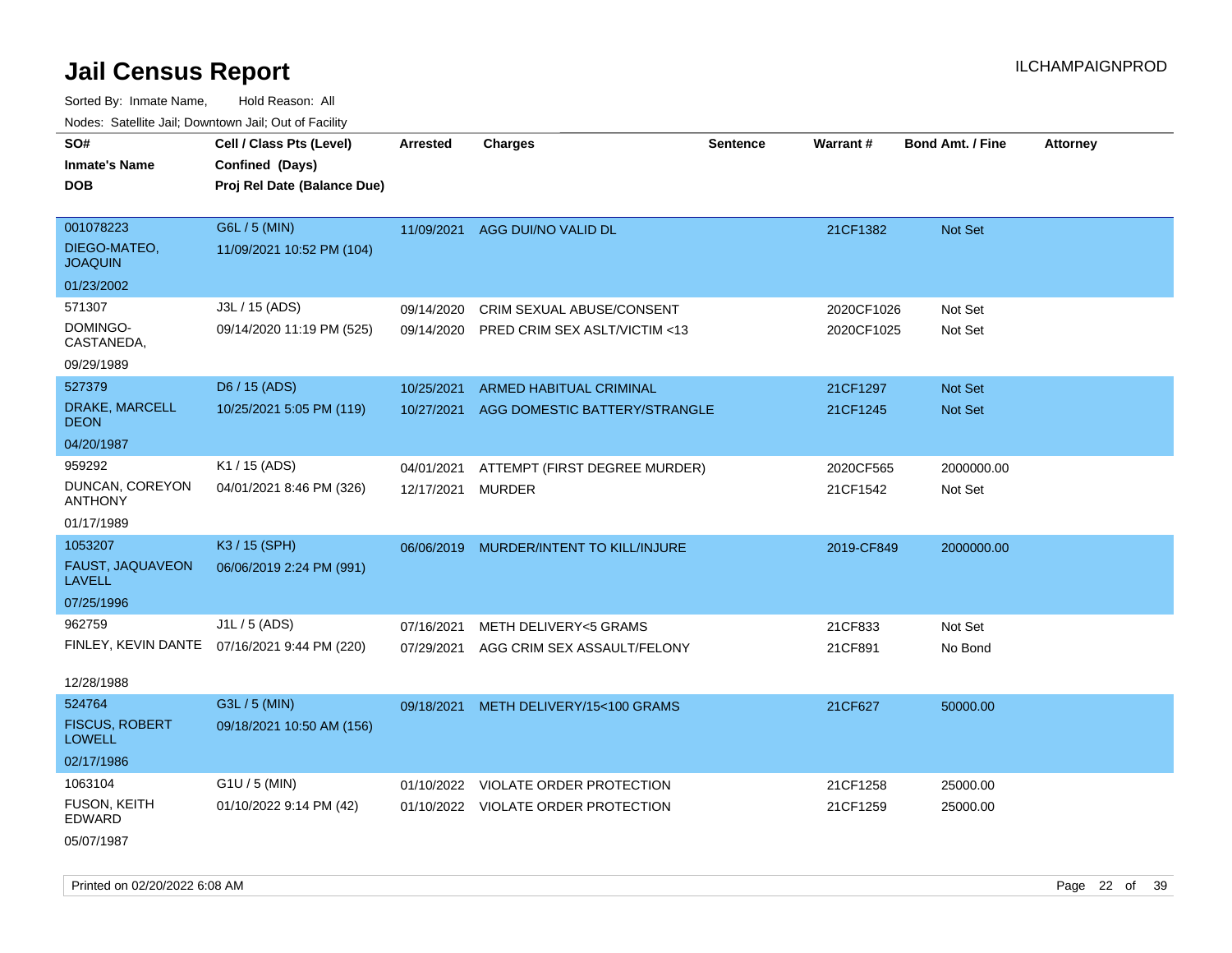| ivodes. Satellite Jali, Downtown Jali, Out of Facility |                             |                  |                                                          |                 |                 |                         |                 |
|--------------------------------------------------------|-----------------------------|------------------|----------------------------------------------------------|-----------------|-----------------|-------------------------|-----------------|
| SO#                                                    | Cell / Class Pts (Level)    | Arrested         | <b>Charges</b>                                           | <b>Sentence</b> | <b>Warrant#</b> | <b>Bond Amt. / Fine</b> | <b>Attorney</b> |
| <b>Inmate's Name</b>                                   | Confined (Days)             |                  |                                                          |                 |                 |                         |                 |
| DOB                                                    | Proj Rel Date (Balance Due) |                  |                                                          |                 |                 |                         |                 |
|                                                        |                             |                  |                                                          |                 |                 |                         |                 |
| 1003785                                                | G7L / 5 (MIN)               |                  | 01/31/2022 THEFT CON INTENT <\$500 PRIOR                 | 4y (DOC)        | 19CF1558        | No Bond                 |                 |
| <b>GENTRY, SIDNEY</b><br>RAYNARD                       | 01/31/2022 8:44 AM (21)     |                  |                                                          |                 |                 |                         |                 |
| 05/27/1971                                             |                             |                  |                                                          |                 |                 |                         |                 |
| 32913                                                  | $11 / 15$ (ADS)             | 12/03/2021       | PRED CRIM SEX ASLT/VICTIM <13                            |                 | 21CF1481        | Not Set                 |                 |
| GROB, WARREN A,<br>Junior                              | 12/03/2021 4:24 PM (80)     |                  |                                                          |                 |                 |                         |                 |
| 12/07/1950                                             |                             |                  |                                                          |                 |                 |                         |                 |
| 1073611                                                | G3U / 5 (MIN)               | 02/09/2021       | DELIVERY OF OR POSSESSION OF W/INT                       |                 | 21CF160         | <b>Not Set</b>          |                 |
| HAYES, CAMERON<br><b>TAYLOR MALEEK</b>                 | 02/09/2021 3:10 PM (377)    | 02/09/2021       | MFG 15>100 GR ECSTASY/ANALOG                             |                 | 21CF121         | 500000.00               |                 |
| 08/10/1998                                             |                             |                  |                                                          |                 |                 |                         |                 |
| 544770                                                 | D3 / 10 (MED)               | 08/14/2021       | AGG DOMESTIC BATTERY/STRANGLE                            |                 | 2021CF514       | 25000.00                |                 |
| HAYES, DEVON<br>JERMAINE                               | 08/14/2021 2:56 AM (191)    | 08/14/2021       | AGGRAVATED DOMESTIC BATTERY                              |                 | 21CF977         | No Bond                 |                 |
| 11/07/1987                                             |                             |                  |                                                          |                 |                 |                         |                 |
| 972300                                                 | F6U / 10 (MED)              | 12/22/2021       | <b>RESIDENTIAL BURGLARY</b>                              |                 | 18CF1691        | 25000.00                |                 |
| <b>HOLT, MICHAEL</b><br>TERRELL                        | 12/22/2021 8:36 AM (61)     | 12/22/2021       | AGG CRIM SEX ABUSE/VICTIM <9                             |                 | 19CF1277        | 250000.00               |                 |
| 12/25/1989                                             |                             |                  |                                                          |                 |                 |                         |                 |
| 953555                                                 | C4U / 15 (MAX)              | 03/10/2021       | <b>CRIM TRESPASS TO RESIDENCE</b>                        |                 | 21CF272         | Not Set                 |                 |
| HUNT, TAVARIS EARL                                     | 03/10/2021 4:58 AM (348)    | 04/14/2021       | AGG FLEEING POLICE/21 MPH OVER                           | 3y(DOC)         | 2020CF94        | 10000.00                |                 |
| 12/29/1987                                             |                             |                  |                                                          |                 |                 |                         |                 |
| 518711                                                 | G5L / 5 (MIN)               | 01/30/2022       | THFT/TRANS MERCH/<\$300/PRECONV                          |                 | 19CF767         | 690.00                  |                 |
| <b>INGERSON, LUCUS</b><br>JAMES                        | 01/30/2022 4:57 PM (22)     | 01/30/2022 THEFT |                                                          |                 | 22CF133         | <b>Not Set</b>          |                 |
| 09/16/1979                                             |                             |                  |                                                          |                 |                 |                         |                 |
| 53058                                                  | G4U / 5 (MIN)               |                  | 01/31/2022 DELIVERY OF OR POSSESSION OF W/IN15y/6m (DOC) |                 |                 | Not Set                 |                 |
| JOHNSON, DEMARIO<br>LACONTE                            | 01/31/2022 11:12 AM (21)    |                  |                                                          |                 |                 |                         |                 |
| 06/14/1981                                             |                             |                  |                                                          |                 |                 |                         |                 |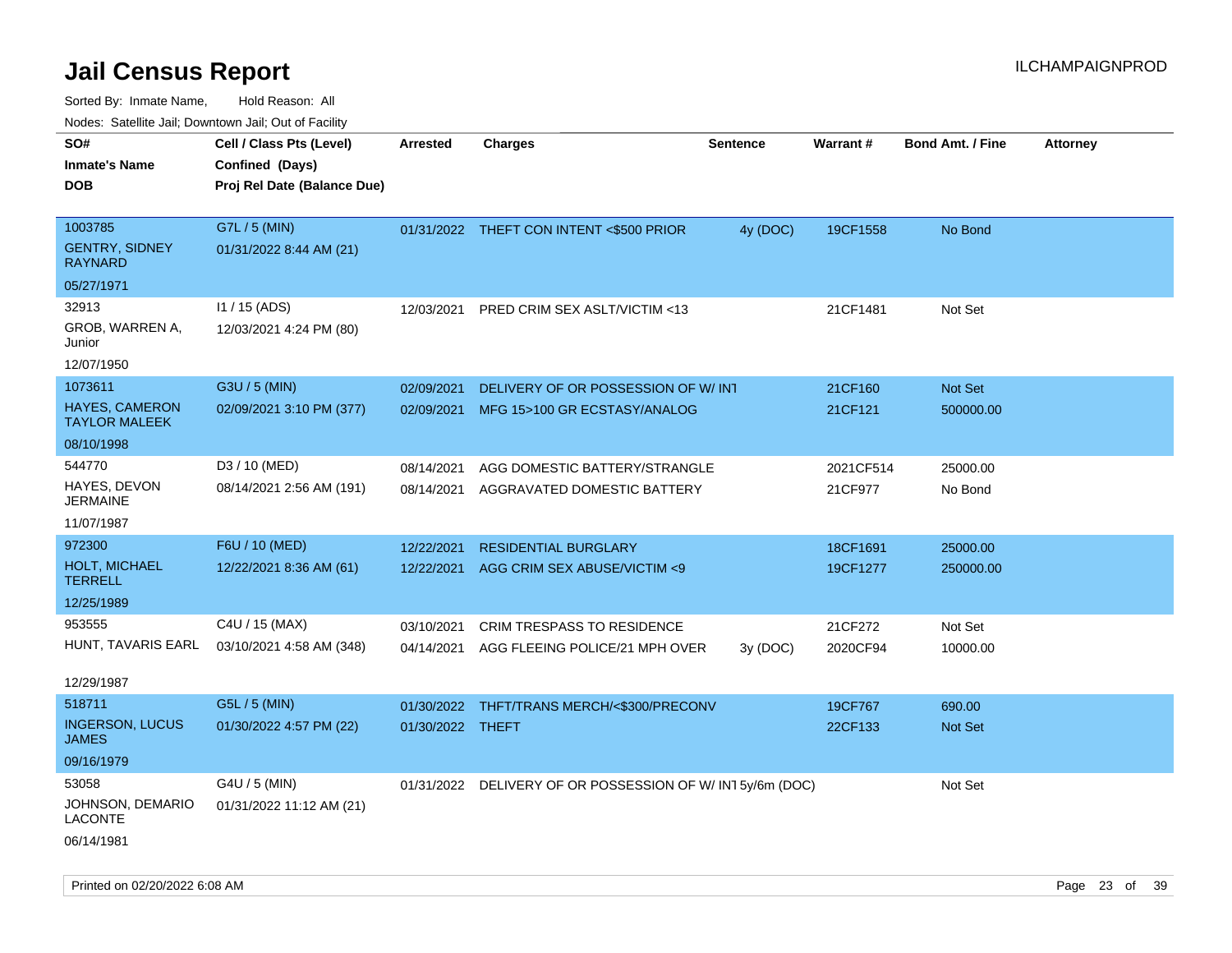| SO#<br><b>Inmate's Name</b><br><b>DOB</b>          | Cell / Class Pts (Level)<br>Confined (Days)<br>Proj Rel Date (Balance Due) | <b>Arrested</b>          | <b>Charges</b>                                       | <b>Sentence</b> | <b>Warrant#</b>              | <b>Bond Amt. / Fine</b> | <b>Attorney</b> |    |
|----------------------------------------------------|----------------------------------------------------------------------------|--------------------------|------------------------------------------------------|-----------------|------------------------------|-------------------------|-----------------|----|
| 24308<br><b>KWIATKOWSKI,</b><br><b>ROBERT JOHN</b> | D <sub>2</sub> / 15 (MAX)<br>06/03/2021 10:40 PM (263)                     | 06/03/2021               | <b>ROBBERY</b>                                       |                 | 21CF625                      | No Bond                 |                 |    |
| 08/08/1963                                         |                                                                            |                          |                                                      |                 |                              |                         |                 |    |
| 1041648                                            | C8L / 15 (MAX)                                                             | 01/11/2022               | ARMED HABITUAL CRIMINAL                              |                 | 22CF41                       | Not Set                 |                 |    |
| LANE, DEMETRIUS<br>LAQUAN                          | 01/11/2022 5:27 AM (41)                                                    |                          | 01/11/2022 PAROLE REVOCATION                         |                 | CH2200221                    | Not Set                 |                 |    |
| 07/04/1996                                         |                                                                            |                          |                                                      |                 |                              |                         |                 |    |
| 29681                                              | J2L / 15 (ADS)                                                             | 07/14/2020               | PREDATORY CRIMINAL SEX ASSLT/CHILE                   |                 | 20CF-781                     | 250000.00               |                 |    |
| LENOIR, JOHN<br><b>CHRISTOPHER</b>                 | 07/14/2020 12:51 PM (587)                                                  |                          |                                                      |                 |                              |                         |                 |    |
| 04/20/1966                                         |                                                                            |                          |                                                      |                 |                              |                         |                 |    |
| 001077524                                          | <b>TEMP / 10 (SPH)</b>                                                     | 12/14/2020               | AGG BATTERY/JUDGE/EMT                                |                 | 2020-CF-1212                 | 10000.00                |                 |    |
| LEWIS, TREVOR<br>DANIEL                            | 12/14/2020 5:16 PM (434)                                                   | 12/14/2020<br>12/14/2020 | <b>RESIDENTIAL ARSON</b><br>AGG BATTERY/PUBLIC PLACE |                 | 2020-CF-1388<br>2020-CF-1231 | 150000.00               |                 |    |
| 06/03/2002                                         |                                                                            | 12/14/2020               | AGG BATTERY/PEACE OFFICER                            |                 | 2020-CF-1211                 | 50000.00<br>10000.00    |                 |    |
| 45113                                              | E2L / 15 (MAX)                                                             | 11/20/2021               | ARMED HABITUAL CRIMINAL                              |                 | 21CF1424                     | No Bond                 |                 |    |
| MARTIN, JEREMIAH<br><b>FRANCIS</b>                 | 11/20/2021 1:18 AM (93)                                                    |                          |                                                      |                 |                              |                         |                 |    |
| 01/18/1977                                         |                                                                            |                          |                                                      |                 |                              |                         |                 |    |
| 1000869                                            | C9L / 10 (ADS)                                                             | 09/11/2021               | FELON POSS/USE WEAPON/FIREARM                        |                 | 21CF1102                     | Not Set                 |                 |    |
| MARTIN, MANNIX<br><b>TILMOND</b>                   | 09/12/2021 12:40 AM (162)                                                  |                          |                                                      |                 |                              |                         |                 |    |
| 07/19/1991                                         |                                                                            |                          |                                                      |                 |                              |                         |                 |    |
| 1063030                                            | H4L / 15 (ADS)                                                             | 12/20/2021               | <b>MURDER</b>                                        |                 | 21CF1571                     | <b>Not Set</b>          |                 |    |
| MASON, RYAN ONEIAL 12/21/2021 9:30 AM (62)         |                                                                            | 12/22/2021               | <b>PAROLE REVOCATION</b>                             |                 | CH2107979                    | <b>Not Set</b>          |                 |    |
| 02/22/1991                                         |                                                                            |                          |                                                      |                 |                              |                         |                 |    |
| 1066623                                            | G6U / 5 (MIN)                                                              | 11/17/2021               | MFG/DEL 15<100 GR COCA/ANALOG                        |                 | 17CF1093                     | 75000.00                |                 |    |
| MATA-OROZCO,<br><b>OLEGARIO</b>                    | 11/17/2021 5:08 PM (96)                                                    |                          |                                                      |                 |                              |                         |                 |    |
| 03/06/1995                                         |                                                                            |                          |                                                      |                 |                              |                         |                 |    |
| Printed on 02/20/2022 6:08 AM                      |                                                                            |                          |                                                      |                 |                              |                         | Page 24 of      | 39 |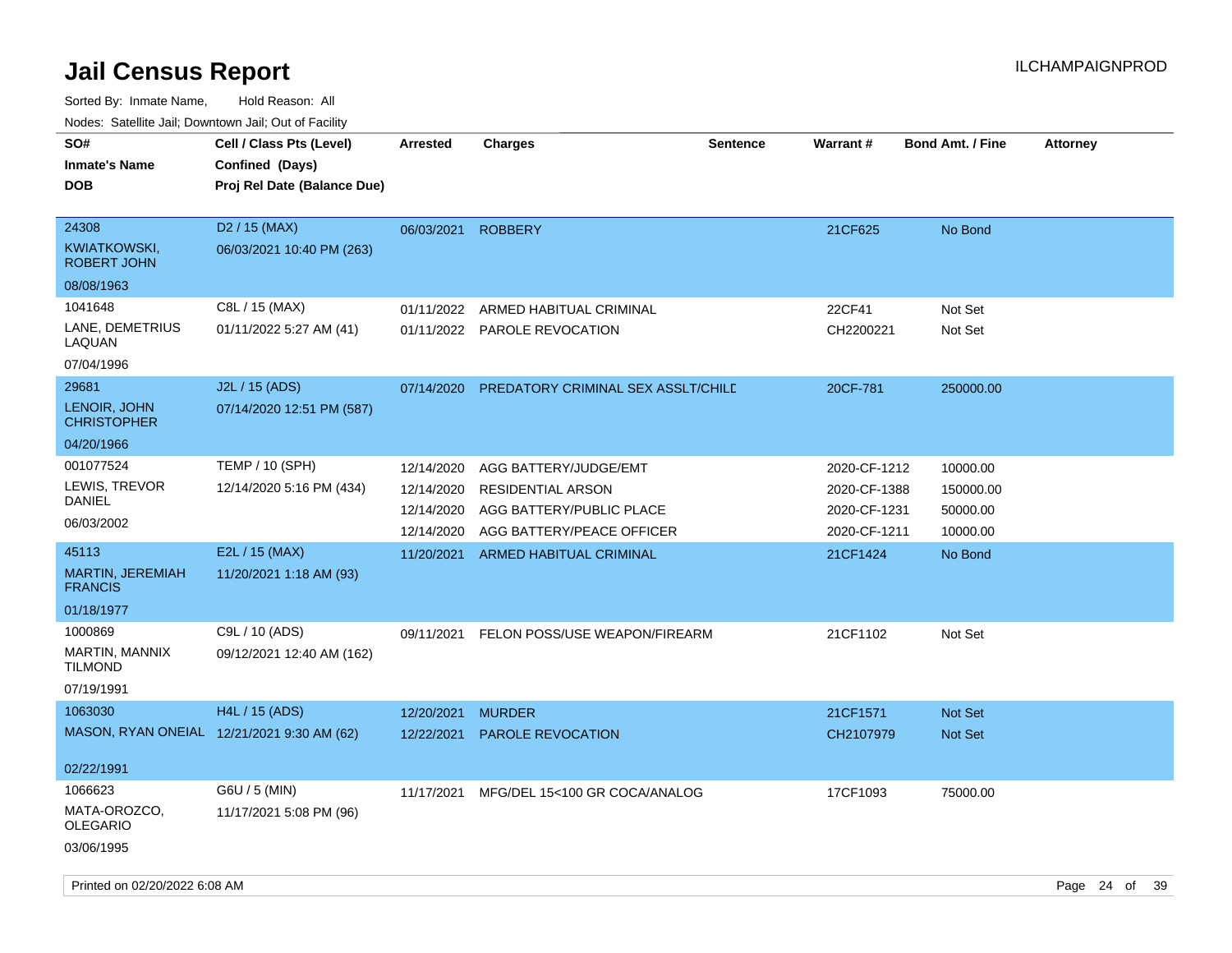Sorted By: Inmate Name, Hold Reason: All

Nodes: Satellite Jail; Downtown Jail; Out of Facility

| rouce. Calcillic Jali, Downtown Jali, Out of Facility      |                                                        |                          |                                                                |                 |                      |                         |                 |
|------------------------------------------------------------|--------------------------------------------------------|--------------------------|----------------------------------------------------------------|-----------------|----------------------|-------------------------|-----------------|
| SO#<br><b>Inmate's Name</b>                                | Cell / Class Pts (Level)<br>Confined (Days)            | <b>Arrested</b>          | <b>Charges</b>                                                 | <b>Sentence</b> | Warrant#             | <b>Bond Amt. / Fine</b> | <b>Attorney</b> |
| <b>DOB</b>                                                 | Proj Rel Date (Balance Due)                            |                          |                                                                |                 |                      |                         |                 |
| 001078249<br>MCCLENDON, CALVIN<br>M                        | B3 / 10 (MED)<br>08/07/2021 8:56 AM (198)              | 08/07/2021               | FELON POSS/USE WEAPON/FIREARM                                  | 4y (DOC)        | 21CF947              | Not Set                 |                 |
| 04/29/1990                                                 |                                                        |                          |                                                                |                 |                      |                         |                 |
| 40235<br>MERRIWEATHER,<br><b>MARCUS TODD</b><br>11/28/1967 | G9L / 5 (MIN)<br>10/04/2021 4:41 PM (140)              | 10/04/2021               | AGG DUI/4                                                      |                 | 2021CF1145           | 35000.00                |                 |
| 1040273<br>METCALFE, LANELL<br><b>JARON</b>                | E5U / 15 (ADS)<br>09/30/2021 11:32 PM (144)            | 09/30/2021               | <b>PRED CRIM SEX ASLT/VICTIM &lt;13</b>                        |                 | 21CF329              | 500000.00               |                 |
| 09/22/1988                                                 |                                                        |                          |                                                                |                 |                      |                         |                 |
| 1075635<br>MILES, DEVLON VON,<br>Junior                    | B <sub>2</sub> / 10 (ADS)<br>05/11/2021 10:39 PM (286) | 05/11/2021<br>05/11/2021 | AGG DISCHARGE FIREARM/OCC VEH<br>MFG/DEL CANNABIS/30-500 GRAMS |                 | 21CF538<br>20CF1402  | Not Set<br>100000.00    |                 |
| 11/04/2000                                                 |                                                        |                          |                                                                |                 |                      |                         |                 |
| 001078721<br><b>MIRAMONTES, RAUL</b>                       | C7U / 5 (ADS)<br>12/29/2021 4:02 AM (54)               | 12/29/2021               | <b>VIOLATE ORDER PROTECTION</b>                                |                 | 21CF1600             | <b>Not Set</b>          |                 |
| 05/11/1989                                                 |                                                        |                          |                                                                |                 |                      |                         |                 |
| 1069209<br>MOORE, DEVONTE<br>JAMAL<br>09/24/1995           | H1L / 10 (ADS)<br>04/07/2021 6:25 PM (320)             | 04/07/2021               | AGG BATTERY/GREAT BODILY HARM                                  |                 | 21CF376              | Not Set                 |                 |
| 61251<br>PETMECKY, JOHN<br><b>ROBERT</b><br>03/09/1983     | E4L / 15 (ADS)<br>12/27/2021 1:52 PM (56)              | 12/27/2021               | <b>PRED CRIM SEX ASLT/VICTIM &lt;13</b>                        |                 | 21CF651              | No Bond                 |                 |
| 001078357                                                  | 14 / 15 (SPH)                                          | 09/17/2021               | ARMED ROBBERY/ARMED W/FIREARM                                  |                 | 21CF1230             | Not Set                 |                 |
| PETTIGREW, CAREY<br>CORNITRIAS DEOBLO                      | 09/17/2021 9:56 AM (157)                               | 09/17/2021<br>09/17/2021 | ARMED ROBBERY/ARMED W/FIREARM<br>ARMED ROBBERY/ARMED W/FIREARM |                 | 21CF1128<br>21CF1129 | Not Set<br>Not Set      |                 |
| 08/31/1986                                                 |                                                        |                          |                                                                |                 |                      |                         |                 |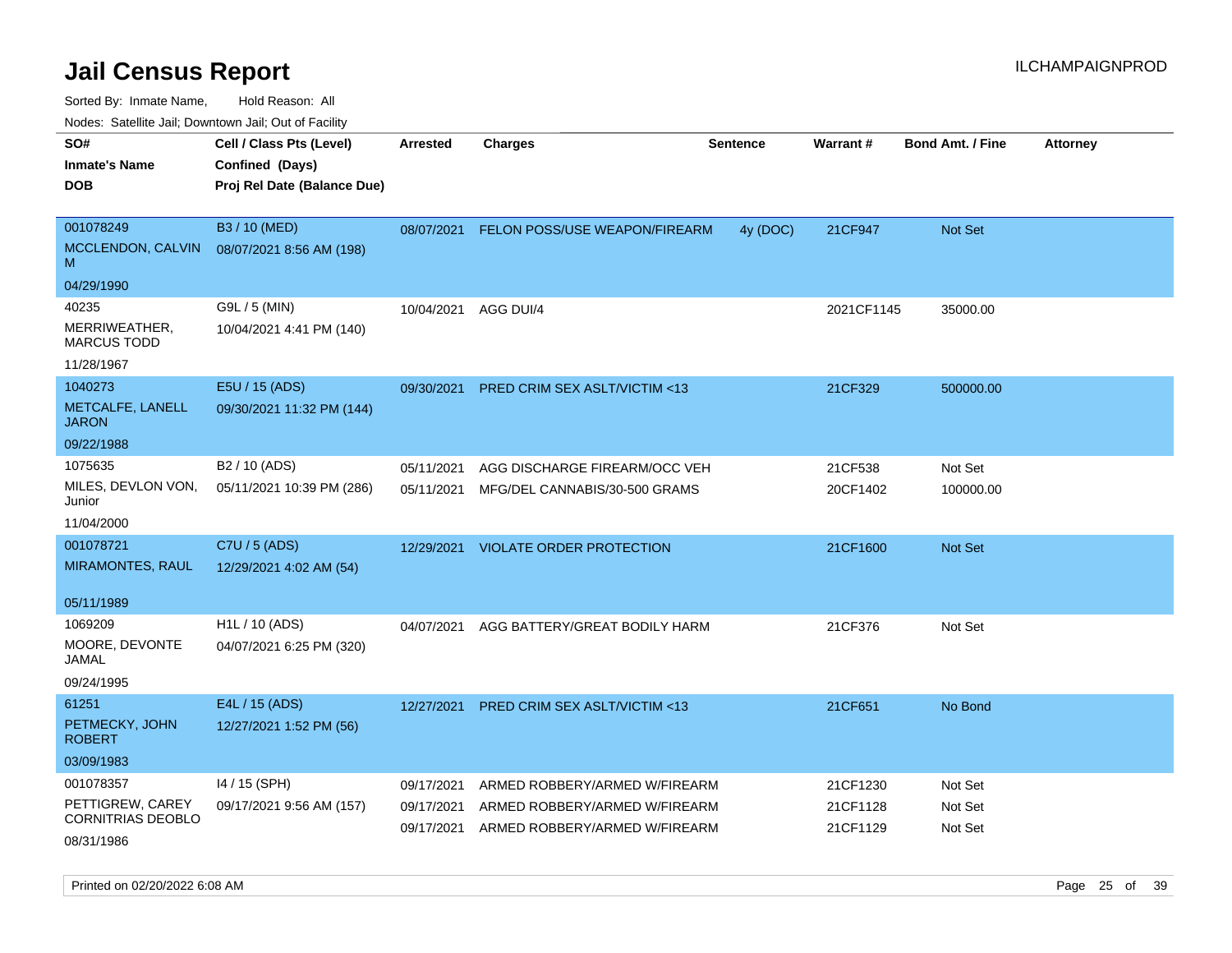| roaco. Oatomto dan, Downtown dan, Oat or Fability |                                                                            |                          |                                                |                 |                 |                         |                 |
|---------------------------------------------------|----------------------------------------------------------------------------|--------------------------|------------------------------------------------|-----------------|-----------------|-------------------------|-----------------|
| SO#<br><b>Inmate's Name</b><br><b>DOB</b>         | Cell / Class Pts (Level)<br>Confined (Days)<br>Proj Rel Date (Balance Due) | <b>Arrested</b>          | <b>Charges</b>                                 | <b>Sentence</b> | <b>Warrant#</b> | <b>Bond Amt. / Fine</b> | <b>Attorney</b> |
| 1022441                                           | C3L / 10 (ADS)                                                             | 10/27/2021               | AGG BATTERY/PEACE OFFICER                      |                 | 2021 CF 12      | No Bond                 |                 |
| PICKENS, DONTRELL<br><b>DEMAR</b>                 | 10/27/2021 1:39 PM (117)                                                   | 10/27/2021               | AGG BATTERY/PEACE OFFICER                      |                 | 2020 CF 1488    | No Bond                 |                 |
| 12/10/1993                                        |                                                                            |                          |                                                |                 |                 |                         |                 |
| 1063325                                           | C6L / 10 (MED)                                                             |                          | 01/13/2022 VIO BAIL BOND/CLASS A OFFENSE       |                 | 22CM17          | Not Set                 |                 |
| PICKENS, JOSEPH<br><b>PARNELL</b>                 | 01/14/2022 12:28 AM (38)                                                   |                          |                                                |                 |                 |                         |                 |
| 04/27/1978                                        |                                                                            |                          |                                                |                 |                 |                         |                 |
| 001077783                                         | H6L / 10 (ADS)                                                             |                          | 01/05/2022 AGGRAVATED BATTERY                  |                 | 21CF325         | Not Set                 |                 |
| RIVERA, DARYL<br><b>ANTONIO</b>                   | 01/05/2022 4:20 PM (47)                                                    |                          |                                                |                 |                 |                         |                 |
| 11/14/1981                                        |                                                                            |                          |                                                |                 |                 |                         |                 |
| 1072114                                           | A1U / 15 (SPH)                                                             | 01/17/2021               | ATTEMPT (FIRST DEGREE MURDER)                  |                 | 2021CF65        | Not Set                 |                 |
| ROBINSON, DONNELL<br><b>LEVON</b>                 | 01/17/2021 2:40 PM (400)                                                   | 01/17/2021<br>02/17/2021 | ARMED ROBBERY/NO FIREARM<br>AGGRAVATED BATTERY | 4y (DOC)        | 2020CF824       | 75000.00<br>250000.00   |                 |
| 10/23/2000                                        |                                                                            |                          |                                                |                 |                 |                         |                 |
| 1068592                                           | J7L / 15 (ADS)                                                             | 11/12/2021               | <b>BURGLARY</b>                                | 2y (DOC)        | 21CF1393        | Not Set                 |                 |
| ROSS, TEVONTAE<br><b>TERRANCE</b>                 | 11/12/2021 8:41 AM (101)                                                   |                          |                                                |                 |                 |                         |                 |
| 12/15/1998                                        |                                                                            |                          |                                                |                 |                 |                         |                 |
| 59178                                             | F8L / 15 (MAX)                                                             | 12/13/2021               | AGG DISCHARGE FIREARM/OCC VEH                  |                 | 21CF1274        | 1500000.00              |                 |
| SANDERS, MICHAEL<br>JEAN                          | 12/13/2021 4:17 PM (70)                                                    |                          |                                                |                 |                 |                         |                 |
| 12/22/1967                                        |                                                                            |                          |                                                |                 |                 |                         |                 |
| 001078704                                         | F7U / 15 (MAX)                                                             | 12/21/2021               | MURDER/INTENT TO KILL/INJURE                   |                 | 21CF1575        | Not Set                 |                 |
| SHORTER, JAQUAN<br><b>MAURICE</b>                 | 12/23/2021 1:23 AM (60)                                                    |                          |                                                |                 |                 |                         |                 |
| 10/08/1998                                        |                                                                            |                          |                                                |                 |                 |                         |                 |
| 47195                                             | G8L / 5 (MIN)                                                              | 12/27/2021               | <b>RESIDENTIAL BURGLARY</b>                    |                 | 2020CF1222      | 10000.00                |                 |
| SIMMONS, JAMES<br><b>ROBERT</b>                   | 12/27/2021 8:42 AM (56)                                                    | 12/28/2021               | <b>RESIDENTIAL BURGLARY</b>                    |                 | 2021CF1596      | Not Set                 |                 |
| 03/13/1975                                        |                                                                            |                          |                                                |                 |                 |                         |                 |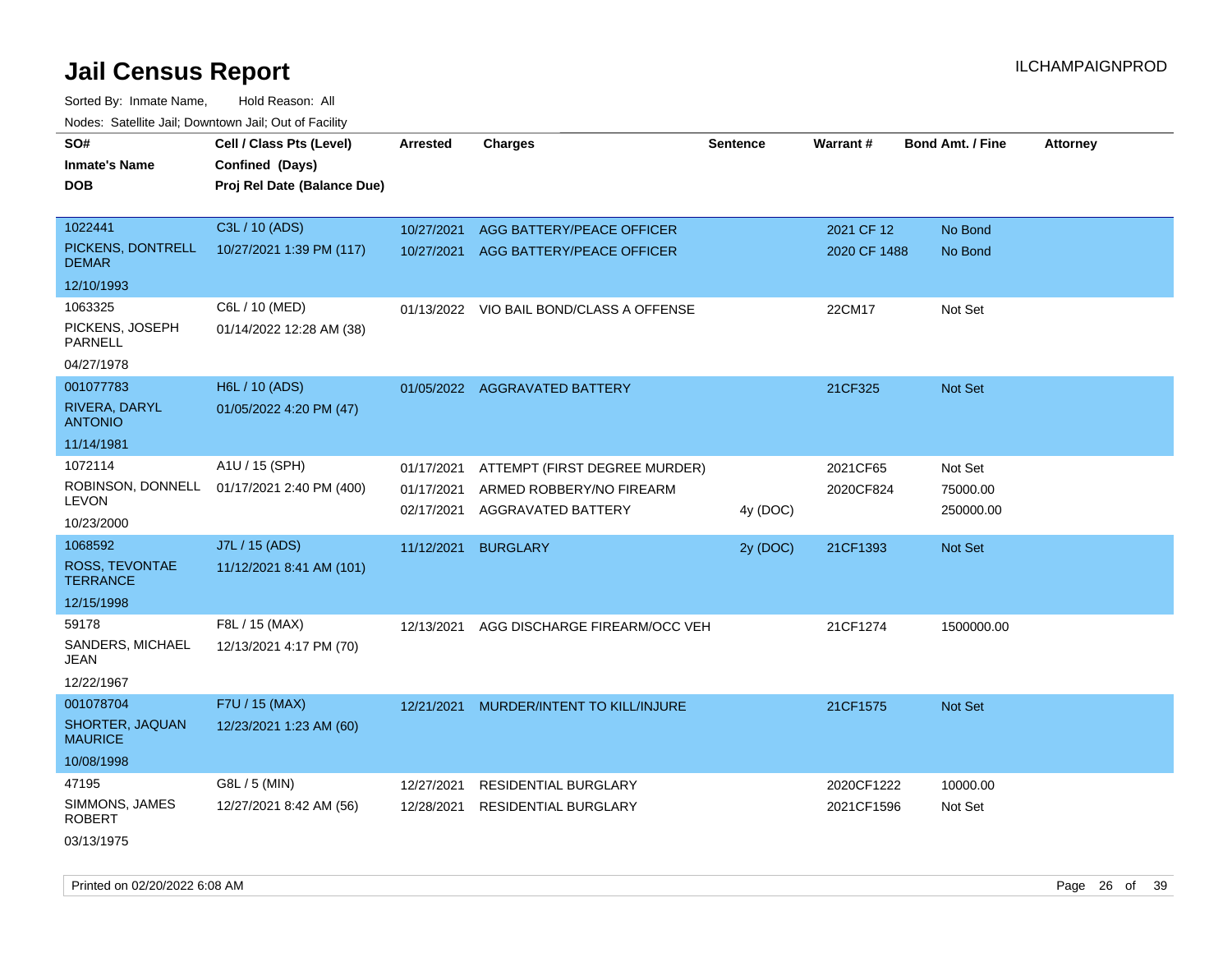| ivouss. Saleline Jali, Downtown Jali, Out of Facility |                             |                     |                                         |                 |                 |                         |                 |
|-------------------------------------------------------|-----------------------------|---------------------|-----------------------------------------|-----------------|-----------------|-------------------------|-----------------|
| SO#                                                   | Cell / Class Pts (Level)    | Arrested            | <b>Charges</b>                          | <b>Sentence</b> | <b>Warrant#</b> | <b>Bond Amt. / Fine</b> | <b>Attorney</b> |
| Inmate's Name                                         | Confined (Days)             |                     |                                         |                 |                 |                         |                 |
| <b>DOB</b>                                            | Proj Rel Date (Balance Due) |                     |                                         |                 |                 |                         |                 |
|                                                       |                             |                     |                                         |                 |                 |                         |                 |
| 1064798                                               | B1 / 15 (ADS)               | 01/17/2022 MURDER   |                                         |                 | 2021CF695       | 1500000.00              |                 |
| <b>STENNIS, BRUCE</b><br><b>DEONTAY</b>               | 01/17/2022 1:29 PM (35)     |                     | 01/17/2022 MFG/DEL 1<15 GR COCAINE/ANLG |                 | 21CF520         | 50000.00                |                 |
| 08/12/1998                                            |                             |                     |                                         |                 |                 |                         |                 |
| 65920                                                 | F3L / 15 (MAX)              | 12/21/2021          | ARMED ROBBERY/ARMED W/FIREARM           |                 | 21CF1543        | 100000.00               |                 |
| TAPSCOTT,<br>CORNELIUS                                | 12/21/2021 10:57 PM (62)    |                     |                                         |                 |                 |                         |                 |
| 07/14/1985                                            |                             |                     |                                         |                 |                 |                         |                 |
| 1068839                                               | F4L / 15 (MAX)              | 08/07/2020 HOMICIDE |                                         |                 | 2020-CF851      | 1000000.00              |                 |
| TAYLOR, LONDON<br>JAVON                               | 08/07/2020 10:30 AM (563)   |                     |                                         |                 |                 |                         |                 |
| 08/16/1999                                            |                             |                     |                                         |                 |                 |                         |                 |
| 1004142                                               | F2U / 15 (MAX)              | 10/27/2021          | POSSESSION OF METH/15<100GRAMS          |                 | 2021CF1298      | 1500000.00              |                 |
| TOY, KAYON LARENZ                                     | 10/22/2021 1:01 PM (122)    |                     |                                         |                 |                 |                         |                 |
|                                                       |                             |                     |                                         |                 |                 |                         |                 |
| 09/12/1991                                            |                             |                     |                                         |                 |                 |                         |                 |
| 1056971                                               | D <sub>4</sub> / 10 (ADS)   | 08/07/2021          | <b>FELON POSS/USE WEAPON/FIREARM</b>    |                 | 21CF948         | No Bond                 |                 |
| TRAVIS, DENZEL<br>DANTRELL                            | 08/07/2021 7:36 AM (198)    | 08/08/2021          | AGG BATTERY/PUBLIC PLACE                |                 | 2020CF647       | 25000.00                |                 |
| 03/21/1993                                            |                             |                     |                                         |                 |                 |                         |                 |
| 001078250                                             | F2L / 10 (MED)              | 08/07/2021          | FELON POSS WEAPON/BODY ARMOR            |                 | 21CF950         | Not Set                 |                 |
| TRAVIS, JORDAN<br>TESHAUN                             | 08/07/2021 10:27 AM (198)   |                     |                                         |                 |                 |                         |                 |
| 03/03/1996                                            |                             |                     |                                         |                 |                 |                         |                 |
| 56994                                                 | A1L / 15 (SPH)              | 12/09/2021          | STALKING/CAUSE FEAR FOR SAFETY          |                 | 21CF1514        | <b>Not Set</b>          |                 |
| <b>TURNER, ROBERT</b><br><b>EARL, Senior</b>          | 12/09/2021 9:23 PM (74)     | 12/13/2021          | <b>PAROLE REVOCATION</b>                |                 | CH2107735       | <b>Not Set</b>          |                 |
| 09/07/1982                                            |                             |                     |                                         |                 |                 |                         |                 |
| 30108                                                 | J4L / 15 (ADS)              | 07/30/2021          | MURDER                                  |                 | 21CF902         | 2000000.00              |                 |
| VANDYKE, DARYL<br>ANTHONY                             | 07/30/2021 8:29 PM (206)    |                     |                                         |                 |                 |                         |                 |
| 10/04/1965                                            |                             |                     |                                         |                 |                 |                         |                 |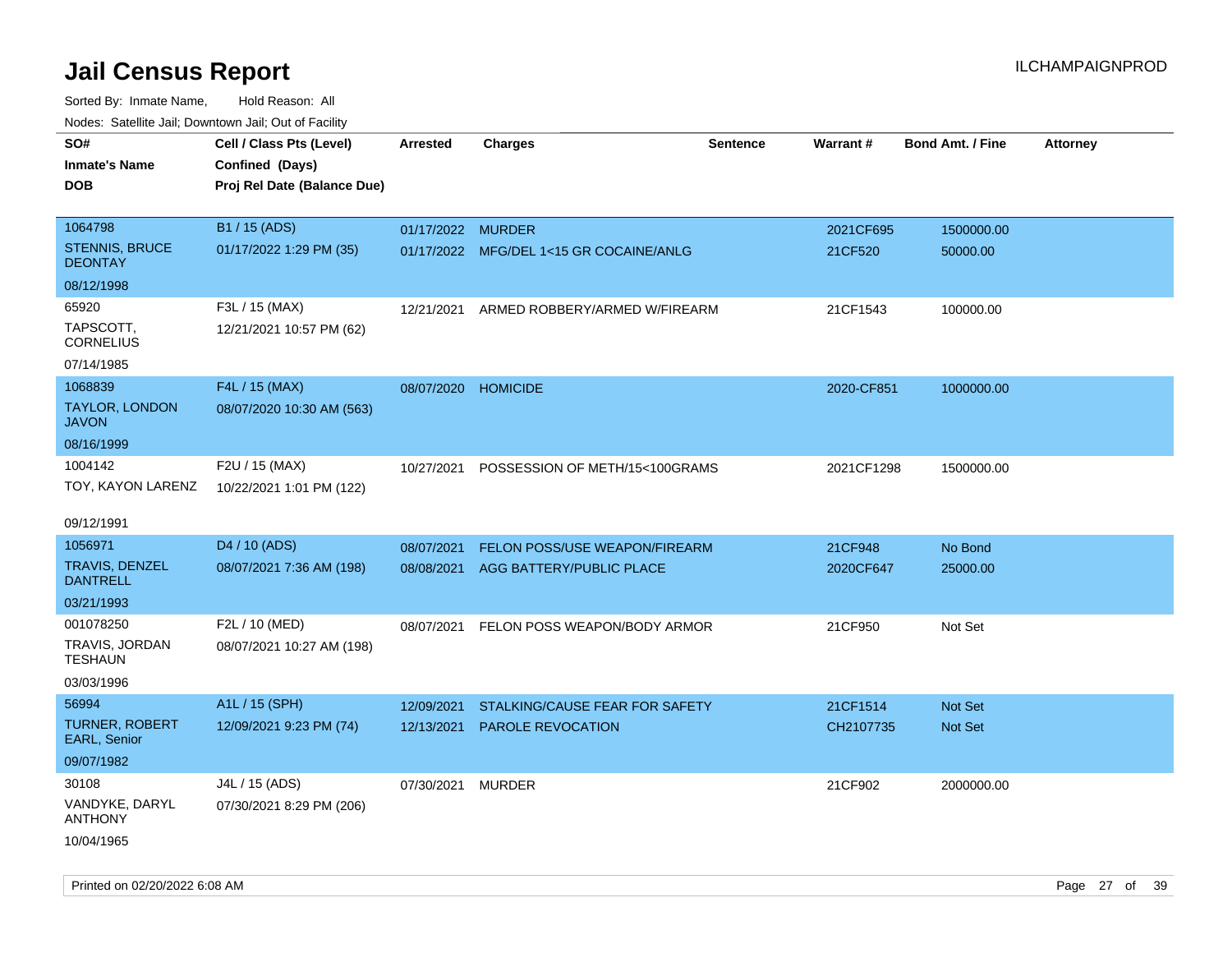| SO#<br><b>Inmate's Name</b><br><b>DOB</b>  | Cell / Class Pts (Level)<br>Confined (Days)<br>Proj Rel Date (Balance Due) | Arrested   | <b>Charges</b>                      | Sentence | <b>Warrant#</b> | <b>Bond Amt. / Fine</b> | <b>Attorney</b> |
|--------------------------------------------|----------------------------------------------------------------------------|------------|-------------------------------------|----------|-----------------|-------------------------|-----------------|
| 968681                                     | D5 / 15 (ADS)                                                              | 08/27/2021 | AGG CRIM SX AB/VIC 13<18/TRUST      |          | 2020CF499       | 250000.00               |                 |
| <b>WADE, DEMETRIUS</b><br><b>DARYL</b>     | 08/27/2021 2:25 AM (178)                                                   | 08/27/2021 | INDIRECT CRIMINAL CONTEMPT          | 3y (DOC) | 2021CC16        | No Bond                 |                 |
| 01/07/1987                                 |                                                                            |            |                                     |          |                 |                         |                 |
| 1070971                                    | H3L / 5 (ADS)                                                              | 12/07/2021 | IDENTITY THEFT/<\$300               |          | 20CF922         | Not Set                 |                 |
| WEIR, CLINTON<br><b>HOWARD</b>             | 12/08/2021 3:45 AM (75)                                                    | 12/07/2021 | <b>RECKLESS DRIVING</b>             |          | 19TR2348        | Not Set                 |                 |
| 03/15/1983                                 |                                                                            |            |                                     |          |                 |                         |                 |
| 001078328                                  | C2L / 15 (MAX)                                                             | 08/30/2021 | FELON POSS/USE WEAPON/FIREARM       |          | 21CF1045        | Not Set                 |                 |
| <b>WHITE, JUSTIN</b><br><b>STEVEN</b>      | 08/30/2021 10:48 AM (175)                                                  |            |                                     |          |                 |                         |                 |
| 10/25/1995                                 |                                                                            |            |                                     |          |                 |                         |                 |
| 54212                                      | E3U / 10 (ADS)                                                             | 12/21/2021 | ARMED VIOLENCE/CATEGORY I           |          | 21CF1576        | Not Set                 |                 |
| <b>WHITLOCK, GEORGE</b>                    | 12/21/2021 1:20 PM (62)                                                    | 12/21/2021 | RECEIVE/POSS/SELL STOLEN VEH        |          | 2021CF669       | 10000.00                |                 |
| ABRAM<br>11/10/1978                        |                                                                            |            | 12/21/2021 VIOLATE ORDER PROTECTION |          | 2021CM391       | 1000.00                 |                 |
| 001078709                                  | F1U / 15 (MAX)                                                             | 12/22/2021 | ARMED VIOLENCE/CATEGORY I           |          | 21CF1586        | <b>Not Set</b>          |                 |
|                                            | WILLIAMS, DAVID LEE 12/22/2021 11:00 AM (61)                               |            |                                     |          |                 |                         |                 |
| 12/18/1989                                 |                                                                            |            |                                     |          |                 |                         |                 |
| 1058072                                    | A2U / 15 (SPH)                                                             |            | 02/25/2021 ARMED HABITUAL CRIMINAL  |          |                 | Not Set                 |                 |
| <b>WILLIAMS, KENNETH</b><br><b>BERNARD</b> | 02/25/2021 3:24 PM (361)                                                   |            |                                     |          |                 |                         |                 |
| 10/04/1985                                 |                                                                            |            |                                     |          |                 |                         |                 |
| 001078711                                  | F9L / 10 (MED)                                                             | 12/22/2021 | AGG DISCHARGE FIREARM/OCC BLDG      |          | 21CF1585        | <b>Not Set</b>          |                 |
| <b>WILLIS, RANDY</b><br>RAMEEL             | 12/22/2021 4:15 PM (61)                                                    |            |                                     |          |                 |                         |                 |
| 09/10/2003                                 |                                                                            |            |                                     |          |                 |                         |                 |
| 9326                                       | $12/5$ (ADS)                                                               | 06/14/2021 | <b>BURGLARY</b>                     |          | 2020-CF-625     | Not Set                 |                 |
| YOUNG, ANTHONY<br>PAUL                     | 06/14/2021 12:07 PM (252)                                                  |            |                                     |          |                 |                         |                 |
| 03/13/1954                                 |                                                                            |            |                                     |          |                 |                         |                 |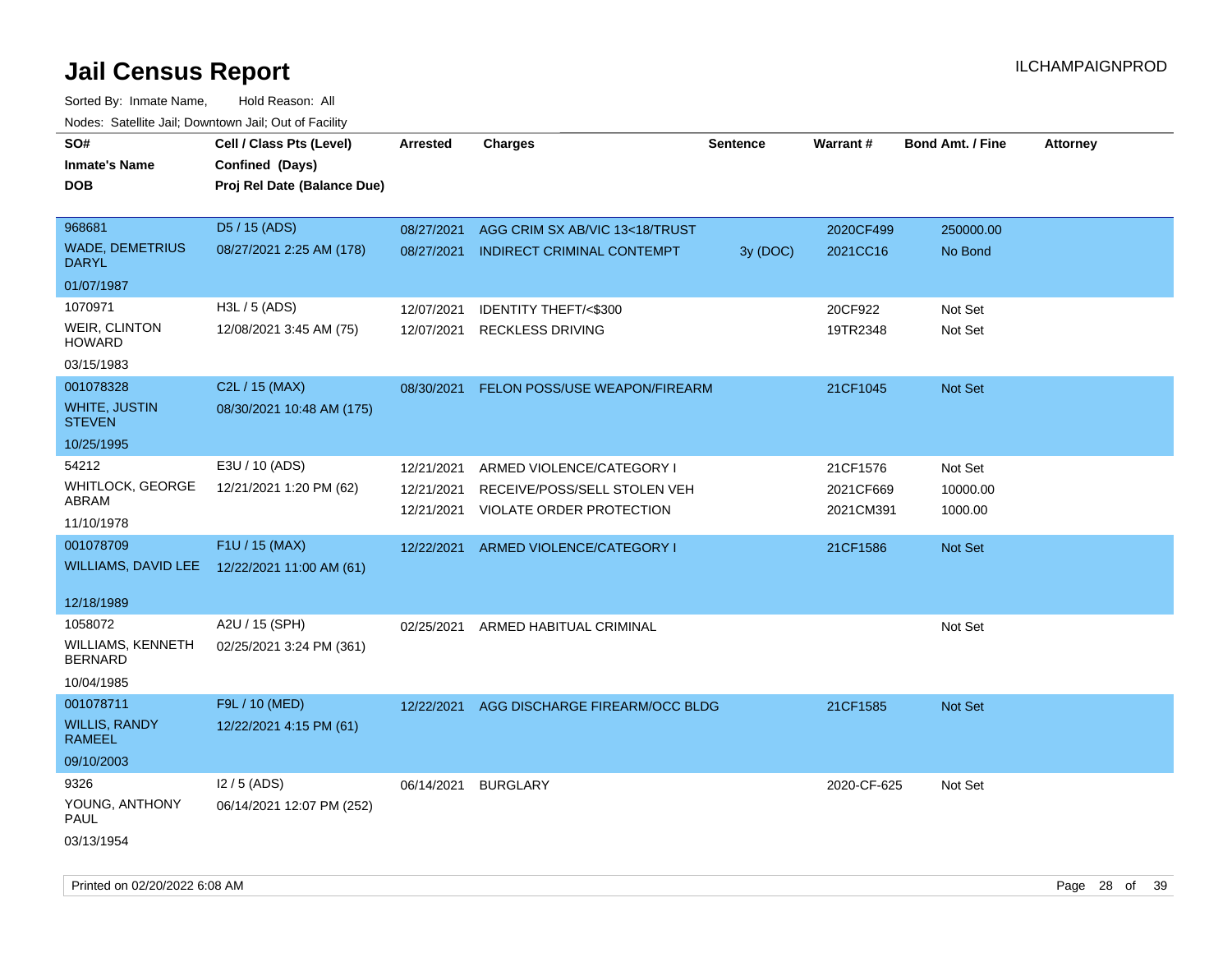Sorted By: Inmate Name, Hold Reason: All Nodes: Satellite Jail; Downtown Jail; Out of Facility

**Total Downtown Jail: 71 Males: 71 Females: 0 Unknown: 0**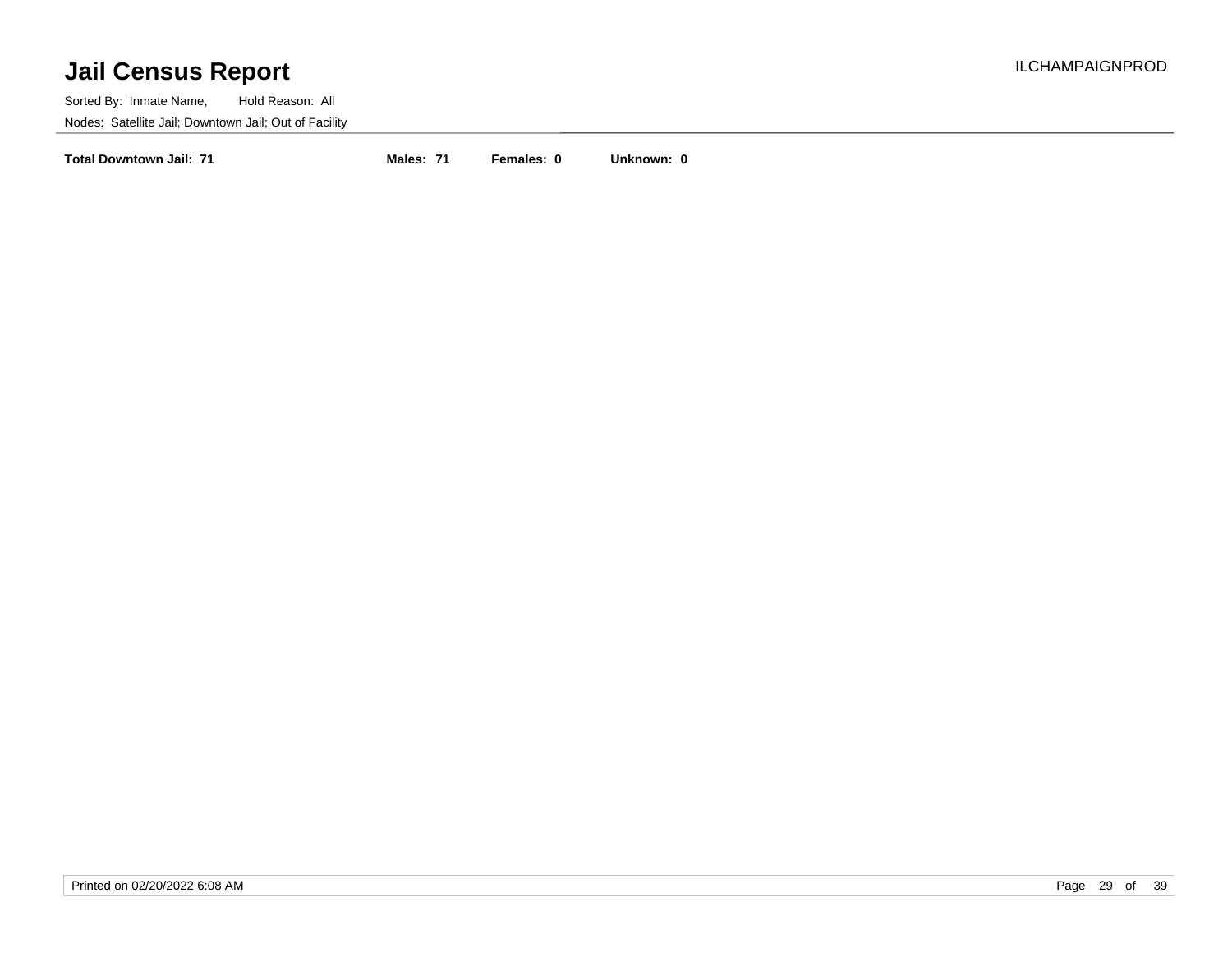| <b>Out of Facility</b>               |          |
|--------------------------------------|----------|
| SO#                                  | Cell / C |
| the comment of the Thill are a state | $\sim$   |

| SO#                                      | Cell / Class Pts (Level)                   | <b>Arrested</b> | <b>Charges</b>                     | <b>Sentence</b> | Warrant#  | <b>Bond Amt. / Fine</b> | <b>Attorney</b> |
|------------------------------------------|--------------------------------------------|-----------------|------------------------------------|-----------------|-----------|-------------------------|-----------------|
| <b>Inmate's Name</b>                     | Confined (Days)                            |                 |                                    |                 |           |                         |                 |
| <b>DOB</b>                               | Proj Rel Date (Balance Due)                |                 |                                    |                 |           |                         |                 |
|                                          |                                            |                 |                                    |                 |           |                         |                 |
| 61095                                    | <b>KAN / 10 (ADS)</b>                      | 05/02/2021      | <b>HOME INVASION/CAUSE INJURY</b>  |                 | 2021CF323 | 100000.00               |                 |
| <b>AMOS, DERRICK</b><br><b>JAMES</b>     | 05/02/2021 9:02 PM (295)                   |                 |                                    |                 |           |                         |                 |
| 06/12/1985                               |                                            |                 |                                    |                 |           |                         |                 |
| 19971                                    | EHD                                        | 11/09/2021      | DRIVING RVK/SUSP DUI/SSS 4-9       |                 | 2021CF968 | Not Set                 |                 |
| <b>LYNN</b>                              | BARNESKE, RAYMOND 11/09/2021 9:32 AM (104) |                 |                                    |                 |           |                         |                 |
| 08/17/1961                               | 5/6/2022 (0.00)                            |                 |                                    |                 |           |                         |                 |
| 516062                                   | <b>KAN / 15 (MAX)</b>                      | 02/22/2021      | AGG DISCH FIR/VEH/PC OFF/FRMAN     |                 | 21CF210   | No Bond                 |                 |
| <b>BENNETT, JOHN</b><br><b>MICHAEL</b>   | 02/22/2021 10:47 AM (364)                  | 02/22/2021      | PHONE HARASSMENT/2+                |                 | 20CF194   | 5000.00                 |                 |
| 04/30/1986                               |                                            |                 |                                    |                 |           |                         |                 |
| 33993                                    | KAN / 10 (MED)                             | 06/14/2021      | AGGRAVATED DOMESTIC BATTERY        |                 | 21CF688   | Not Set                 |                 |
| <b>BOOKER, STEPHON</b>                   | 06/14/2021 7:42 PM (252)                   | 06/14/2021      | POSSESSING A CONTROLLED SUBSTANC   |                 | 21CF657   | Not Set                 |                 |
| <b>MONTELL</b>                           |                                            | 06/14/2021      | PAROLE REVOCATION                  |                 | CH2103612 | No Bond                 |                 |
| 06/11/1971                               |                                            |                 |                                    |                 |           |                         |                 |
| 1074315                                  | KAN / 15 (MAX)                             | 07/27/2021      | AGG DISCHARGE FIREARM/VEH/SCH      |                 | 21CF927   | Not Set                 |                 |
| <b>BRIGGS, PATRICK</b><br><b>MONTAY</b>  | 08/03/2021 4:56 PM (202)                   |                 |                                    |                 |           |                         |                 |
| 08/05/2001                               |                                            |                 |                                    |                 |           |                         |                 |
| 001078065                                | KAN / 10 (ADS)                             | 06/17/2021      | AGG BATTERY/DISCHARGE FIREARM      |                 | 21CF704   | 1000000.00              |                 |
| BROWN, CHARMAN<br><b>LAKEEF</b>          | 06/17/2021 12:32 PM (249)                  |                 |                                    |                 |           |                         |                 |
| 11/30/2002                               |                                            |                 |                                    |                 |           |                         |                 |
| 1038554                                  | <b>KAN / 15 (MAX)</b>                      | 08/18/2021      | DELIVERY OF OR POSSESSION OF W/INT |                 | 21CF1009  | No Bond                 |                 |
| <b>BROWN, CORRION</b><br><b>DEVONTAE</b> | 08/18/2021 5:40 PM (187)                   | 08/18/2021      | <b>ARMED HABITUAL CRIMINAL</b>     |                 | 21CF1162  | <b>Not Set</b>          |                 |
| 04/19/1995                               |                                            |                 |                                    |                 |           |                         |                 |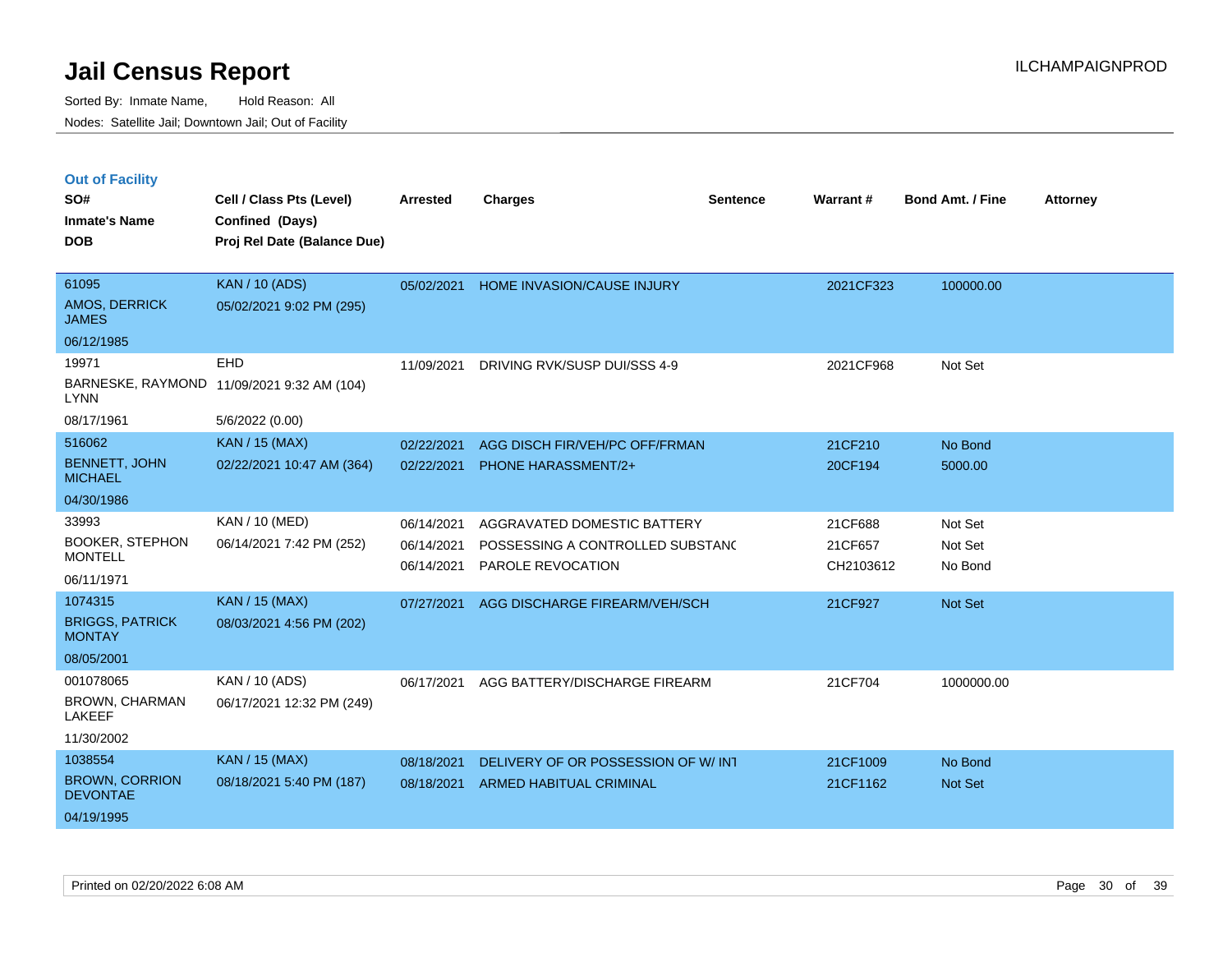| Nudes. Satellite Jali, Downtown Jali, Out of Facility |                                             |            |                                         |                 |                 |                         |                 |
|-------------------------------------------------------|---------------------------------------------|------------|-----------------------------------------|-----------------|-----------------|-------------------------|-----------------|
| SO#                                                   | Cell / Class Pts (Level)                    | Arrested   | <b>Charges</b>                          | <b>Sentence</b> | <b>Warrant#</b> | <b>Bond Amt. / Fine</b> | <b>Attorney</b> |
| <b>Inmate's Name</b>                                  | Confined (Days)                             |            |                                         |                 |                 |                         |                 |
| DOB                                                   | Proj Rel Date (Balance Due)                 |            |                                         |                 |                 |                         |                 |
|                                                       |                                             |            |                                         |                 |                 |                         |                 |
| 1038579                                               | <b>KAN / 15 (MAX)</b>                       | 08/18/2021 | FELON POSS/USE WEAPON/FIREARM           |                 | 21CF1010        | Not Set                 |                 |
| <b>BROWN, MARKEL</b><br>rikki                         | 08/18/2021 2:05 PM (187)                    |            |                                         |                 |                 |                         |                 |
| 01/06/1995                                            |                                             |            |                                         |                 |                 |                         |                 |
| 1003006                                               | KAN / 15 (MAX)                              | 08/19/2021 | FELON POSS/USE MACHINE GUN              |                 | 21CF1011        | No Bond                 |                 |
| <b>BROWN, ROCKEITH</b><br>JAVONTE                     | 08/19/2021 12:55 AM (186)                   |            |                                         |                 |                 |                         |                 |
| 07/23/1991                                            |                                             |            |                                         |                 |                 |                         |                 |
| 995894                                                | <b>KAN / 10 (ADS)</b>                       | 12/28/2021 | FELON POSSESS WEAPON/2ND+               | 5y (DOC)        | 2020CF709       | No Bond                 |                 |
|                                                       | BUTLER, JAMES LYNN 12/28/2021 11:05 AM (55) |            |                                         |                 |                 |                         |                 |
| 12/04/1991                                            |                                             |            |                                         |                 |                 |                         |                 |
| 987334                                                | KAN / 15 (MAX)                              | 03/10/2021 | ATTEMPT (FIRST DEGREE MURDER)           |                 | 19CF689         | Not Set                 |                 |
| CAIN, ISAIAH<br>DEPRIEST                              | 03/10/2021 2:22 PM (348)                    |            |                                         |                 |                 |                         |                 |
| 12/23/1990                                            |                                             |            |                                         |                 |                 |                         |                 |
| 992962                                                | <b>KAN / 15 (ADS)</b>                       | 05/25/2021 | MURDER/INTENT TO KILL/INJURE            |                 | 2018CF1045      | 1000000.00              |                 |
| <b>CAMPBELL, KEITH</b><br><b>KNAQEEB</b>              | 05/25/2021 1:19 PM (272)                    |            |                                         |                 |                 |                         |                 |
| 07/22/1991                                            |                                             |            |                                         |                 |                 |                         |                 |
| 001078576                                             | KAN / 15 (MAX)                              | 11/09/2021 | UNLAWFUL USE OF A WEAPON                |                 | 21CF1383        | Not Set                 |                 |
| CARTER, DEMONDRE<br>DAVON                             | 11/09/2021 6:01 PM (104)                    |            |                                         |                 |                 |                         |                 |
| 05/27/2001                                            |                                             |            |                                         |                 |                 |                         |                 |
| 1064992                                               | <b>KAN / 15 (MAX)</b>                       | 09/20/2021 | ARMED VIOLENCE/CATEGORY I               |                 | 21CF1137        | <b>Not Set</b>          |                 |
| CARTER, KEJUAN<br>JAVONTE                             | 09/20/2021 11:42 PM (154)                   |            |                                         |                 |                 |                         |                 |
| 06/27/1998                                            |                                             |            |                                         |                 |                 |                         |                 |
| 001078729                                             | KAN / 15 (ADS)                              |            | 01/02/2022 MURDER/INTENT TO KILL/INJURE |                 | 20CF396         | 1000000.00              |                 |
| CARTER, TROY<br>DEMON                                 | 01/02/2022 10:29 AM (50)                    |            |                                         |                 |                 |                         |                 |
| 01/02/2004                                            |                                             |            |                                         |                 |                 |                         |                 |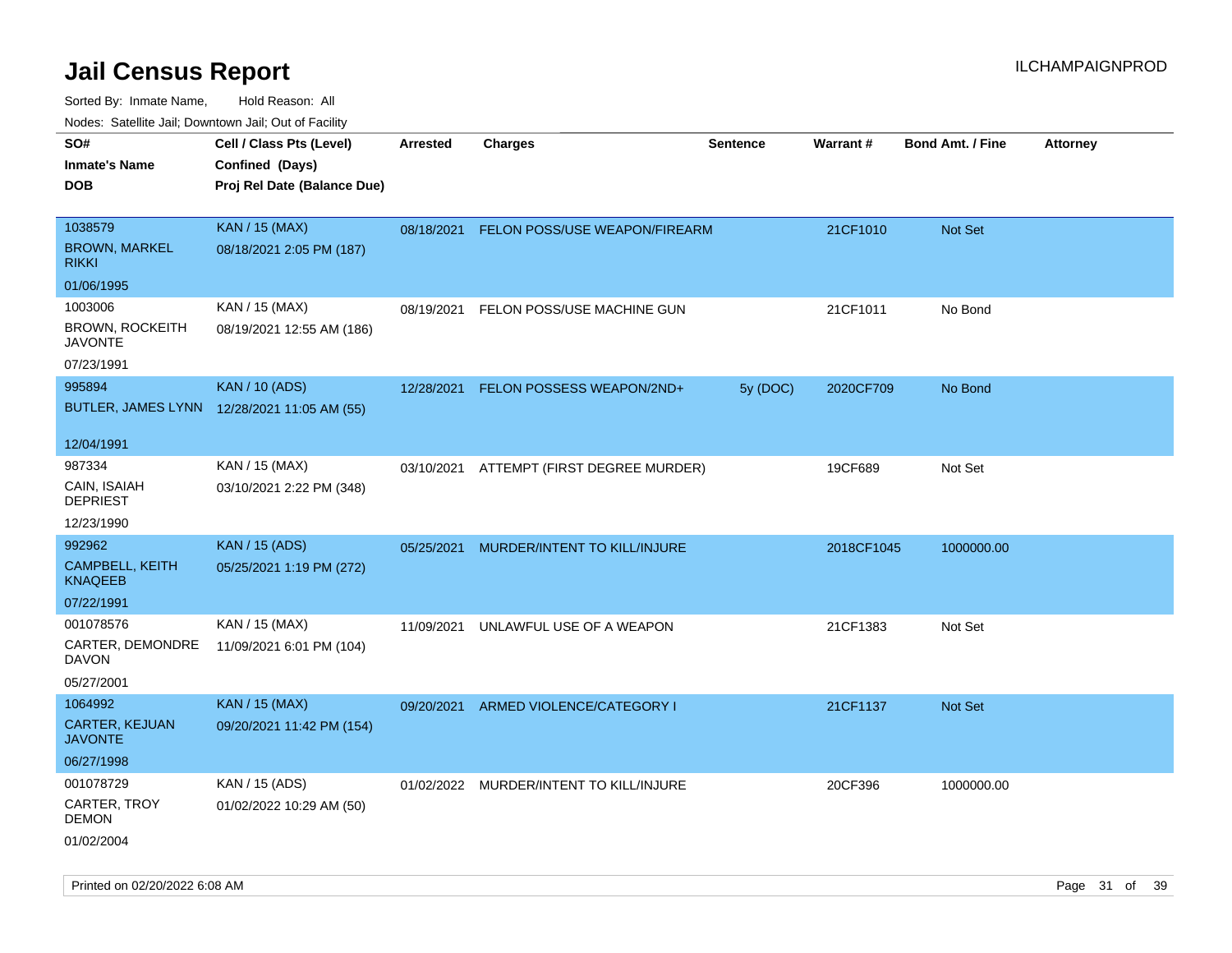| SO#                                       | Cell / Class Pts (Level)    | <b>Arrested</b> | <b>Charges</b>                          | <b>Sentence</b> | Warrant#    | <b>Bond Amt. / Fine</b> | <b>Attorney</b> |
|-------------------------------------------|-----------------------------|-----------------|-----------------------------------------|-----------------|-------------|-------------------------|-----------------|
| <b>Inmate's Name</b>                      | Confined (Days)             |                 |                                         |                 |             |                         |                 |
| <b>DOB</b>                                | Proj Rel Date (Balance Due) |                 |                                         |                 |             |                         |                 |
|                                           |                             |                 |                                         |                 |             |                         |                 |
| 001078461                                 | <b>KAN / 10 (MED)</b>       | 10/07/2021      | AGG UNLAWFUL USE WEAPON/PERSON          |                 | 2021CF1209  | No Bond                 |                 |
| <b>COLE, ERIC JOSE</b>                    | 10/08/2021 12:25 AM (136)   | 10/07/2021      | AGG DOMESTIC BATTERY/STRANGLE           |                 | 2021CF1208  | <b>Not Set</b>          |                 |
| 01/24/2002                                |                             | 10/08/2021      | <b>HARASS WITNESS/FAMILY MBR/REP</b>    |                 | 21CF1218    | Not Set                 |                 |
| 1048488                                   | KAN / 10 (ADS)              | 12/30/2021      | ARMED VIOLENCE/CATEGORY I               |                 | 2022CF4     | Not Set                 |                 |
| COLSON, WAYNE<br>ARTHUR, Third            | 12/30/2021 8:27 AM (53)     |                 |                                         |                 |             |                         |                 |
| 10/14/1995                                |                             |                 |                                         |                 |             |                         |                 |
| 57733                                     | <b>KAN / 15 (SPH)</b>       | 02/25/2020      | <b>HOMICIDE</b>                         |                 | 2020-CF250  | 2000000.00              |                 |
| <b>CRAIG, ANTOINE</b><br><b>DARRELL</b>   | 02/25/2020 4:08 PM (727)    | 02/25/2020      | <b>FELON POSS/USE WEAPON/FIREARM</b>    |                 | 19CF-1827   | 80000.00                |                 |
| 10/09/1982                                |                             |                 |                                         |                 |             |                         |                 |
| 001077939                                 | KAN / 10 (MED)              | 05/10/2021      | FIREARM/FOID INVALID/NOT ELIG           |                 | 21CF526     | No Bond                 |                 |
| <b>CROSS, PATRICK</b><br><b>DONTRELLE</b> | 05/10/2021 7:31 PM (287)    | 06/02/2021      | POSS STOLEN VEHICLE > \$25,000          |                 | 21CF612     | Not Set                 |                 |
| 11/07/2001                                |                             |                 |                                         |                 |             |                         |                 |
| 1061304                                   | <b>KAN / 15 (MAX)</b>       | 10/11/2021      | <b>ARMED HABITUAL CRIMINAL</b>          |                 | 21CF1226    | No Bond                 |                 |
| <b>DORRIS, KEMION</b>                     | 10/11/2021 7:30 PM (133)    | 10/11/2021      | <b>ARMED HABITUAL CRIMINAL</b>          |                 | 21CF1227    | No Bond                 |                 |
| <b>DAETOCE</b>                            |                             | 10/11/2021      | <b>HOME INVASION/FIREARM</b>            |                 | 21CF1228    | No Bond                 |                 |
| 11/19/1997                                |                             |                 |                                         |                 |             |                         |                 |
| 1059194                                   | EHD                         |                 | 02/08/2022 DRIVING ON SUSPENDED LICENSE |                 | 2019TR10596 | Not Set                 |                 |
| ELAM, NICKOLAS<br><b>VONTRELL</b>         | 02/08/2022 10:13 AM (13)    |                 |                                         |                 |             |                         |                 |
| 10/23/1990                                | 3/9/2022 (0.00)             |                 |                                         |                 |             |                         |                 |
| 001077363                                 | <b>KAN / 25 (SPH)</b>       | 10/30/2020      | HOME INVASION/FIREARM                   | 10y (DOC)       | 20CF1202    | 500000.00               |                 |
| <b>GARY, DAKOTA</b><br><b>TREVON</b>      | 10/30/2020 10:41 AM (479)   |                 |                                         |                 |             |                         |                 |
| 12/31/2001                                |                             |                 |                                         |                 |             |                         |                 |
| 1013012                                   | KAN / 15 (MAX)              | 07/08/2021      | ATTEMPT (FIRST DEGREE MURDER)           |                 | 2021CF790   | 1000000.00              |                 |
| GARY, XAVIER LAMAR                        | 07/08/2021 9:24 AM (228)    | 07/08/2021      | FELON POSS/USE FIREARM PRIOR            |                 | 2020CF650   | 25000.00                |                 |
| 12/14/1991                                |                             |                 | 07/08/2021 FELON POSS/USE FIREARM PRIOR |                 | 21CF798     | Not Set                 |                 |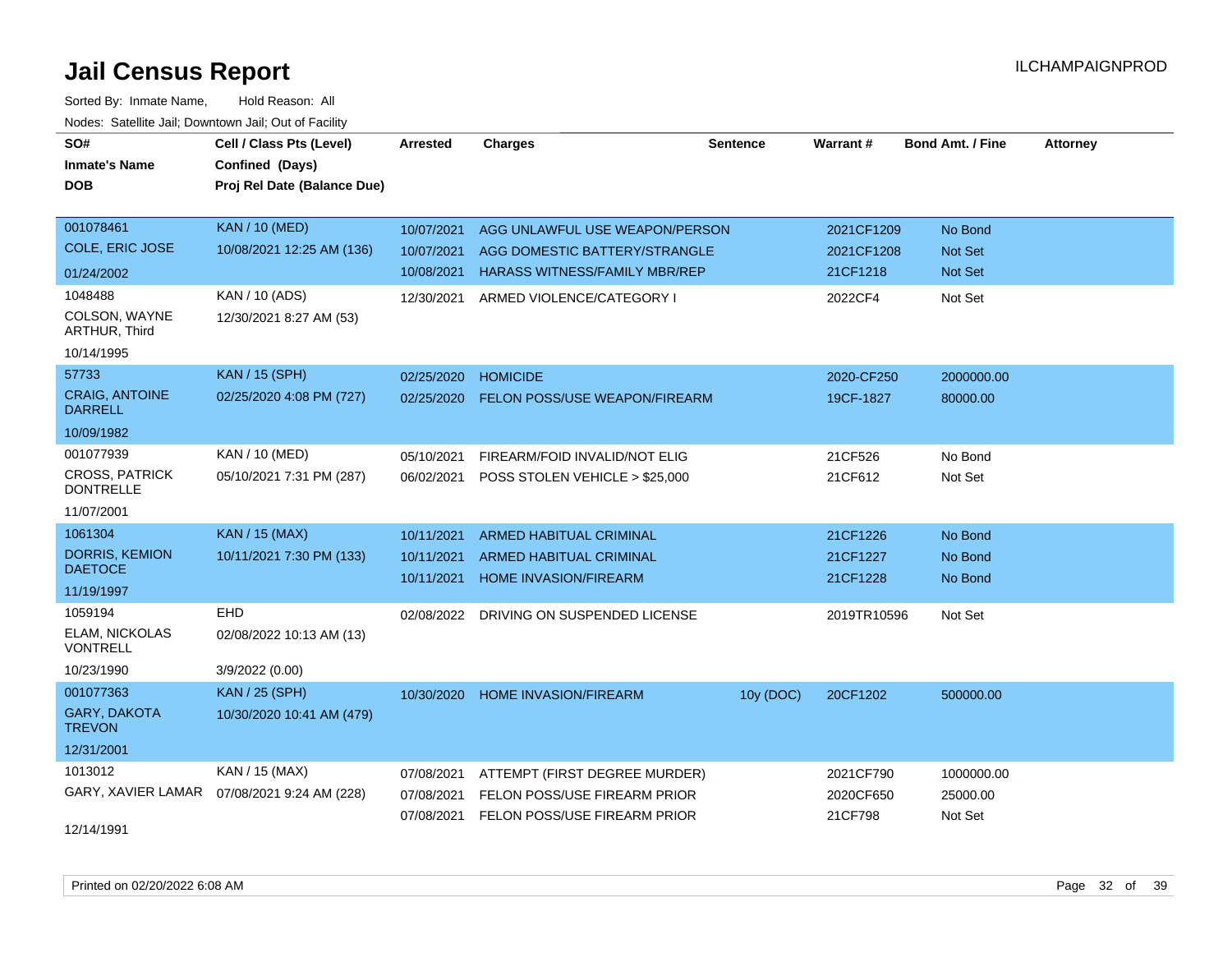| SO#<br><b>Inmate's Name</b><br><b>DOB</b> | Cell / Class Pts (Level)<br>Confined (Days)<br>Proj Rel Date (Balance Due) | <b>Arrested</b> | <b>Charges</b>                      | <b>Sentence</b> | <b>Warrant#</b> | <b>Bond Amt. / Fine</b> | <b>Attorney</b> |
|-------------------------------------------|----------------------------------------------------------------------------|-----------------|-------------------------------------|-----------------|-----------------|-------------------------|-----------------|
| 952666<br>Junior                          | <b>EHD</b><br>GILL, MICHAEL LAMAR, 01/25/2022 10:05 AM (27)                | 01/25/2022      | DRIVING ON REVOKED LICENSE          |                 | 2021TR175       | Not Set                 |                 |
| 12/07/1986                                | 3/10/2022 (0.00)                                                           |                 |                                     |                 |                 |                         |                 |
| 1065946                                   | KAN / 10 (MED)                                                             | 09/04/2021      | AGG BATTERY/DISCHARGE FIREARM       |                 | 21CF1057        | 750000.00               |                 |
| GODBOLT, DESMOND<br><b>DEVONTAE</b>       | 09/04/2021 1:17 AM (170)                                                   | 09/04/2021      | RESIST/OBSTRUCTING A PEACE OFFICEI  |                 | 21CM407         | Not Set                 |                 |
| 11/15/1997                                |                                                                            |                 |                                     |                 |                 |                         |                 |
| 1070118                                   | <b>KAN / 15 (MAX)</b>                                                      | 08/31/2021      | AGGRAVATED DOMESTIC BATTERY         |                 | 21CF1049        | No Bond                 |                 |
| <b>GRAHAM, CORTEZ</b><br><b>LAMON</b>     | 08/31/2021 9:32 PM (174)                                                   | 09/02/2021      | PROBATION VIOLATION                 |                 | 21CF55          | Not Set                 |                 |
| 03/31/1976                                |                                                                            |                 |                                     |                 |                 |                         |                 |
| 1076506                                   | KAN / 15 (MAX)                                                             | 09/17/2021      | AGG UUW/PERSON/CM THREAT VIOL       |                 | 21CF1131        | Not Set                 |                 |
|                                           | GRAY, JAMARH EMERE 09/17/2021 10:41 AM (157)                               | 09/20/2021      | DOMESTIC BATTERY                    |                 | 21CM430         | Not Set                 |                 |
| 06/21/2003                                |                                                                            |                 |                                     |                 |                 |                         |                 |
| 1055117                                   | <b>EHD</b>                                                                 |                 | 02/15/2022 AGG BATTERY/PUBLIC PLACE |                 | 2021CM47        | <b>Not Set</b>          |                 |
| <b>GREAM, JOHN</b><br><b>ROBERT LEE</b>   | 02/15/2022 10:44 AM (6)                                                    |                 |                                     |                 |                 |                         |                 |
| 08/23/1996                                | 6/13/2022 (0.00)                                                           |                 |                                     |                 |                 |                         |                 |
| 1045186                                   | KAN / 15 (MAX)                                                             | 08/16/2021      | ARMED VIOLENCE/CATEGORY I           |                 | 21CF934         | 1000000.00              |                 |
| HOLBROOK, JOHNNIE                         | 08/16/2021 11:07 AM (189)                                                  | 08/16/2021      | FELON POSS/USE WEAPON/FIREARM       |                 | 19CF968         | Not Set                 |                 |
| <b>MATHIS</b>                             |                                                                            | 08/16/2021      | AGG FLEEING POLICE/21 MPH OVER      |                 | 21CF988         | Not Set                 |                 |
| 07/19/1996                                |                                                                            | 08/16/2021      | FELON POSS/USE WEAPON/FIREARM       |                 | 21CF989         | Not Set                 |                 |
| 001078146                                 | <b>KAN / 15 (MAX)</b>                                                      | 07/09/2021      | AGG BATTERY/DISCHARGE FIREARM       |                 | 21CF795         | 1000000.00              |                 |
| HUNT, TEIGAN<br><b>JAZAIREO</b>           | 07/09/2021 12:41 PM (227)                                                  | 07/09/2021      | ARMED ROBBERY/ARMED W/FIREARM       |                 | 21CF806         | Not Set                 |                 |
| 05/14/2003                                |                                                                            |                 |                                     |                 |                 |                         |                 |
| 989743                                    | KAN / 15 (ADS)                                                             | 04/13/2021      | AGGRAVATED DOMESTIC BATTERY         |                 | 21CF399         | Not Set                 |                 |
| JACKSON, STEVE<br>ALLEN                   | 04/13/2021 2:45 AM (314)                                                   | 04/13/2021      | AGG DISCHARGE FIREARM/VEH/SCH       |                 | 21CF400         | Not Set                 |                 |
| 06/04/1991                                |                                                                            |                 |                                     |                 |                 |                         |                 |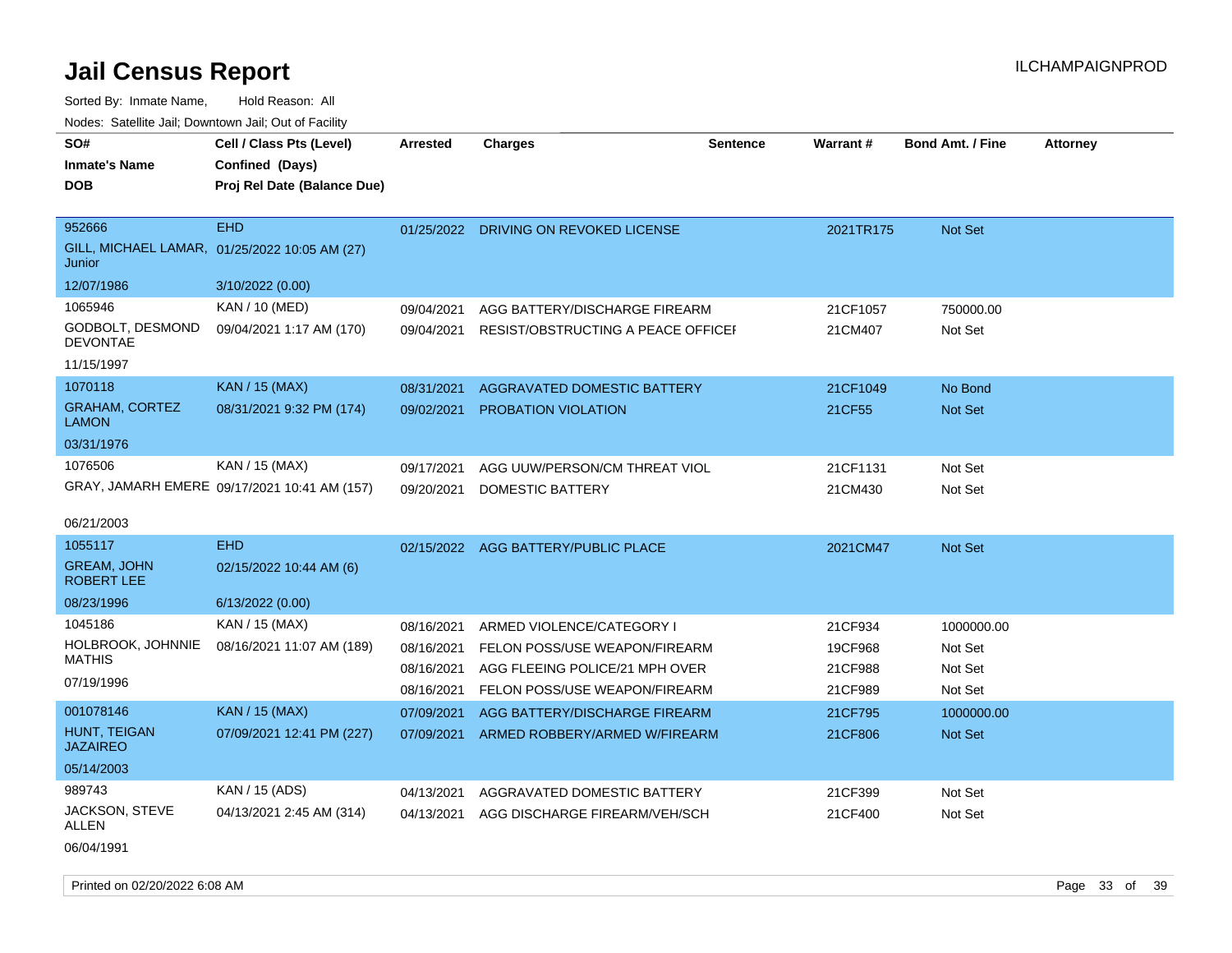Sorted By: Inmate Name, Hold Reason: All Nodes: Satellite Jail; Downtown Jail; Out of Facility

| SO#<br><b>Inmate's Name</b>            | Cell / Class Pts (Level)<br>Confined (Days) | <b>Arrested</b> | <b>Charges</b>                    | <b>Sentence</b> | Warrant#   | <b>Bond Amt. / Fine</b> | <b>Attorney</b> |
|----------------------------------------|---------------------------------------------|-----------------|-----------------------------------|-----------------|------------|-------------------------|-----------------|
| <b>DOB</b>                             | Proj Rel Date (Balance Due)                 |                 |                                   |                 |            |                         |                 |
| 001078401                              | <b>KAN / 10 (ADS)</b>                       | 09/19/2021      | UNLAWFUL VEHICULAR INVASION       |                 | 21CF1134   | Not Set                 |                 |
| <b>KNIGHT, ERIC</b>                    | 09/19/2021 7:32 PM (155)                    | 09/19/2021      | <b>HRSMT/THREATEN PERSON/KILL</b> |                 | 2021CF561  | 50000.00                |                 |
| 07/11/1991                             |                                             | 09/21/2021      | <b>BURGLARY</b>                   |                 | 21CF1139   | Not Set                 |                 |
| 1002591                                | EHD                                         | 01/11/2022      | AGG DUI/LIC SUSP OR REVOKED       |                 | 2020CF1399 | Not Set                 |                 |
| <b>KRAUS, MARY</b><br><b>KATHERINE</b> | 01/11/2022 11:54 AM (41)                    |                 |                                   |                 |            |                         |                 |
| 04/13/1959                             |                                             |                 |                                   |                 |            |                         |                 |
| 1064445                                | <b>KAN / 15 (MAX)</b>                       | 04/23/2021      | AGG DISCHARGE FIREARM/OCC VEH     |                 | 2021CF295  | 500000.00               |                 |
| LARUE, TERENCE<br><b>TRAMEL</b>        | 04/23/2021 11:18 AM (304)                   | 04/23/2021      | POSSESS 15<100 GRAMS COCAINE      |                 | 19CF1052   | 10000.00                |                 |
| 12/23/1998                             |                                             | 04/23/2021      | FELON POSS/USE FIREARM/PAROLE     |                 | 21CF899    | <b>Not Set</b>          |                 |
| 001078237                              | KAN / 15 (ADS)                              | 08/03/2021      | AGG DISCHARGE FIREARM/OCC VEH     |                 | 21CF928    | No Bond                 |                 |
| LAWS, TERON<br><b>RAMONTE</b>          | 08/03/2021 6:29 PM (202)                    |                 |                                   |                 |            |                         |                 |
| 04/03/2001                             |                                             |                 |                                   |                 |            |                         |                 |
| 001078470                              | <b>KAN / 15 (MAX)</b>                       | 10/10/2021      | MURDER/INTENT TO KILL/INJURE      |                 | 21CF1221   | Not Set                 |                 |
| LEE, AMAHRION<br><b>JA'MERE</b>        | 10/10/2021 1:23 PM (134)                    |                 |                                   |                 |            |                         |                 |
| 11/05/2002                             |                                             |                 |                                   |                 |            |                         |                 |
| 56792                                  | KAN / 10 (MED)                              | 02/02/2021      | ARMED HABITUAL CRIMINAL           |                 | 2021CF141  | 500000.00               |                 |
| LILLARD, LAWRENCE<br><b>TYRONE</b>     | 02/02/2021 2:11 PM (384)                    | 02/22/2021      | DRIVING ON REVOKED LICENSE        |                 | 21TR426    | 5000.00                 |                 |
| 10/20/1982                             |                                             |                 |                                   |                 |            |                         |                 |
| 40877                                  | <b>EHD</b>                                  |                 | 02/01/2022 AGG DUI/3              |                 | 2020CF986  | Not Set                 |                 |
| MABRY-HALL,<br><b>REBECCA SUE</b>      | 02/01/2022 9:32 AM (20)                     |                 |                                   |                 |            |                         |                 |
| 03/21/1971                             | 5/1/2022(0.00)                              |                 |                                   |                 |            |                         |                 |
| 001078575                              | KAN / 10 (MED)                              | 11/09/2021      | <b>GUNRUNNING</b>                 |                 | 21CF1330   | 750000.00               |                 |
| MCLAURIN, KEYON A                      | 11/09/2021 12:41 PM (104)                   |                 |                                   |                 |            |                         |                 |

11/19/2002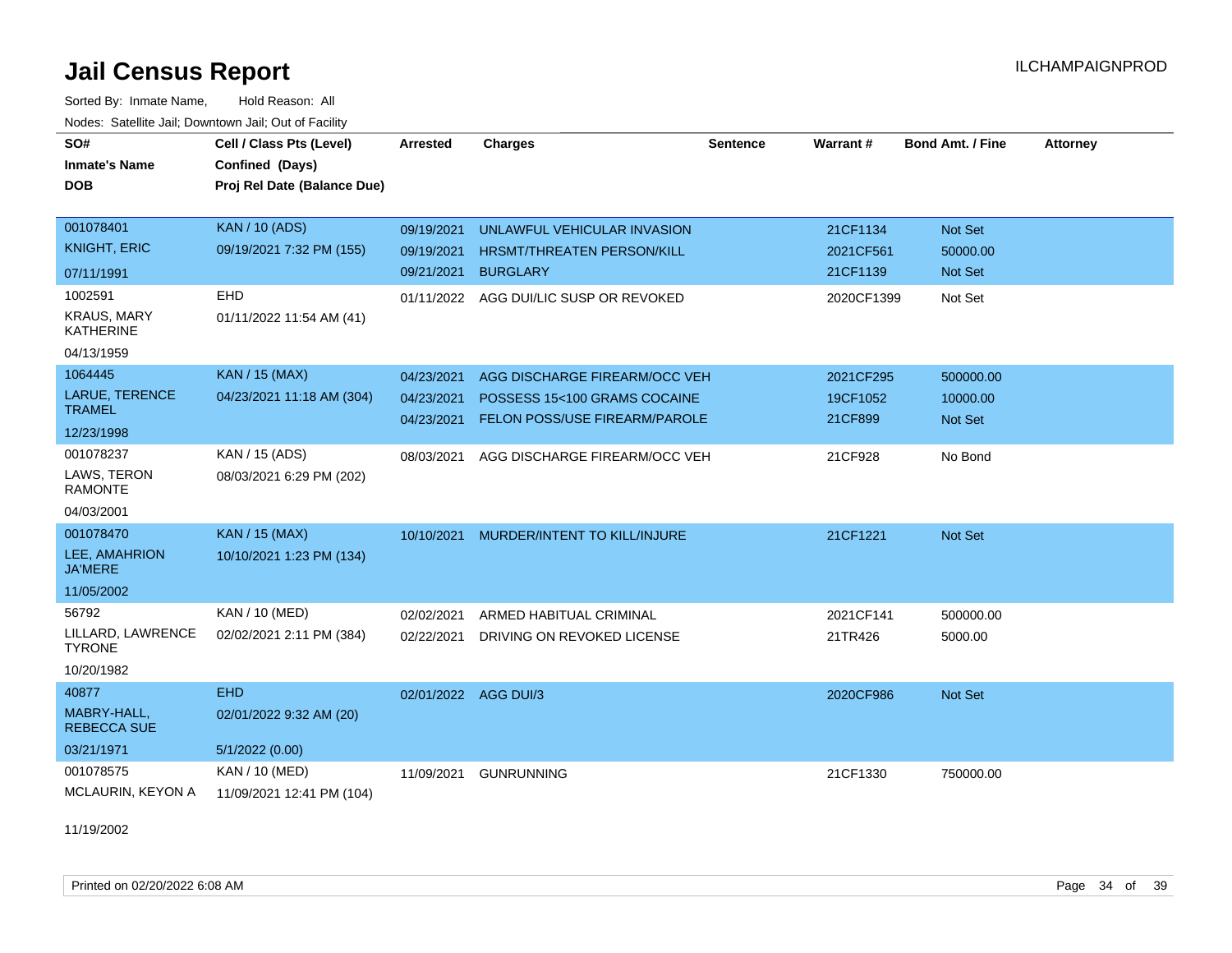| SO#<br><b>Inmate's Name</b><br><b>DOB</b> | Cell / Class Pts (Level)<br>Confined (Days)<br>Proj Rel Date (Balance Due) | <b>Arrested</b> | <b>Charges</b>                 | <b>Sentence</b> | Warrant#    | <b>Bond Amt. / Fine</b> | <b>Attorney</b> |
|-------------------------------------------|----------------------------------------------------------------------------|-----------------|--------------------------------|-----------------|-------------|-------------------------|-----------------|
| 1011046<br><b>MILES, DARRION</b>          | <b>KAN / 15 (ADS)</b><br>04/11/2021 12:46 AM (316)                         | 04/10/2021      | ATTEMPT (FIRST DEGREE MURDER)  |                 | 21CF392     | <b>Not Set</b>          |                 |
| <b>ANTONIO KEVONTA</b>                    |                                                                            |                 |                                |                 |             |                         |                 |
| 03/18/1990                                |                                                                            |                 |                                |                 |             |                         |                 |
| 001077278                                 | KAN / 15 (MAX)                                                             | 10/06/2020      | MURDER/INTENT TO KILL/INJURE   |                 | 2020CF146   | 2000000.00              |                 |
| MILLER, D'ANDRE                           | 10/06/2020 12:49 PM (503)                                                  | 10/06/2020      | AGG FLEEING POLICE/21 MPH OVER |                 | 2019CF1171  | 50000.00                |                 |
| 09/08/1986                                |                                                                            |                 |                                |                 |             |                         |                 |
| 001078712                                 | <b>KAN / 10 (MED)</b>                                                      | 12/23/2021      | AGG DISCH FIREARM/1ST AID PERS |                 | 21CF1581    | Not Set                 |                 |
| MONTGOMERY,<br><b>RASHARD MYKI</b>        | 12/23/2021 4:27 PM (60)                                                    |                 |                                |                 |             |                         |                 |
| 11/05/2001                                |                                                                            |                 |                                |                 |             |                         |                 |
| 1026477                                   | KAN / 15 (ADS)                                                             | 09/21/2021      | AGG DISCHARGE FIREARM/OCC VEH  |                 | 21CF1138    | Not Set                 |                 |
| NEWBILL, DEVONTRE<br><b>LAMONT</b>        | 09/21/2021 2:27 AM (153)                                                   | 09/22/2021      | PROBATION VIOLATION            |                 | 20CF577     | Not Set                 |                 |
| 11/22/1993                                |                                                                            |                 |                                |                 |             |                         |                 |
| 1072907                                   | <b>KAN</b>                                                                 | 07/14/2021      | CRIMINAL DAMAGE <\$500/SCHOOL  |                 | 2021CF840   | 5000.00                 |                 |
| NIKOLAEV, YEVGENIY                        | 07/14/2021 10:10 PM (222)                                                  | 07/14/2021      | ATTEMPT (FIRST DEGREE MURDER)  |                 | 2021-CF-832 | 2000000.00              |                 |
| 10/06/1983                                |                                                                            |                 |                                |                 |             |                         |                 |
| 001078558                                 | KAN / 10 (MED)                                                             | 11/03/2021      | UNLAWFUL USE OF A WEAPON       |                 | 21CF1352    | Not Set                 |                 |
| PARRISH, DOMINIC<br>WALTER                | 11/03/2021 1:25 PM (110)                                                   |                 |                                |                 |             |                         |                 |
| 08/23/2001                                |                                                                            |                 |                                |                 |             |                         |                 |
| 001078063                                 | <b>KAN / 15 (MAX)</b>                                                      | 06/15/2021      | AGG CRIM SEX ASSAULT/WEAPON    |                 | 2021CF678   | 1000000.00              |                 |
|                                           | PERRY, ROBERT Junior 06/15/2021 4:37 PM (251)                              | 06/15/2021      | <b>ROBBERY</b>                 |                 | 2021CF159   | 25000.00                |                 |
| 12/21/1990                                |                                                                            |                 |                                |                 |             |                         |                 |
| 37559                                     | <b>EHD</b>                                                                 | 01/12/2022      | DRIVING ON REVOKED LICENSE     |                 | 2021TR2685  | Not Set                 |                 |
| PICKENS, DAVID<br><b>EUGENE</b>           | 01/12/2022 10:16 AM (40)                                                   |                 |                                |                 |             |                         |                 |
| 02/01/1973                                | 3/12/2022 (0.00)                                                           |                 |                                |                 |             |                         |                 |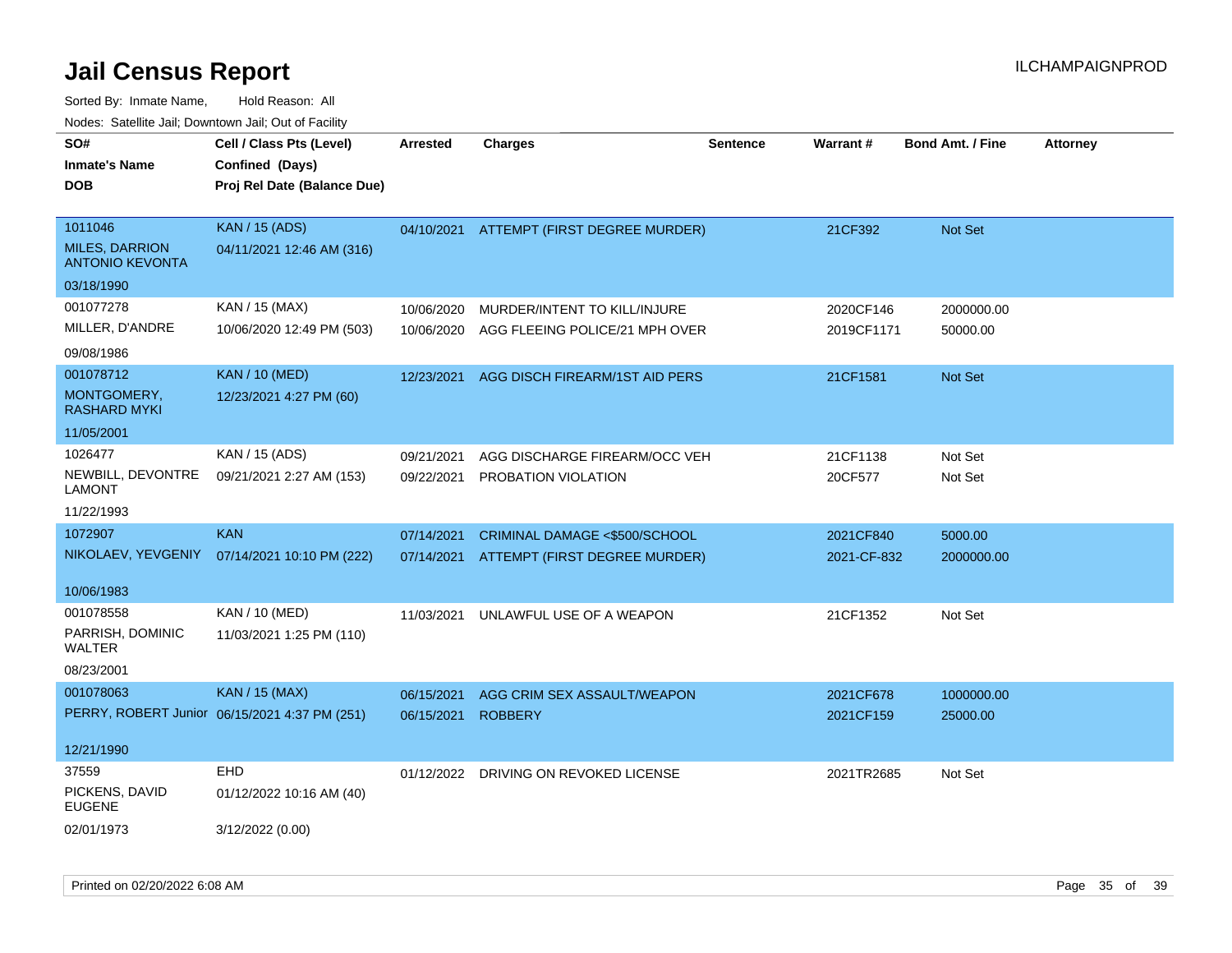| vodos. Catolino can, Downtown can, Out of Fability |            |                                |                                                                                                                                                                                                                             |                                                                                                                                                                  |                         |                           |
|----------------------------------------------------|------------|--------------------------------|-----------------------------------------------------------------------------------------------------------------------------------------------------------------------------------------------------------------------------|------------------------------------------------------------------------------------------------------------------------------------------------------------------|-------------------------|---------------------------|
| Cell / Class Pts (Level)                           | Arrested   | <b>Charges</b>                 | <b>Sentence</b>                                                                                                                                                                                                             |                                                                                                                                                                  | <b>Bond Amt. / Fine</b> | <b>Attorney</b>           |
| Confined (Days)                                    |            |                                |                                                                                                                                                                                                                             |                                                                                                                                                                  |                         |                           |
| Proj Rel Date (Balance Due)                        |            |                                |                                                                                                                                                                                                                             |                                                                                                                                                                  |                         |                           |
|                                                    |            |                                |                                                                                                                                                                                                                             |                                                                                                                                                                  |                         |                           |
| <b>KAN / 15 (MAX)</b>                              | 01/17/2021 |                                |                                                                                                                                                                                                                             | 21CF66                                                                                                                                                           | <b>Not Set</b>          |                           |
| ROBINSON, DONTRELL 01/17/2021 3:08 PM (400)        |            |                                |                                                                                                                                                                                                                             |                                                                                                                                                                  |                         |                           |
|                                                    |            |                                |                                                                                                                                                                                                                             |                                                                                                                                                                  |                         |                           |
| <b>KAN / 10 (MED)</b>                              | 06/22/2021 |                                |                                                                                                                                                                                                                             | 21CF727                                                                                                                                                          | Not Set                 |                           |
| 06/22/2021 4:42 PM (244)                           |            |                                |                                                                                                                                                                                                                             |                                                                                                                                                                  |                         |                           |
|                                                    |            |                                |                                                                                                                                                                                                                             |                                                                                                                                                                  |                         |                           |
| <b>PIA / 50 (MAX)</b>                              | 04/22/2020 |                                |                                                                                                                                                                                                                             | 2020-CF407                                                                                                                                                       | 750000.00               |                           |
| 04/22/2020 6:30 AM (670)                           | 04/22/2020 | <b>CRIMINAL SEXUAL ASSAULT</b> |                                                                                                                                                                                                                             | 2020-CF408                                                                                                                                                       | 750000.00               |                           |
|                                                    | 04/22/2020 |                                |                                                                                                                                                                                                                             | 2020-CF410                                                                                                                                                       | 750000.00               |                           |
|                                                    | 04/22/2020 |                                |                                                                                                                                                                                                                             | 2020-CF409                                                                                                                                                       | 750000.00               |                           |
|                                                    | 04/22/2020 |                                |                                                                                                                                                                                                                             |                                                                                                                                                                  | 25000.00                |                           |
| KAN / 15 (MAX)                                     | 02/27/2020 |                                |                                                                                                                                                                                                                             | 20CF-247                                                                                                                                                         | 1000000.00              |                           |
| 02/27/2020 1:11 PM (725)                           | 09/23/2020 |                                |                                                                                                                                                                                                                             | 20CF1061                                                                                                                                                         | Not Set                 |                           |
|                                                    |            |                                |                                                                                                                                                                                                                             |                                                                                                                                                                  |                         |                           |
| <b>EHD</b>                                         | 01/26/2022 |                                |                                                                                                                                                                                                                             | 2021CF740                                                                                                                                                        | <b>Not Set</b>          |                           |
| 01/26/2022 9:07 AM (26)                            |            |                                |                                                                                                                                                                                                                             |                                                                                                                                                                  |                         |                           |
| 2/24/2022 (0.00)                                   |            |                                |                                                                                                                                                                                                                             |                                                                                                                                                                  |                         |                           |
| KAN / 15 (MAX)                                     | 07/01/2021 |                                | 5y(DOC)                                                                                                                                                                                                                     | 21CF772                                                                                                                                                          | Not Set                 |                           |
| 07/01/2021 2:44 PM (235)                           |            |                                |                                                                                                                                                                                                                             |                                                                                                                                                                  |                         |                           |
|                                                    |            |                                |                                                                                                                                                                                                                             |                                                                                                                                                                  |                         |                           |
| KAN / 15 (MAX)                                     | 04/21/2021 |                                |                                                                                                                                                                                                                             | 21CF445                                                                                                                                                          | <b>Not Set</b>          |                           |
| 04/21/2021 9:48 PM (306)                           | 08/19/2021 |                                |                                                                                                                                                                                                                             |                                                                                                                                                                  | 1000.00                 |                           |
|                                                    |            |                                |                                                                                                                                                                                                                             |                                                                                                                                                                  |                         |                           |
|                                                    |            |                                | <b>HOME INVASION/FIREARM</b><br><b>CRIMINAL SEXUAL ASSAULT</b><br><b>CRIMINAL SEXUAL ASSAULT</b><br><b>CRIMINAL SEXUAL ABUSE</b><br><b>OFFICIAL MISCONDUCT</b><br>DRIVING RVK/SUSP DUI/SSS 3RD<br>ARMED VIOLENCE/CATEGORY I | ATTEMPT (FIRST DEGREE MURDER)<br>MURDER/OTHER FORCIBLE FELONY<br>AGG BATTERY/DISCHARGE FIREARM<br>ARMED ROBBERY/ARMED W/FIREARM<br>FLEEING/ATTEMPT ELUDE OFFICER | Warrant#                | 2019-CF1811<br>2021TR1053 |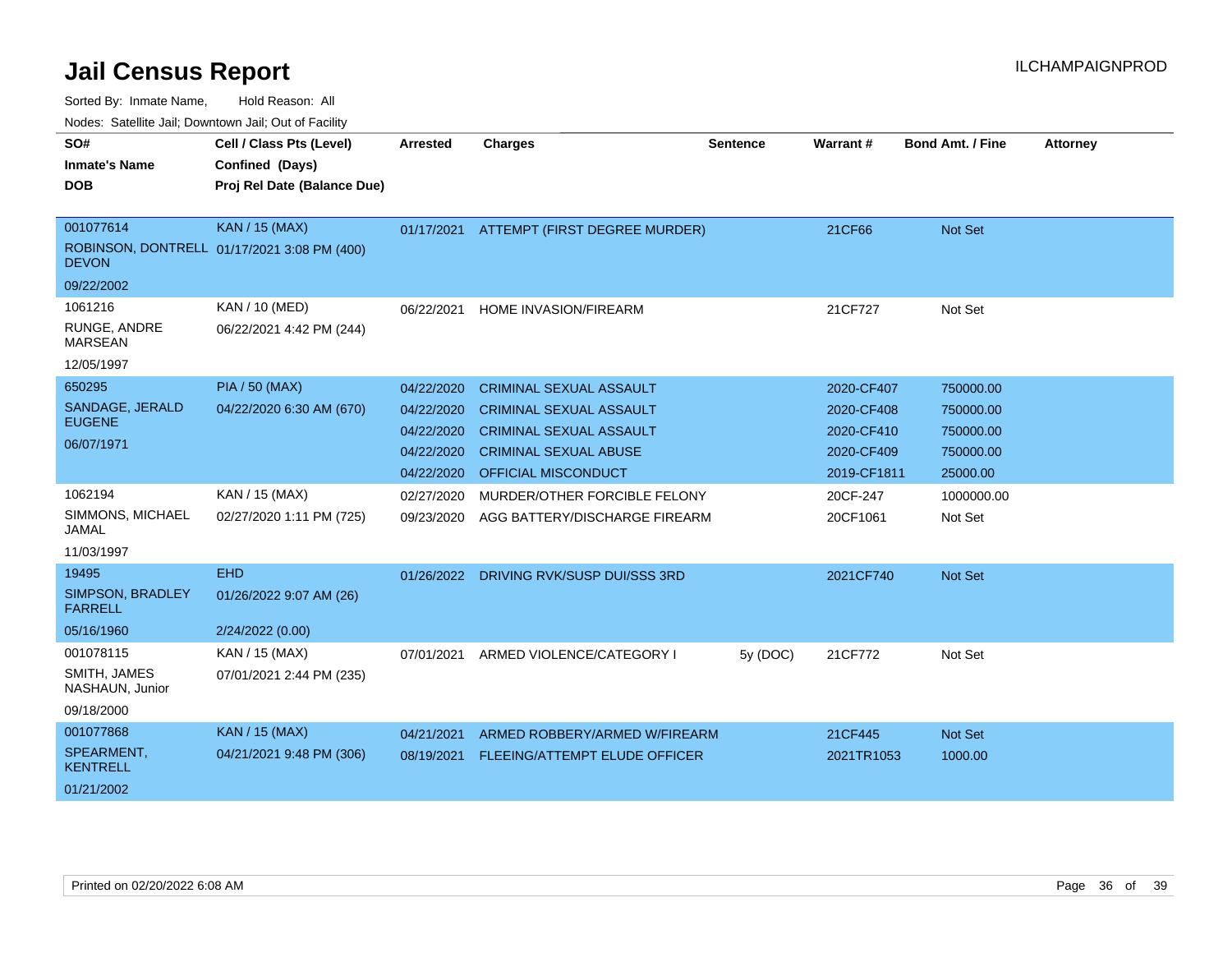| indues. Satellite Jali, Downtown Jali, Out of Facility |                                               |                 |                                           |                 |                 |                         |                 |
|--------------------------------------------------------|-----------------------------------------------|-----------------|-------------------------------------------|-----------------|-----------------|-------------------------|-----------------|
| SO#                                                    | Cell / Class Pts (Level)                      | <b>Arrested</b> | Charges                                   | <b>Sentence</b> | <b>Warrant#</b> | <b>Bond Amt. / Fine</b> | <b>Attorney</b> |
| <b>Inmate's Name</b>                                   | Confined (Days)                               |                 |                                           |                 |                 |                         |                 |
| DOB                                                    | Proj Rel Date (Balance Due)                   |                 |                                           |                 |                 |                         |                 |
|                                                        |                                               |                 |                                           |                 |                 |                         |                 |
| 11979                                                  | <b>EHD</b>                                    |                 | 01/11/2022 AGG FLEEING POLICE/21 MPH OVER |                 | 2021CF629       | Not Set                 |                 |
| STARK, JACK LYNN                                       | 01/11/2022 10:13 AM (41)                      |                 |                                           |                 |                 |                         |                 |
| 12/31/1955                                             | 4/9/2022 (0.00)                               |                 |                                           |                 |                 |                         |                 |
| 001077854                                              | EHD                                           | 09/15/2021      | DRIVING RVK/SUSP DUI/SSS 4-9              |                 | 2021CF306       | Not Set                 |                 |
| STUKINS, DANNY RAY                                     | 09/15/2021 10:17 AM (159)                     |                 |                                           |                 |                 |                         |                 |
|                                                        |                                               |                 |                                           |                 |                 |                         |                 |
| 07/05/1985                                             | 3/13/2022 (0.00)                              |                 |                                           |                 |                 |                         |                 |
| 1046632                                                | <b>KAN / 15 (MAX)</b>                         | 09/14/2021      | ARMED VIOLENCE/CATEGORY II                |                 | 21CF912         | 750000.00               |                 |
|                                                        | TATE, JAVON MARQUIS 09/14/2021 12:10 PM (160) |                 |                                           |                 |                 |                         |                 |
| 08/10/1996                                             |                                               |                 |                                           |                 |                 |                         |                 |
| 1033031                                                | KAN / 15 (MAX)                                | 08/19/2020      | *AGG BATTERY W/FIREARM/PERSON             |                 | 2020-CF923      | 500000.00               |                 |
| TOMS, ANDREW<br>CHUCKY                                 | 08/19/2020 5:59 PM (551)                      |                 |                                           |                 |                 |                         |                 |
| 09/28/1978                                             |                                               |                 |                                           |                 |                 |                         |                 |
| 001078386                                              | <b>KAN / 10 (MED)</b>                         | 09/14/2021      | POSSESSION OF STOLEN FIREARM              |                 | 2021CF1099      | 250000.00               |                 |
| TURNER, AMARIO                                         | 09/14/2021 11:42 PM (160)                     |                 |                                           |                 |                 |                         |                 |
| 09/23/2002                                             |                                               |                 |                                           |                 |                 |                         |                 |
| 1011886                                                | <b>EHD</b>                                    |                 | 01/12/2022 AGG FLEEING/2+ CON DEVICES     |                 | 2021CF378       | Not Set                 |                 |
| TURNER, SHAWNTAY<br>EUGENE                             | 01/12/2022 9:25 AM (40)                       |                 |                                           |                 |                 |                         |                 |
| 01/09/1992                                             | 3/11/2022 (0.00)                              |                 |                                           |                 |                 |                         |                 |
| 1062558                                                | <b>KAN / 10 (MED)</b>                         | 10/02/2021      | <b>FELON POSS/USE WEAPON/FIREARM</b>      |                 | 21CF1185        | Not Set                 |                 |
| <b>WELLS, JIAMANTE</b><br>AMORE                        | 10/02/2021 8:29 PM (142)                      |                 |                                           |                 |                 |                         |                 |
| 09/02/1995                                             |                                               |                 |                                           |                 |                 |                         |                 |
| 1002033                                                | KAN / 15 (MAX)                                | 09/08/2021      | ARMED VIOLENCE/CATEGORY I                 |                 | 2021-CF-AWOW    | Not Set                 |                 |
| WEST, ANTONIO                                          | 09/08/2021 11:01 PM (166)                     | 09/08/2021      | DRIVING ON SUSPENDED LICENSE              |                 | 2019-TR-11944   | 5000.00                 |                 |
| DEONTA                                                 |                                               | 09/08/2021      | ARMED ROBBERY/ARMED W/FIREARM             |                 | 2020-CF-1406    | 500000.00               |                 |
| 04/15/1992                                             |                                               | 09/08/2021      | AGG UNLAWFUL USE OF WEAPON/VEH            |                 | 2021-CF-AWOW    | Not Set                 |                 |
|                                                        |                                               |                 | 09/08/2021 OBSTRCT JUSTICE/LEAVE STATE    |                 | 2021-CF-AWOW    | Not Set                 |                 |
|                                                        |                                               |                 |                                           |                 |                 |                         |                 |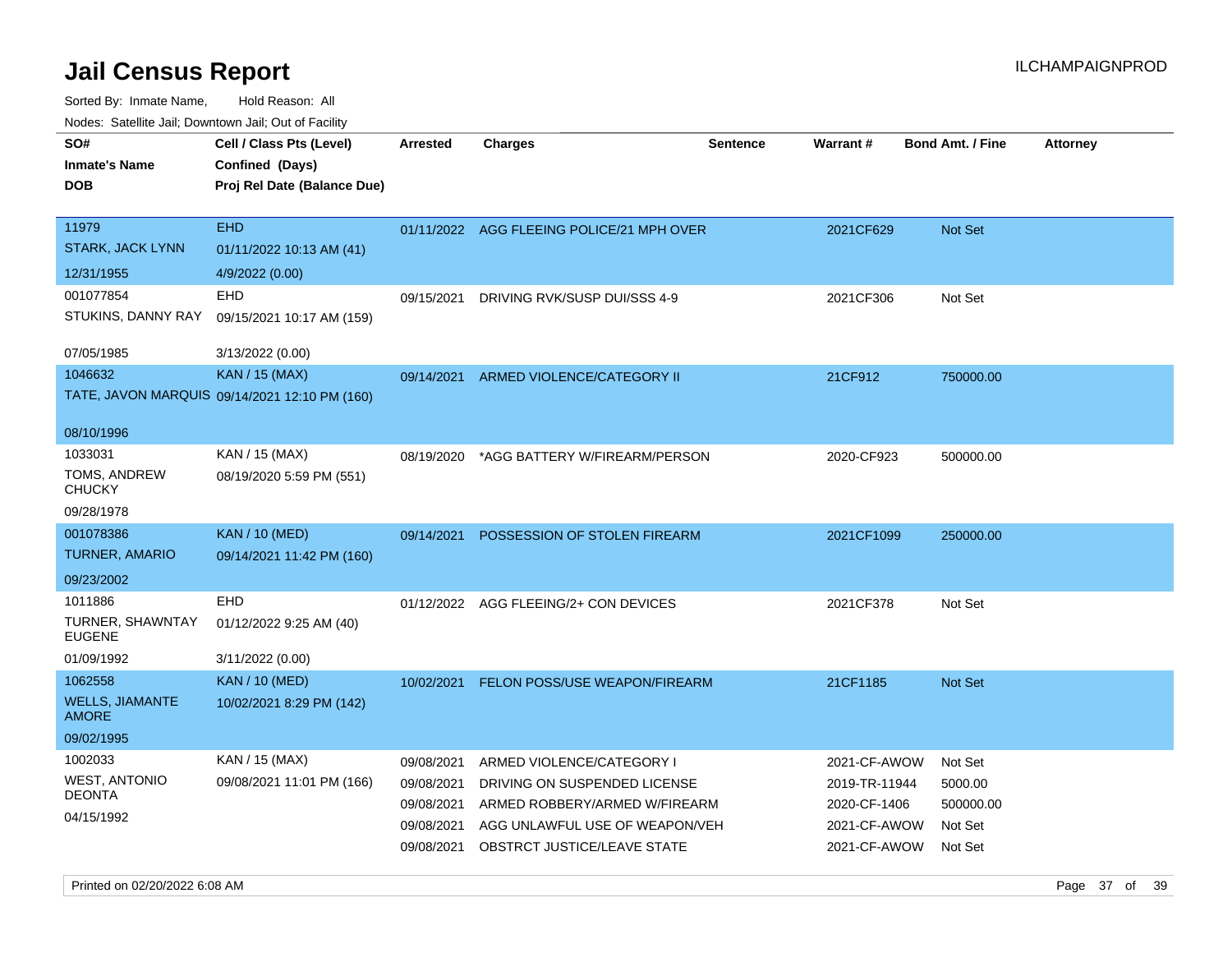| SO#<br><b>Inmate's Name</b><br><b>DOB</b>                           | Cell / Class Pts (Level)<br>Confined (Days)<br>Proj Rel Date (Balance Due) | <b>Arrested</b>                                      | <b>Charges</b>                                                                                                           | <b>Sentence</b> | Warrant#                                        | <b>Bond Amt. / Fine</b>                     | <b>Attorney</b> |
|---------------------------------------------------------------------|----------------------------------------------------------------------------|------------------------------------------------------|--------------------------------------------------------------------------------------------------------------------------|-----------------|-------------------------------------------------|---------------------------------------------|-----------------|
| 1022068<br><b>WILKINS, MICHAEL</b><br>CARL<br>07/10/1992            | <b>KAN / 15 (ADS)</b><br>10/10/2021 5:07 AM (134)                          | 10/10/2021                                           | FELON POSS/USE WEAPON/FIREARM                                                                                            |                 | 21CF1212                                        | Not Set                                     |                 |
| 28328<br><b>WILLIAMS, DERRICK</b><br>05/10/1965                     | EHD<br>02/02/2022 9:39 AM (19)<br>3/2/2022 (0.00)                          |                                                      | 02/02/2022 AGG DUI/NO VALID DL                                                                                           |                 | 2021CF19                                        | Not Set                                     |                 |
| 539662<br>WILLIAMS, JAVONTAE<br><b>DEMAR</b><br>07/28/1991          | <b>KAN / 10 (MED)</b><br>08/14/2021 1:28 AM (191)                          | 08/14/2021<br>08/14/2021<br>08/14/2021<br>08/14/2021 | <b>AGGRAVATED BATTERY</b><br><b>AGGRAVATED DOMESTIC BATTERY</b><br>DOM BTRY/CONTACT/1-2 PRECONV<br><b>CITY OV ARREST</b> |                 | 21CF979<br>2020CF1098<br>2021CF770<br>2017OV893 | No Bond<br>25000.00<br>250000.00<br>1000.00 |                 |
| 537798<br><b>WILLIAMS, LATOYA</b><br>ANGIELINE<br>04/17/1983        | EHD<br>02/16/2022 9:17 AM (5)<br>2/25/2022 (0.00)                          | 02/16/2022                                           | DRIVING ON REVOKED LICENSE                                                                                               |                 | 2020TR8435                                      | Not Set                                     |                 |
| 1037579<br><b>WILLIAMS, STEVEN</b><br>PATRICK, Second<br>11/25/1994 | <b>KAN / 10 (MED)</b><br>08/17/2021 8:16 PM (188)                          | 08/17/2021                                           | FELON POSS/USE WEAPON/FIREARM                                                                                            |                 | 2019CF73                                        | No Bond                                     |                 |
| 545746<br>WOODS, MICHAEL<br><b>LACKENDRICK</b><br>10/06/1996        | KAN / 15 (ADS)<br>08/07/2021 8:40 AM (198)                                 | 08/07/2021<br>08/07/2021<br>08/07/2021               | FELON POSS/USE WEAPON/FIREARM<br><b>BURGLARY</b><br>WARRANT OUT OF COUNTY                                                |                 | 21CF949<br>2020CF597<br>2020TR9119              | Not Set<br>50000.00<br>5000.00              |                 |
| 001078539<br><b>WRIGHT, AMARION</b><br><b>MALIK</b><br>10/31/2002   | <b>KAN / 15 (MAX)</b><br>10/27/2021 7:31 AM (117)                          | 10/27/2021                                           | AGG DISCHARGE FIREARM                                                                                                    |                 | 21CF1296                                        | 750000.00                                   |                 |
| <b>Total Out of Facility: 69</b>                                    |                                                                            | Males: 66                                            | Females: 3<br>Unknown: 0                                                                                                 |                 |                                                 |                                             |                 |